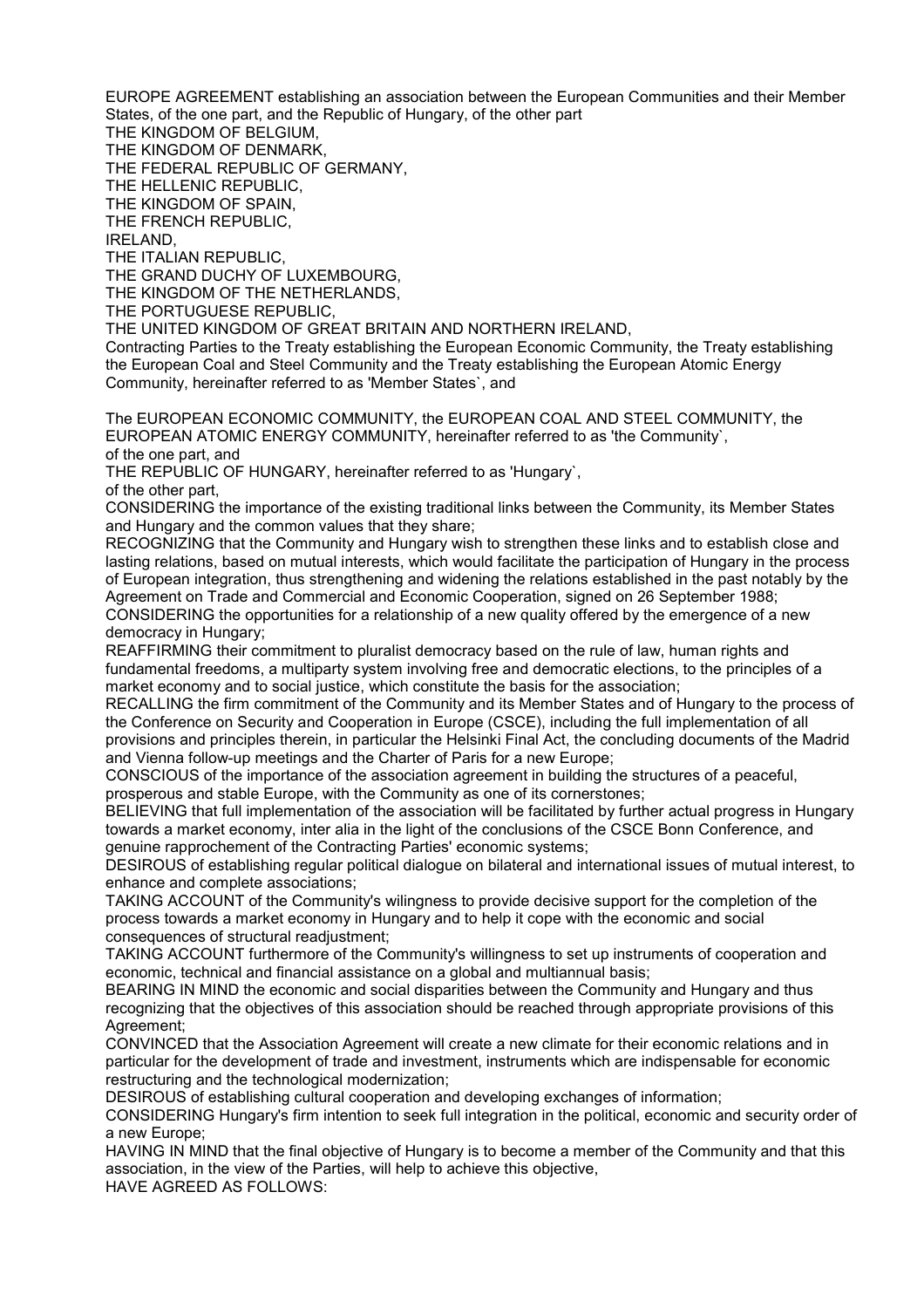# Article 1

An association is hereby established between the Community and its Member States on the one part and Hungary on the other part. The objectives of this Association are:

- to provide an appropriate framework for the political dialogue between the Parties, allowing the development of close political relations,

- to establish gradually a free trade area between the Community and Hungary, covering substantially all trade between them,

- to make progress towards realizing between them the other economic freedoms on which the Community is based,

- to establish new rules, policies and practices as a basis for Hungary's integration into the Community,

- to promote economic, financial and cultural cooperation on the widest possible foundation,

- to support Hungary's efforts to develop its economy and to complete the conversion into a market economy, - to set up institutions suitable to make the association effective.

# TITLE I POLITICAL DIALOGUE

### Article 2

A regular political dialogue shall be established between the Parties. It shall accompany and consolidate the rapprochement between the Parties, support the new political order in Hungary and contribute to the establishment of lasting links of solidarity and new forms of cooperation. The political dialogue and cooperation, based on shared values and aspirations:

- will facilitate Hungary's full integration into the community of democratic nations and progressive rapprochement with the Community. Political convergence and economic rapprochement provided for in this Agreement are closely related and mutually complementary parts of the association,

- will bring about better mutual understanding and an increasing convergence of positions on international issues, and in particular on those matters likely to have substantial effects on one or the other Party, - will enable each Party to consider the position and interests of the other Party in their respective decisionmaking process,

- will contribute to the rapprochement of the Parties position on security issues and will enhance security and stability in the whole of Europe.

# Article 3

1. Consultations as appropriate shall be held between the Parties at the highest political level.

2. At ministerial level, political dialogue shall take place within the Association Council, which shall have the general responsibility for any matter the Parties might wish to put to it.

# Article 4

Other procedures and mechanisms for political dialogue shall be set up by the Parties by establishing appropriate contacts, exchanges and consultation, in particular in the following forms:

- meetings at the level of political directors between Hungarian officials, on the one hand, and the Presidency of the Council of the European Communities and the Commission of the European Communities, on the other,

- taking full advantage of all diplomatic channels between the parties, including appropriate contacts in the bilateral as well as the multilateral field, such as the United Nations, CSCE meetings and elsewhere, - providing regular information to Hungary on European political cooperation which shall be reciprocated as

appropriate,

- any other means which would contribute to consolidating, developing and stepping up political dialogue.

# Article 5

Political dialogue at parliamentary level shall take place within the Parliamentary Association Committee.

# TITLE II GENERAL PRINCIPLES

#### Article 6

1. The Association includes a transition period of a maximum duration of 10 years divided into two successive stages, each in principle lasting five years. The first stage shall begin when this Agreement enters into force. 2. The Association Council shall proceed regularly to examine the application of this Agreement and of Hungary's accomplishments in the process leading to a market economy system.

3. During the course of the 12 months preceding the expiration of the first stage, the Association Council shall meet to decide the transition to the second stage as well as on any possible changes to be brought about as regards measures concerning the implementation of the provisions governing the second stage. In doing this, it will take into account the results of the examination mentioned in paragraph 2.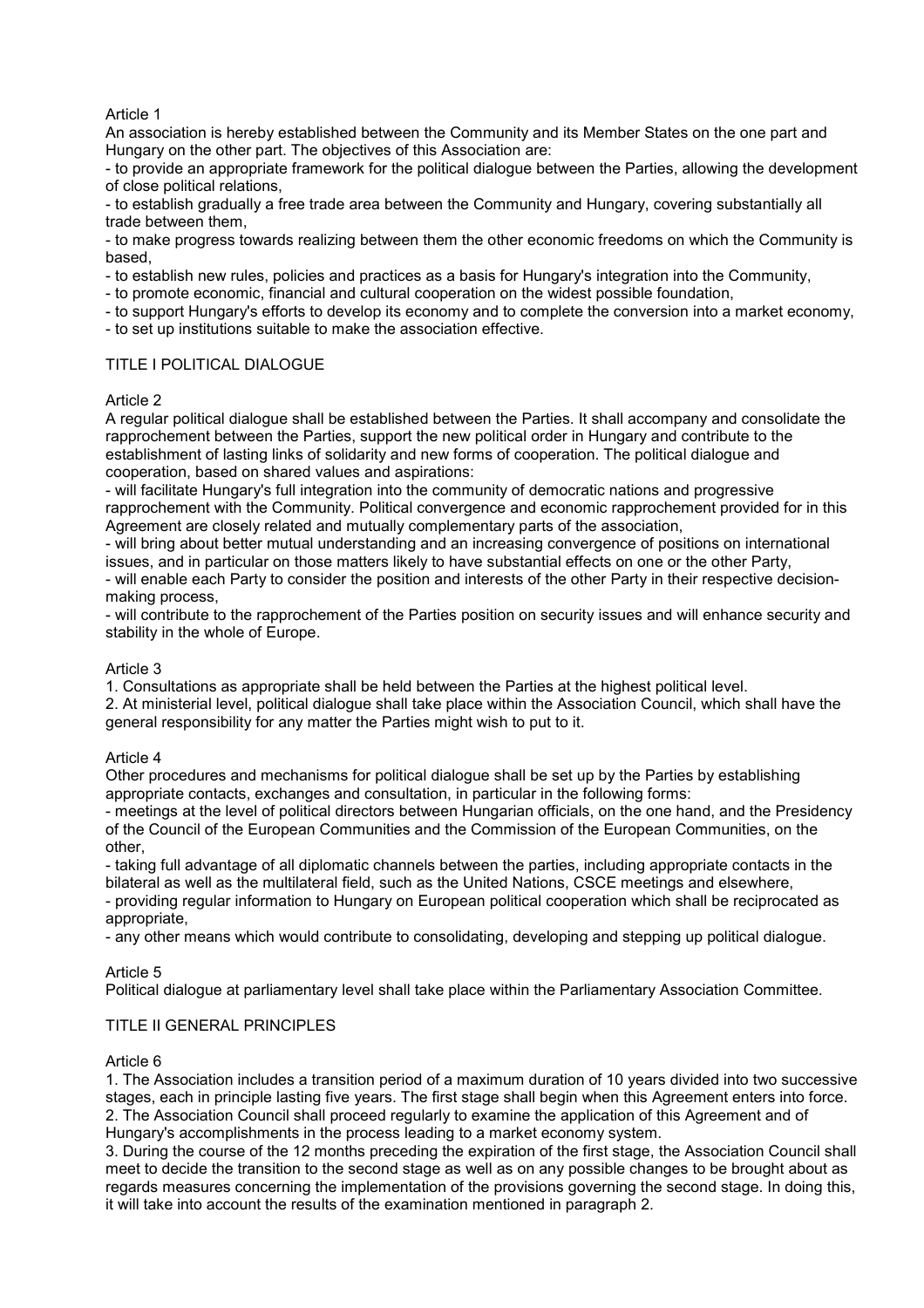### 4. The two stages envisaged in paragraphs 1, 2 and 3 do not apply to Title III.

### TITLE III FREE MOVEMENT OF GOODS

### Article 7

1. The Community and Hungary shall gradually establish a free trade area in a transitional period lasting a maximum of 10 years starting from the entry into force of this Agreement in accordance with the provisions of this Agreement and in conformity with those of the General Agreement on Tariffs and Trade (GATT). 2. The combined nomenclature of goods shall be applied to the classification of goods for imports into the Community. The Hungarian customs tariff shall be applied to the classification of goods for imports into Hungary.

3. Subject to specific provisions in Chapters II and III, for each product the basic duty to which the successive reductions set out in this Agreement are to be applied shall be that actually applied erga omnes on the day preceding the date of entry into force of the Agreement.

4. If, after entry into force of this Agreement, any tariff reduction is applied on an erga omnes basis, in particular reductions resulting from the tariff agreement concluded as a result of the GATT Uruguay Round, such reduced duties shall replace the basic duties referred to in paragraph 3 as from the date when such reductions are applied.

5. The Community and Hungary shall communicate to each other their respective basic duties.

#### CHAPTER I Industrial products

### Article 8

1. The provisions of this Chapter shall apply to products originating in the Community and in Hungary listed in Chapters 25 to 97 of the combined nomenclature and of the Hungarian customs tariff with the exception of the products listed in Annex I.

2. The provisions of Articles 9 to 13 included do not apply to products mentioned in Articles 15 and 16.

### Article 9

1. Customs duties on imports applicable in the Community to products originating in Hungary other than those listed in Annexes IIa, IIb and III shall be abolished on the entry into force of this Agreement. 2. Customs duties on imports applicable in the Community to products originating in Hungary which are listed

in Annex IIa shall be progressively abolished in accordance with the following timetable:

- on the date of entry into force of this Agreement each duty shall be reduced to 50 % of the basic duty, - one year after the date of entry into force of this Agreement the remaining duties shall be eliminated.

Customs duties on imports applicable in the Community to products originating in Hungary listed in Annex IIb shall be progressively reduced, from the date of entry into force of this Agreement, by annual reductions of 20 % of the basic duty, so as to arrive at a total abolition by the end of the fourth year after the date of entry into force of this Agreement.

3. The products of Hungarian origin listed in Annex III shall benefit from a suspension of customs duties on imports within the limits of annual Community tariff quotas or ceilings increasing progressively in accordance with the conditions defined in the Annex. At the same time, customs duties on imports applicable to import quantities in excess of the quotas or ceilings provided for above shall be progressively reduced in accordance with the conditions set out in Annex III so as to arrive at a complete abolition of customs duties on imports of the products concerned at the end of the fifth year at the latest.

4. Quantitative restrictions on imports to the Community and measures having equivalent effect shall be abolished on the date of entry into force of this Agreement with regard to the products originating in Hungary.

#### Article 10

1. Customs duties on imports applicable in Hungary to products originating in the Community which are listed in Annex IV shall be reduced progressively:

- upon entry into force of this Agreement: to two-thirds of the basic duty,

- on January 1, 1993: to one-third of the basic duty,

- on January 1, 1994: to zero.

2. Customs duties on imports applicable in Hungary to products originating in the Community not listed in Annexes IV and V shall be reduced progressively:

- on January 1, 1995: to two-thirds of the basic duty,

- on January 1, 1996: to one-third of the basic duty,

- on January 1, 1997: to zero.

3. Customs duties on imports applicable in Hungary to products originating in the Community which are listed in Annex V shall be reduced progressively:

- on January 1, 1995: to 90 % of the basic duty,

- on January 1, 1996: to 75 % of the basic duty,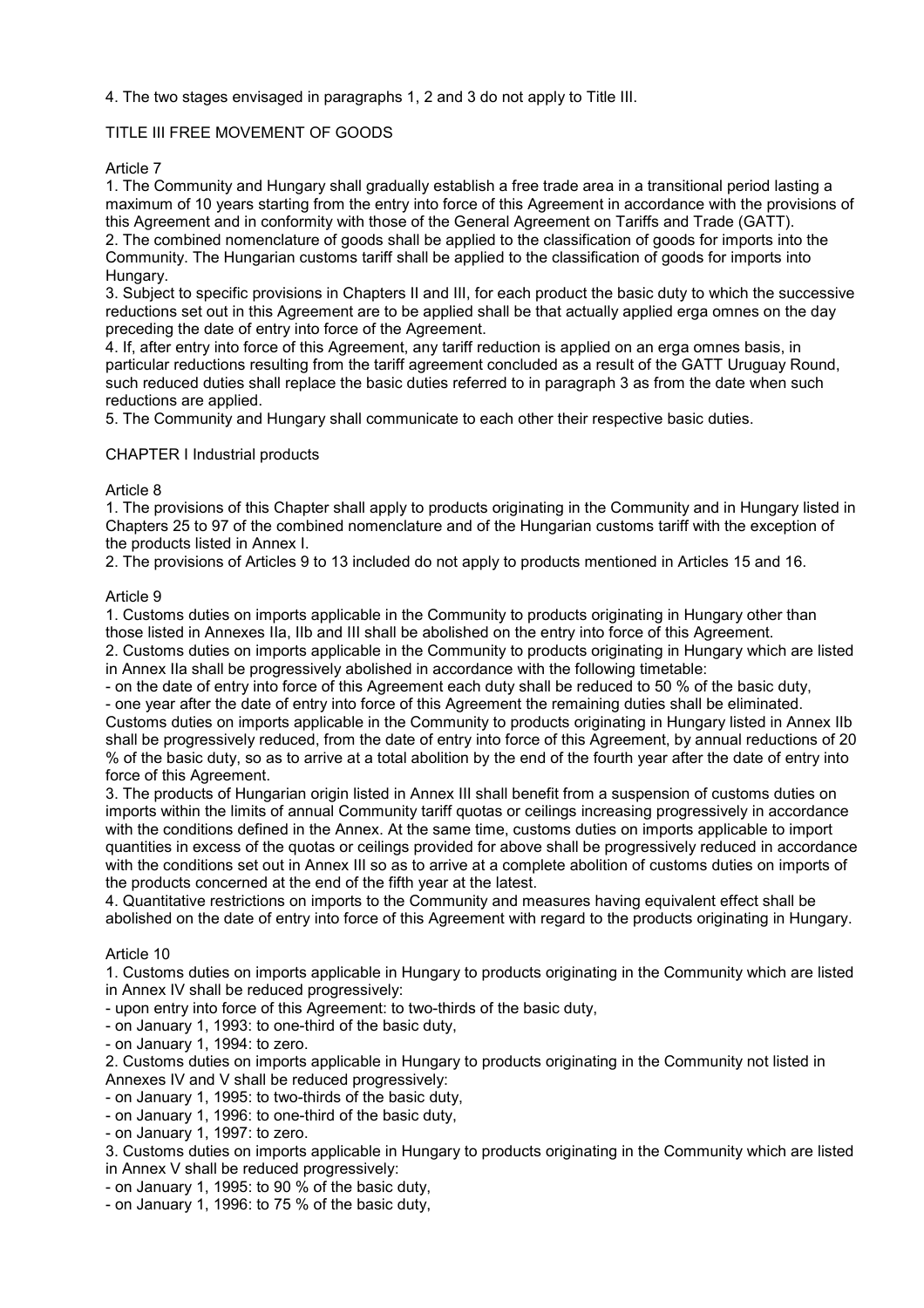- on January 1, 1997: to 60 % of the basic duty,
- on January 1, 1998: to 45 % of the basic duty,
- on January 1, 1999: to 30 % of the basic duty,
- on January 1, 2000: to 15 % of the basic duty,
- on January 1, 2001: to 0 % of the basic duty.

4. Quantitative restrictions on imports into Hungary and measures having an equivalent effect thereto of products originating in the Community as listed in Annex VIa shall be progressively abolished between January 1, 1995 and December 31, 2000 according to the timetable provided in that Annex. All other quantitative restrictions and measures having an equivalent effect thereto shall be abolished upon entry into force of this Agreement.

The Association Council shall periodically review the progress achieved in dismantling quantitative restrictions.

From the date of entry into force of this Agreement, Hungary shall open import ceilings for products originating in the Community listed in Annex VIb and on the conditions contained therein.

#### Article 11

The provisions concerning the abolition of customs duties on imports shall also apply to customs duties of a fiscal nature.

#### Article 12

The Community shall abolish in its imports from Hungary charges having an effect equivalent to customs duties on imports upon the entry into force of this Agreement.

Hungary shall abolish on its imports from the Community charges having an effect equivalent to customs duties on imports in accordance with the following timetable:

# >TABLE POSITION>

#### Article 13

The Community and Hungary shall progressively abolish between them at the latest by the end of the fifth year after entry into force of this Agreement any customs duties on exports and charges having equivalent effect as well as quantitative restrictions on exports and any measures having equivalent effect except those that might be required for the administration of international obligations.

#### Article 14

Each Party declares its readiness to reduce its customs duties in trade with the other Party more rapidly than is provided for in Articles 9 and 10 if its general economic situation and the situation of the economic sector concerned so permit.

The Association Council may make recommendations to this effect.

#### Article 15

Protocol No 1 lays down the arrangements applicable to the textile products referred to therein.

#### Article 16

Protocol No 2 lays down the arrangements applicable to products covered by the Treaty establishing the European Coal and Steel Community.

#### Article 17

1. The provisions of this Chapter do not preclude the retention by the Community of an agricultural component in the duties applicable to products listed in Annex VII in respect of products originating in Hungary.

2. The provisions of this Chapter do not preclude the introduction of an agricultural component by Hungary in the duties applicable to the products listed in Annex VII in respect of products originating in the Community.

#### CHAPTER II Agriculture

### Article 18

1. The provisions of this Chapter shall apply to agricultural products originating in the Community and in Hungary.

2. The term 'agricultural products` means the products listed in Chapters 1 to 24 of the combined nomenclature and of the Hungarian customs tariff and the products listed in Annex I, but excluding fishery products as defined by Regulation (EEC) No 3687/91.

#### Article 19

Protocol No 3 lays down the trade arrangements for processed agricultural products which are listed therein.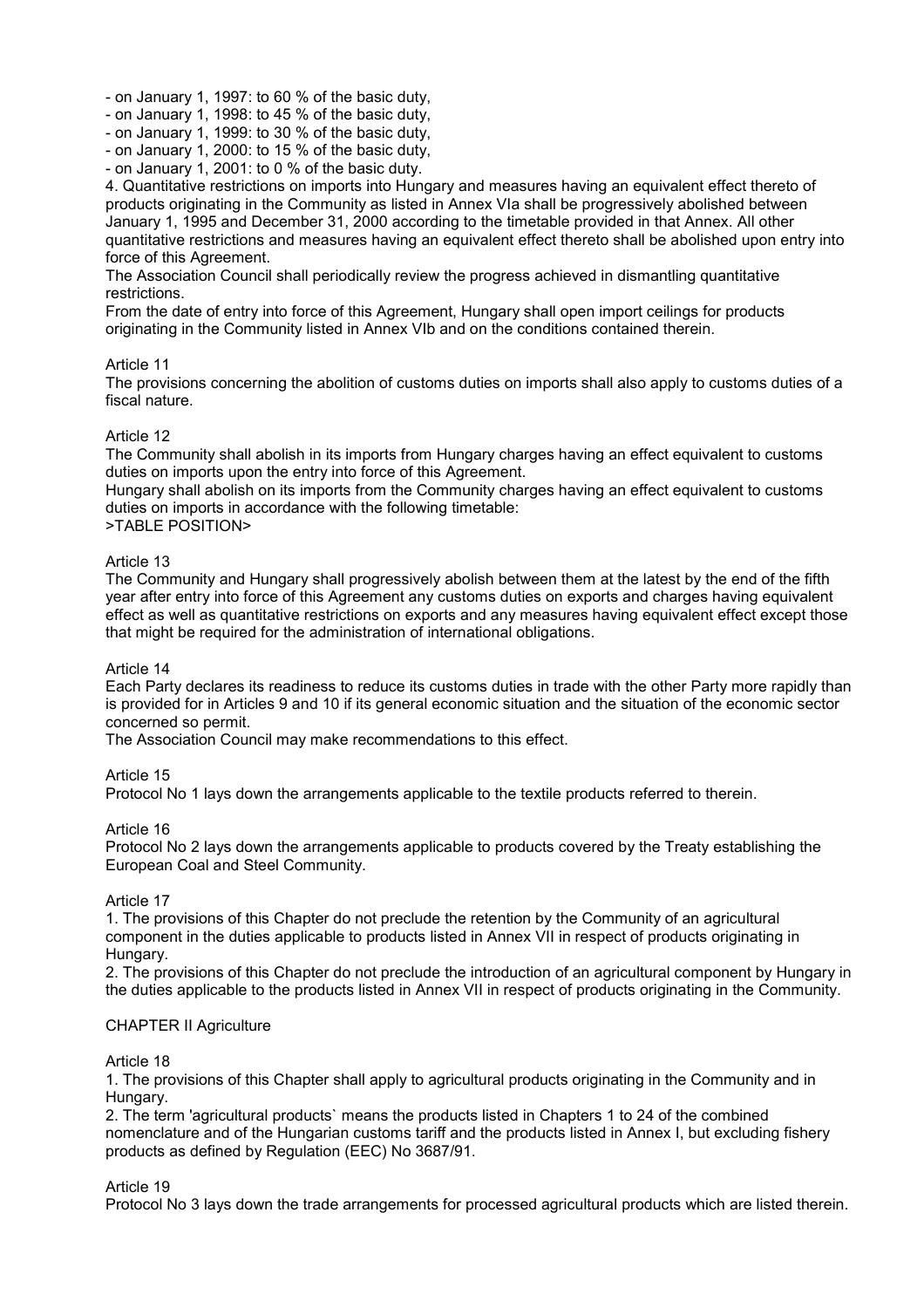### Article 20

1. The Community shall abolish at the date of entry into force of this Agreement the quantitative restrictions on imports of agricultural products originating in Hungary maintained by virtue of Council Regulation (EEC) No 3420/83 in the form existing on the date of signature hereof.

2. The agricultural products originating in Hungary listed in Annex VIIIa or Annex VIIIb shall benefit, upon the date of entry into force of this Agreement, from the reduction of levies within the limit of Community quotas or from the reduction of customs duties upon the conditions provided in the same Annex.

3. Agricultural products listed in Annex IXa originating in the Community shall be imported into Hungary free of quantitative restrictions. Agricultural products originating in the Community listed in Annex IXb shall be free from quantitative restrictions up to the quantities set out in that Annex.

4. The Community and Hungary shall grant each other the concessions referred to in Annexes Xa, Xb, Xc, XIa, XIb, XIc and XId, on a harmonious and reciprocal basis, in accordance with the conditions laid down therein.

5. Taking account of the volume of trade in agricultural products between them, of their particular sensitivity, of the rules of the common agricultural policy of the Community and of the rules of agricultural policy of Hungary and of the consequences of the multilateral trade negotiations under the General Agreement on Tariffs and Trade, the Community and Hungary shall examine in the Association Council, product by product and on an orderly and reciprocal basis, the possibilities of granting each other further concessions.

### Article 21

Notwithstanding other provisions of this Agreement and in particular Article 30, if, given the particular sensitivity of the agricultural markets, imports of products originating in one Party, which are the subject of concessions granted in Article 20, cause serious disturbance to the markets in the other Party, both Parties shall enter into consultations immediately to find an appropriate solution. Pending such solution, the Party concerned may take the measures it deems necessary.

### CHAPTER III Fisheries

### Article 22

The provisions of this Chapter shall apply to fishery products originating in the Community and in Hungary, which are covered by Regulation (EEC) No 3687/91 on the common organization of the market in the sector of fishery products.

# Article 23

The provisions of Article 20 (5) shall apply mutatis mutandis to fishery products.

#### CHAPTER IV Common provisions

#### Article 24

The provisions of this Chapter shall apply to trade in all products except where otherwise provided herein or in Protocols Nos 1, 2 and 3.

# Article 25

1. No new customs duties on imports or exports or charges having equivalent effect shall be introduced, nor shall those already applied be increased, in trade between the Community and Hungary from the date of entry into force of this Agreement.

2. No new quantitative restriction on imports or exports or measure having equivalent effect shall be introduced nor shall those existing be made more restrictive in trade between the Community and Hungary from the date of entry into force of this Agreement.

3. Whithout prejudice to the concessions granted under Article 20, the provisions of paragraphs 1 and 2 of this Article shall not restrict in any way the pursuance of the respective agricultural policies of Hungary and the Community or the taking of any measures under such policies.

#### Article 26

1. The two Parties shall refrain from any measure or practice of an internal fiscal nature establishing, whether directly or indirectly, discrimination between the products of one Party and like products originating in the territory of the other Party.

2. Products exported to the territory of one of the two Parties may not benefit from repayment of internal taxation in excess of the amount of direct or indirect taxation imposed on them.

Article 27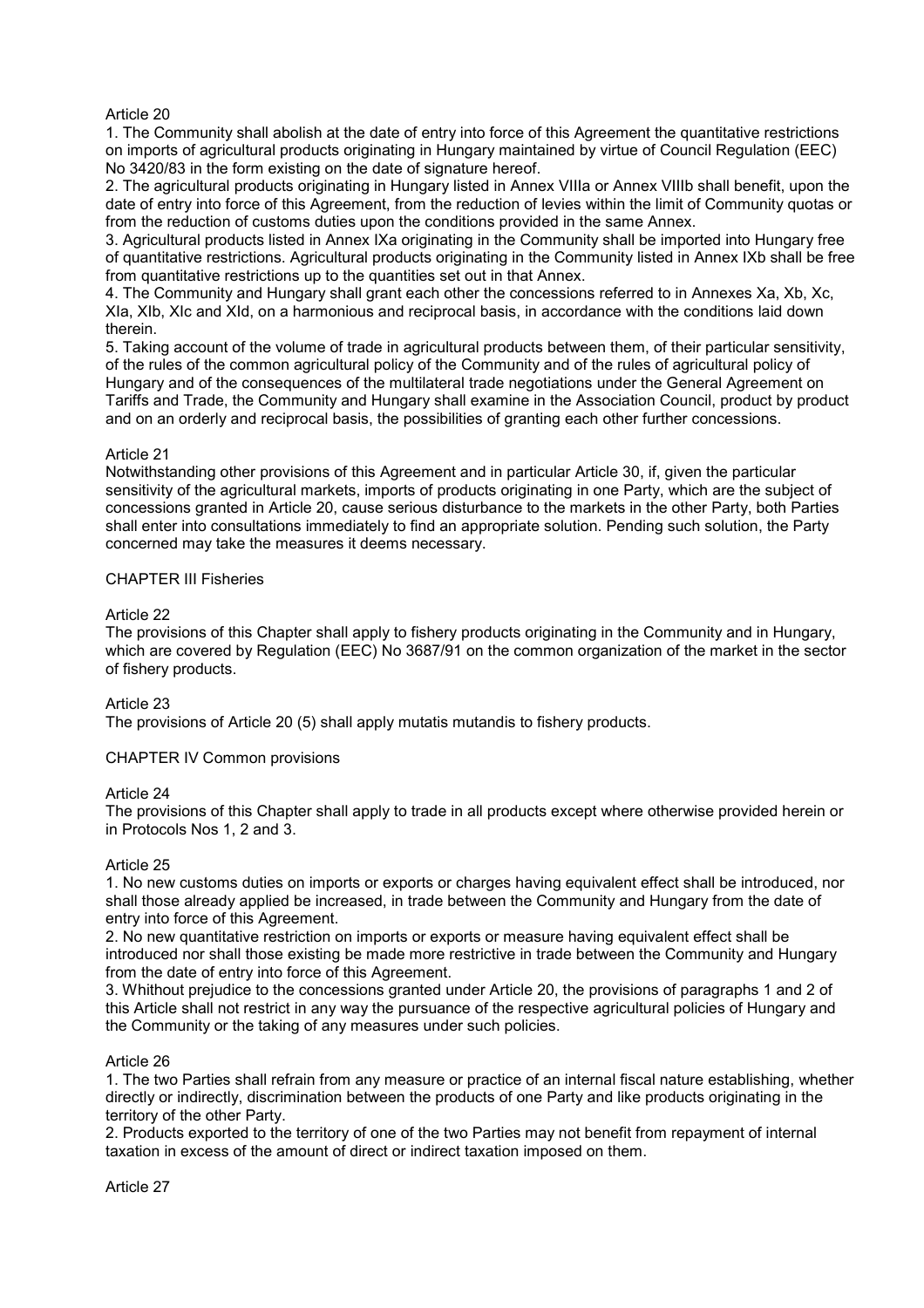1. This Agreement shall not preclude the maintenance or establishment of customs unions, free trade areas or arrangements for frontier trade except in so far as they alter the trade arrangements provided for in this Agreement.

2. Consultations between the Parties shall take place within the Association Council concerning agreements establishing such customs unions or free trade areas and, where requested, on other major issues related to their respective trade policy with third countries. In particular in the event of a third country acceding to the Community, such consultations shall take place so as to ensure that account can be taken of the mutual interests of the Community and Hungary stated in this Agreement.

### Article 28

Exceptional measures of limited duration which derogate from the provisions of Articles 10 and 25 (1) may be taken by Hungary in the form of increased customs duties.

These measures may only concern infant industries, or certain sectors undergoing restructuring or facing serious difficulties, particularly where these difficulties produce important social problems.

Customs duties on imports applicable in Hungary to products originating in the Community introduced by these measures may not exceed 25 % ad valorem and shall maintain an element of preference for products originating in the Community. The total value of imports of the products which are subject to these measures may not exceed 15 % of total imports from the Community of industrial products, as defined in Chapter I, during the last year for which statistics are available.

These measures shall be applied for a period not exceeding five years unless a longer duration is authorized by the Association Council. They shall cease to apply at the latest at the expiration of the transitional period. No such measures can be introduced in respect of a product if more than three years have elapsed since the elimination of all duties and quantitative restrictions or charges or measures having an equivalent effect concerning that product.

Hungary shall inform the Association Council of any exceptional measures it intends to take and, at the request of the Community, consultations shall be held in the Association Council on such measures and the sectors to which they apply before they are applied. When taking such measures Hungary shall provide the Association Council with a schedule for the elimination of the customs duties introduced under this Article. This schedule shall provide for a phasing out of these duties starting at the latest two years after their introduction, at equal annual rates. The Association Council may decide on a different schedule.

#### Article 29

If one of the Parties finds that dumping is taking place in trade with the other Party within the meaning of Article VI of the General Agreement on Tariffs and Trade, it may take appropriate measures against this practice in accordance with the Agreement relating to the application of Article VI of the General Agreement on Tariffs and Trade, with related internal legislation and with the conditions and procedures laid down in Article 33.

#### Article 30

Where any product is being imported in such increased quantities and under such conditions as to cause or threaten to cause:

- serious injury to domestic producers of like or directly competitive products in the territory of one of the Contracting Parties, or

- serious disturbances in any sector of the economy or difficulties which could bring about serious deterioration in the economic situation of a region,

the Community or Hungary, whichever is concerned, may take appropriate measures under the conditions and in accordance with the procedures laid down in Article 33.

#### Article 31

Where compliance with the provisions of Articles 13 and 25 leads to:

(i) re-export towards a third country against which the exporting Party maintains, for the product concerned, quantitative export restrictions, export duties or measures having equivalent effect;

or

(ii) a serious shortage, or threat thereof, of a product essential to the exporting Party,

and where the situations above referred to give rise, or are likely to give rise, to major difficulties for the exporting Party, that Party may take appropriate measures under the conditions and in accordance with the procedures laid down in Article 33. The measures shall be non-discriminatory and be eliminated when conditions no longer justify their maintenance.

# Article 32

The Member States and Hungary shall progressively adjust any State monopolies of a commercial character so as to ensure that, by the end of the fifth year following the entry into force of this Agreement, no discrimination regarding the conditions under which goods are procured and marketed exists between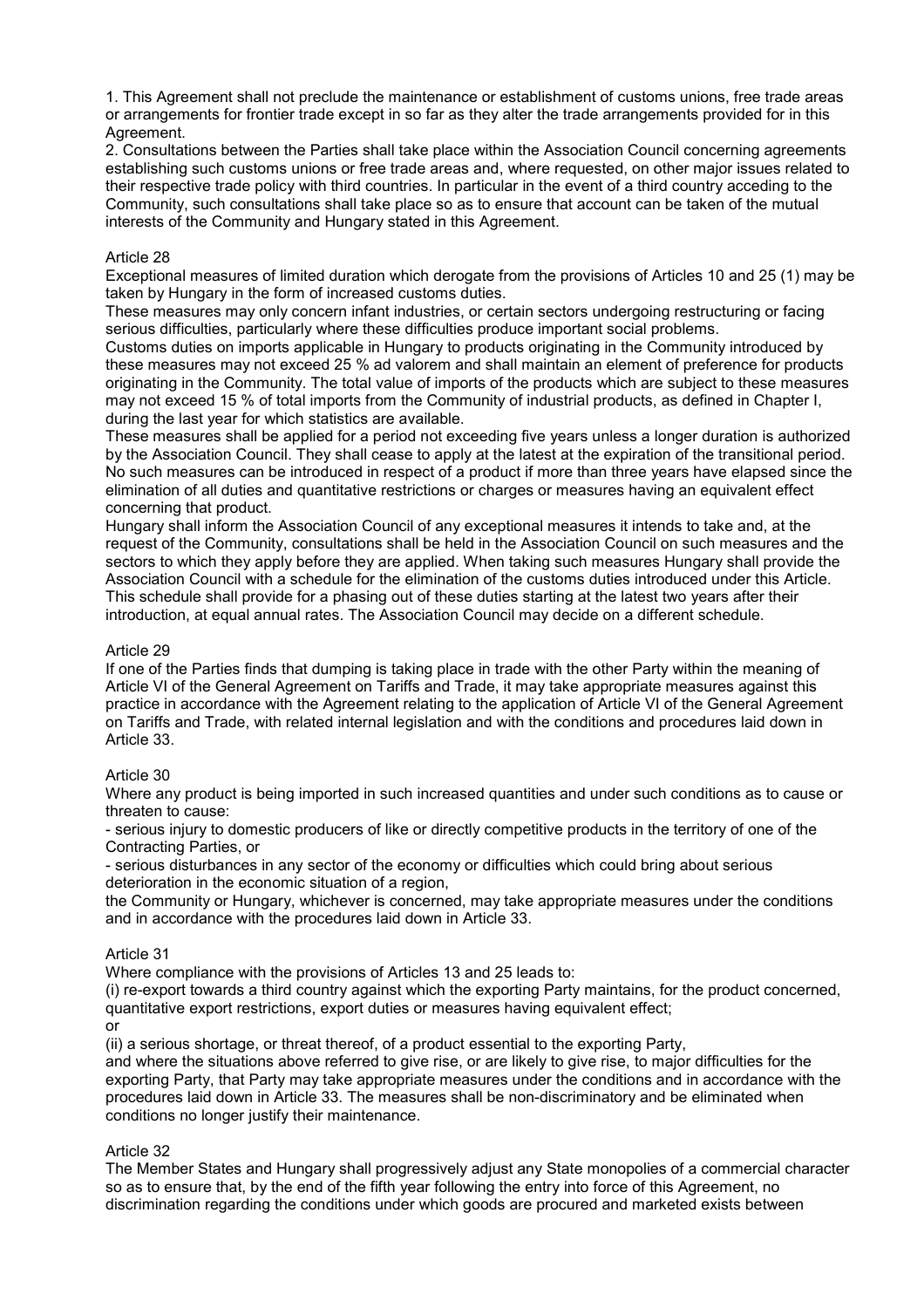nationals of the Member States and of Hungary. The Association Council will be informed about the measures adopted to implement this objective.

Article 33

1. In the event of the Community or Hungary subjecting imports of products liable to give rise to the difficulties referred to in Article 30 to an administrative procedure having as its purpose the rapid provision of information on the trend of trade flows, it shall inform the other Party.

2. In the cases specified in Article 29, 30 and 31, before taking the measures provided for therein or, in cases to which paragraph 3 (d) applies, as soon as possible, the Community or Hungary, as the case may be, shall supply the Association Council with all relevant information with a view to seeking a solution acceptable to the two Parties.

In the selection of measures, priority must be given to those which least disturb the functioning of this Agreement.

The safeguard measures shall be notified immediately to the Association Council and shall be the subject of periodic consultations whithin that body, particularly with a view to establishing a timetable for their abolition as soon as circumstances permit.

3. for the implementation of paragraph 2, the following provisions shall apply:

(a) as regards Article 30, the difficulties arising from the situation referred to in that Article shall be referred for examination to the Association Council, which may take any decision needed to put an end to such difficulties.

If the Association Council or the exporting Party has not taken a decision putting an end to the difficulties or no other satisfactory solution has been reached within 30 days of the matter being referred, the importing Party may adopt the appropriate measures to remedy the problem. These measures must not exceed the scope of what is necessary to remedy the difficulties which have arisen;

(b) as regards Article 29, the Association Council shall be informed of the dumping case as soon as the authorities of the importing Party have initiated an investigation. When no end has been put to the dumping or no other satisfactory solution has been reached within 30 days of the matter being referred to the Association Council, the importing Party may adopt the appropriate measures;

(c) as regards Article 31, the difficulties arising from the situations referred to in that Article shall be referred for examination to the Association Council.

The Association Council may take any decision needed to put an end to the difficulties. If it has not taken such a decision within 30 days of the matter being referred to it, the exporting Party may apply appropriate measures on the exportation of the product concerned;

(d) where exceptional circumstances requiring immediate action make prior information or examination, as the case may be, impossible, the Community or Hungary whichever is concerned may, in the situations specified in Articles 29, 30 and 31, apply forthwith the precautionary measures strictly necessary to deal with the situation.

# Article 34

Protocol No 4 lays down rules of origin for the application of tariff preferences provided for in this Agreement.

# Article 35

The Agreement shall not preclude prohibitions or restrictions on imports, exports or goods in transit justified on grounds of public morality, public policy or public security; the protection of health and life of humans, animals or plants; the protection of national treasures of artistic, historic or archaeological value or the protection of intellectual, industrial and commercial property or rules relating to gold and silver. Such prohibitions or restrictions shall not, however, constitute a means of arbitrary discrimination or a disguised restriction on trade between the Parties.

#### Article 36

Protocol No 5 lays down the specific provisions to apply to trade between Hungary of the one part and Spain and Portugal of the other part.

TITLE IV MOVEMENT OF WORKERS, ESTABLISHMENT, SUPPLY OF SERVICES CHAPTER I Movement of workers

#### Article 37

1. Subject to the conditions and modalities applicable in each Member State:

- the treatment accorded to workers of Hungarian nationality, legally employed in the territory of a Member State shall be free from any discrimination based on nationality, as regards working conditions, remuneration or dismissal, as compared to its own nationals;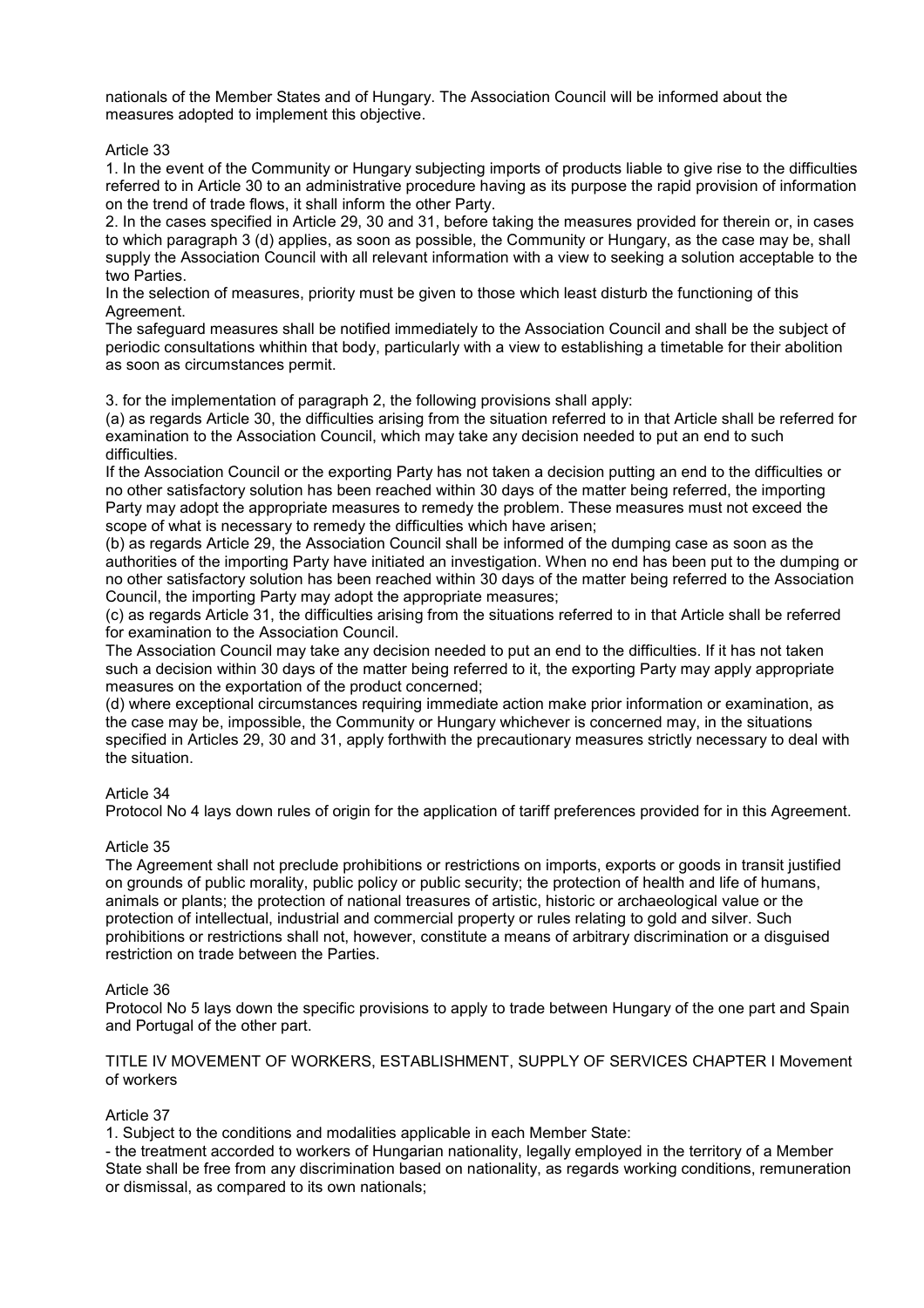- the legally resident spouse and children of a worker legally employed in the territory of a Member State, with the exception of seasonal workers and of workers coming under bilateral agreements within the meaning of Article 41, unless otherwise provided by such agreements, shall have access to the labour market of that Member State, during the period of that worker's authorized stay of employment.

2. Hungary shall, subject to the conditions and modalities applicable in that country accord the treatment referred to in paragraph 1 to workers who are nationals of a member State and are legally employed in its territory as well as to their spouse and children who are legally resident in the said territory.

#### Article 38

1. With a view to coordinating social security systems for workers of Hungarian nationality, legally employed in the territory of a Member State and for the members of their family, legally resident there, and subject to the conditions and modalities applicable in each Member State;

- all periods of insurance, employment or residence completed by such workers in the various Member States shall be added together for the purpose of pensions and annuities in respect of old age, invalidity and death and for the purpose of medical care for such workers and such family members,

- any pensions or annuities in respect of old age, death, industrial accident or occupational disease, or of invalidity resulting therefrom, with the exception of non-contributory benefits, shall be freely transferable at the rate applied by virtue of the law of the debtor Member State or States,

- the workers in question shall receive family allowances for the members of their family as defined above. 2. Hungary shall accord to workers who are nationals of a Member State and legally employed in its territory, and to members of their families legally resident there, treatment similar to that specified in the second and third indents of paragraph 1.

#### Article 39

1. The Association Council shall by decision adopt the appropriate provisions to implement the objective set out in Article 38.

2. The Association Council shall by decision adopt detailed rules for administrative cooperation providing the necessary management and control guarantees for the application of the provisions referred to in paragraph 1.

#### Article 40

The provisions adopted by the Association Council in accordance with Article 39 shall not affect any rights or obligations arising from bilateral agreements linking Hungary and the Member States where those agreements provide for more favourable treatment of nationals of Hungary or of the Member States.

#### Article 41

1. Taking into account the labour market situation in the Member State, subject to its legislation and to the respect of rules in force in that Member State in the area of mobility of workers:

- the existing facilities for access to employment for Hungarian workers accorded by Member States under bilateral agreements ought to be preserved and if possible improved,

- the other Member States shall consider favourably the possibility of concluding similar agreements.

2. The Association Council shall examine granting other improvements including facilities of access for professional training, in conformity with rules and procedures in force in the Member States, and taking account of the labour market situation in the Member States and in the Community.

#### Article 42

During the second stage referred to in Article 6, or earlier if so decided, the Association Council shall examine further ways of improving the movement of workers, taking into account inter alia the social and economic situation in Hungary and the employment situation in the Community. The Association Council shall make recommendations to such end.

#### Article 43

In the interest of facilitating the restructuring of labour resources resulting from the economic restructuring in Hungary the Community shall provide technical assistance for the establishment of a suitable social security system and labour services system in Hungary as set out in Article 88.

# CHAPTER II Establishment

# Article 44

1. Hungary shall, during the transitional period referred to in Article 6, facilitate the setting up of operations on its territory by Community companies and nationals as defined in Article 48. To that end, it shall: (i) gradually, and at the latest by the end of the first stage referred to in Article 6, grant for the establishment of Community companies and nationals a treatment no less favourable than that accorded to its own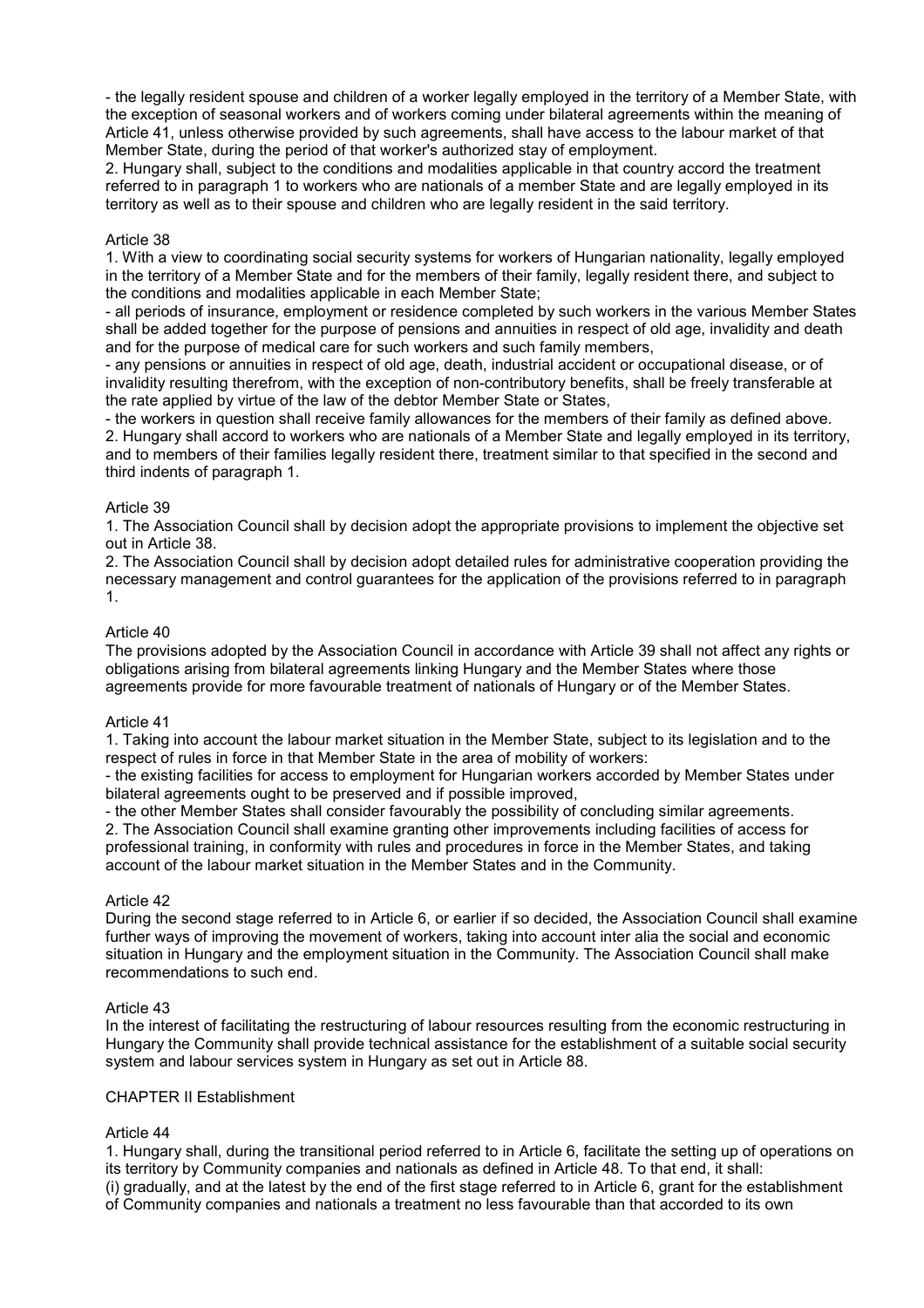nationals and companies, save for the sectors referred to in Annexes XIIa and XIIb, where such treatment shall be granted at the latest by the end of the transitional period referred to in Article 6; and (ii) grant, from entry into force of this agreement, in the operation of Community companies and nationals established in Hungary a treatment no less favourable than that accorded to its own companies and nationals. Should the existing laws and regulations not grant such treatment of Community companies and nationals for certain economic activities in Hungary upon entry into force of this Agreement, Hungary shall amend such laws and regulations as to ensure such treatment at the latest at the end of the first stage referred to in Article 6.

2. Hungary shall, during the transitional periods referred to in paragraph 1, not adopt any new regulations or measures which introduce discrimination as regards the establishment and operations of Community companies and nationals in its territory in comparison to its own companies and nationals.

3. Each Member State shall grant, from entry into force of this Agreement, a treatment no less favourable than that accorded to its own companies and nationals for the establishment of Hungarian companies and nationals as defined in Article 48 and shall grant in the operation of Hungarian companies and nationals established in its territory a treatment no less favourable than that accorded to its own companies and nationals.

4. Notwithstanding the provisions of paragraphs 1, 2 and 3, the national treatment as decribed in paragraphs 1 and 3 shall be applicable for branches, agencies and nationals establishing as self-employed persons only from the start of the second stage referred to in Article 6.

5. For the purposes of this Agreement:

(a) 'establishment` shall mean:

(i) as regards nationals, the right to take up and pursue economic activities as self-employed persons and to set up and manage undertakings, in particular companies, which they effectively control. Self-employment and business undertakings by nationals shall not extend to seeking or taking employment in the labour market or confer a right of access to the labour market of another Party. The provisions of this chapter do not apply to those who are not exclusively self-employed;

(ii) as regards companies, the right to take up and pursue economic activities by means of the setting up and management of subsidiaries, branches and agencies;

(b) 'subsidiary` of a company shall mean a company which is effectively controlled by the first company; (c) 'economic activities` shall in particular include activities of an industrial character, activities of a commercial character, activities of craftsmen and activities of the professions.

6. The Association Council shall during the transitional periods referred to in paragraph 1 (i) examine regularly the possibility of accelerating the granting of national treatment in the sectors referred to in Annexes XIIa and XIIb and the inclusion of areas or matters listed in Annex XIIc within the scope of application of the provisions of paragraphs 1, 2 and 3. Amendments may be made to these Annexes by decision of the Association Council.

Following the expiration of the transitional periods referred to in paragraph 1 (i), the Association Council may exceptionally, upon request of Hungary, and if the necessity arises, decide to prolong the duration of exclusion of certain areas or matters listed in Annexes XIIa and XIIb for a limited period of time.

7. The provisions concerning establishment and operation of Community and Hungarian companies and nationals contained in paragraphs 1, 2, 3 and 4 shall not apply to the areas or matters listed in Annex XIIc. 8. Notwithstanding the provisions of this Article, Community companies established in the territory of Hungary shall have, from entry into force of this Agreement, the right to acquire, use, rent and sell real property, and as regards natural resources, agricultural land and forestry, the right to lease, where these are directly necessary for the conduct of the economic activities for which they are established. This right does not include establishment for the purpose of dealing and agency in the area of real estate and natural resources. Hungary shall grant these rights to branches and agencies of Community companies and Community nationals established as self-employed persons in Hungary at the latest by the end of the first stage referred to in Article 6. This right does not include establishment for the purpose of dealing and agency in the area of real estate and natural resources.

#### Article 45

1. Subject to the provisions of Article 44, with the exception of financial services described in Annex XIIa, each Party may regulate the establishment and operation of companies and nationals on its territory, in so far as these regulations do not discriminate against companies and nationals of the other Party in comparison to its own companies and nationals.

2. In respect of financial services, described in Annex XIIa, this Agreement does not prejudice the right of the Parties to adopt measures necessary for the conduct of the Party's monetary policy, or for prudential grounds in order to ensure the protection of investors, depositors, policy holders, or to whom a fiduciary duty is owed, or to ensure the integrity and stability of the financial system. These measures shall not discriminate against companies and nationals of the other Party in comparison to its own companies and nationals.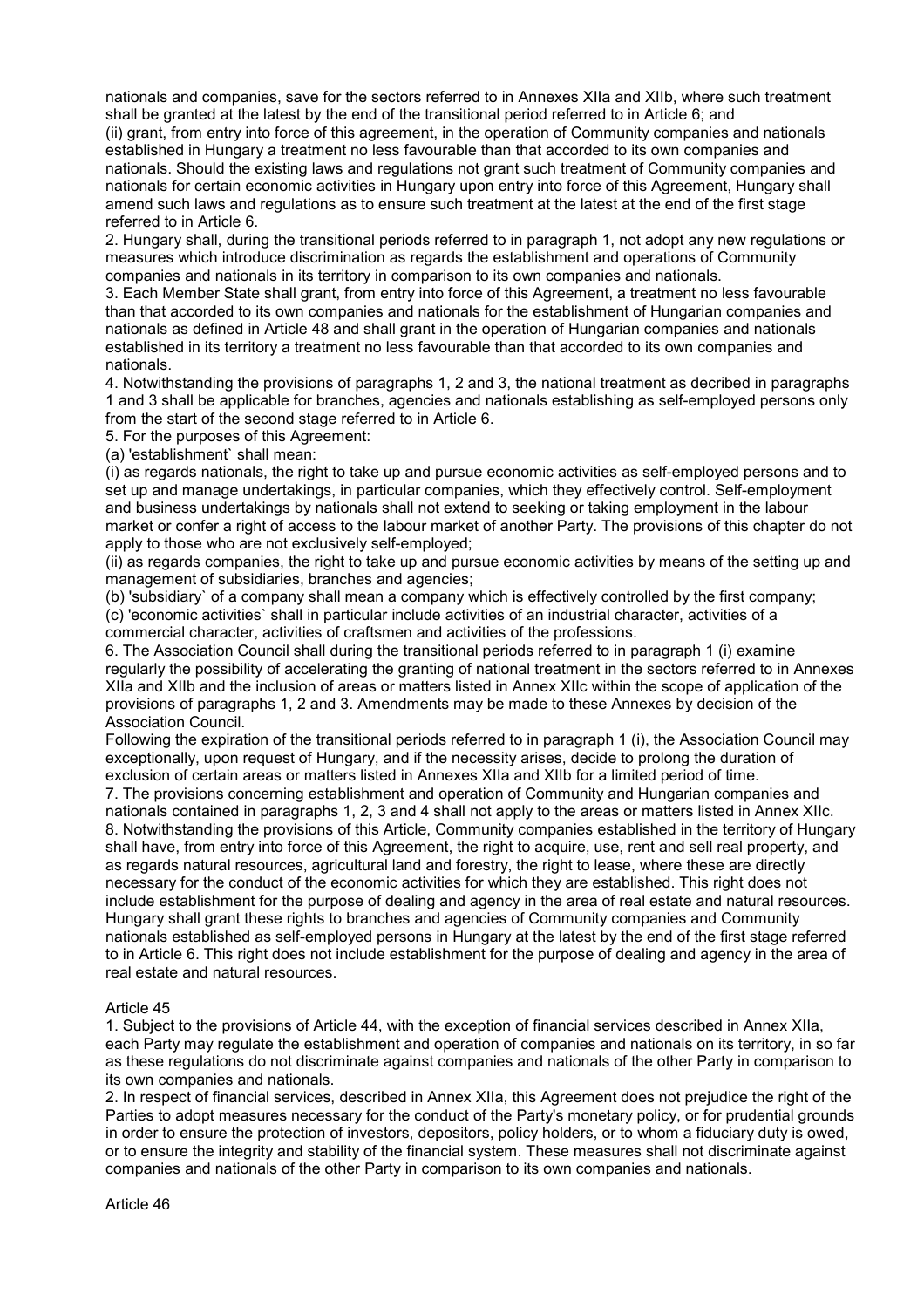In order to make it easier for Community nationals and Hungarian nationals to take up and pursue regulated professional activities in Hungary and the Community respectively, the Association Council shall examine which steps are necessary to be taken to provide for the mutual recognition of qualifications. It may take all necessary measures to that end.

#### Article 47

The provisions of Article 45 do not preclude the application by a Contracting Party of particular rules concerning the establishment and operation in its territory of branches and agencies of companies of another Party not incorporated in the territory of the first Party, which are justified by legal or technical differences between such branches and agencies as compared to branches and agencies of companies incorporated in its territory, or, as regards financial services, for prudential reasons. The difference in treatment shall not go beyond what is strictly necessary as a result of such legal or technical differences, or, as regards financial services, described in Annex XIIa, for prudential reasons.

#### Article 48

1. A 'Community company` and an 'Hungarian company` respectively shall for the purpose of this Agreement mean a company or a firm set up in accordance with the laws of a Member State or of Hungary respectively and having its registered office, central administration, or principal place of business in the territory of the Community or Hungary respectively. However, should the company or firm, set up in accordance with the laws of a Member State or of Hungary respectively, have only its registered office in the territory of the Community or Hungary respectively, its operations must possess a real and continuous link with the economy of one of the Member States or Hungary respectively.

2. With regard to international maritime transport, shall also be beneficiaries of the provisions of this Chapter and Chapter III of this Title, a national or a shipping company of the Member States or of Hungary respectively established outside the Community or Hungary respectively and controlled by nationals of a Member State, or Hungarian nationals respectively, if their vessels are registered on that Member State or in Hungary respectively in accordance with their respective legislations.

3. A Community and a Hungarian national respectively shall, for the purpose of this Agreement, mean a natural person who is a national of one of the Member States or of Hungary respectively.

4. The provisions of this Agreement shall not prejudice the application by each Party of any measure necessary to prevent the circumvention of its measures concerning third-country access to its market through the provisions of this Agreement.

#### Article 49

For the purpose of this Agreement 'financial services` shall mean those activities described in Annex XIIa. The Association Council may extend or modify the scope of Annex XIIa.

#### Article 50

During the first stage referred to in Article 6, or for the sectors included in Annexes XIIa and XIIb during the transitional period referred to in Article 6, Hungary may introduce measures which derogate from the provisions of this Chapter as regards the establishment of Community companies and nationals if certain industries:

- are undergoing restructuring, or

- are facing serious difficulties, particularly where these entail serious social problems in Hungary, or

- face the elimination or a drastic reduction of the total market share held by Hungarian companies or

nationals in a given sector or industry in Hungary, or

- are newly emerging industries in Hungary.

Such measures:

- shall cease to apply at the latest two years after the expiration of the first stage referred to in Article 6, or for the sectors included in Annexes XIIa and XIIb upon the expiration of the transitional period referred to in Article 6, and

- shall be reasonable and necessary in order to remedy the situation, and

- shall only relate to establishments in Hungary to be created after the entry into force of such measures and shall not introduce discrimination concerning the operations of Community companies or nationals already established in Hungary at the time of introduction of a given measure compared to Hungarian companies or nationals.

While devising and applying such measures, Hungary shall grant whenever possible to Community companies and nationals a preferential treatment, and in no case a treatment less favourable than that accorded to companies or nationals from any third country.

Prior to the introduction of these measures, Hungary shall consult the Association Council and shall not put them into effect before a one-month period following the notification to the Association Council of the concrete measures to be introduced by Hungary, except where the threat of irreparable damage requires the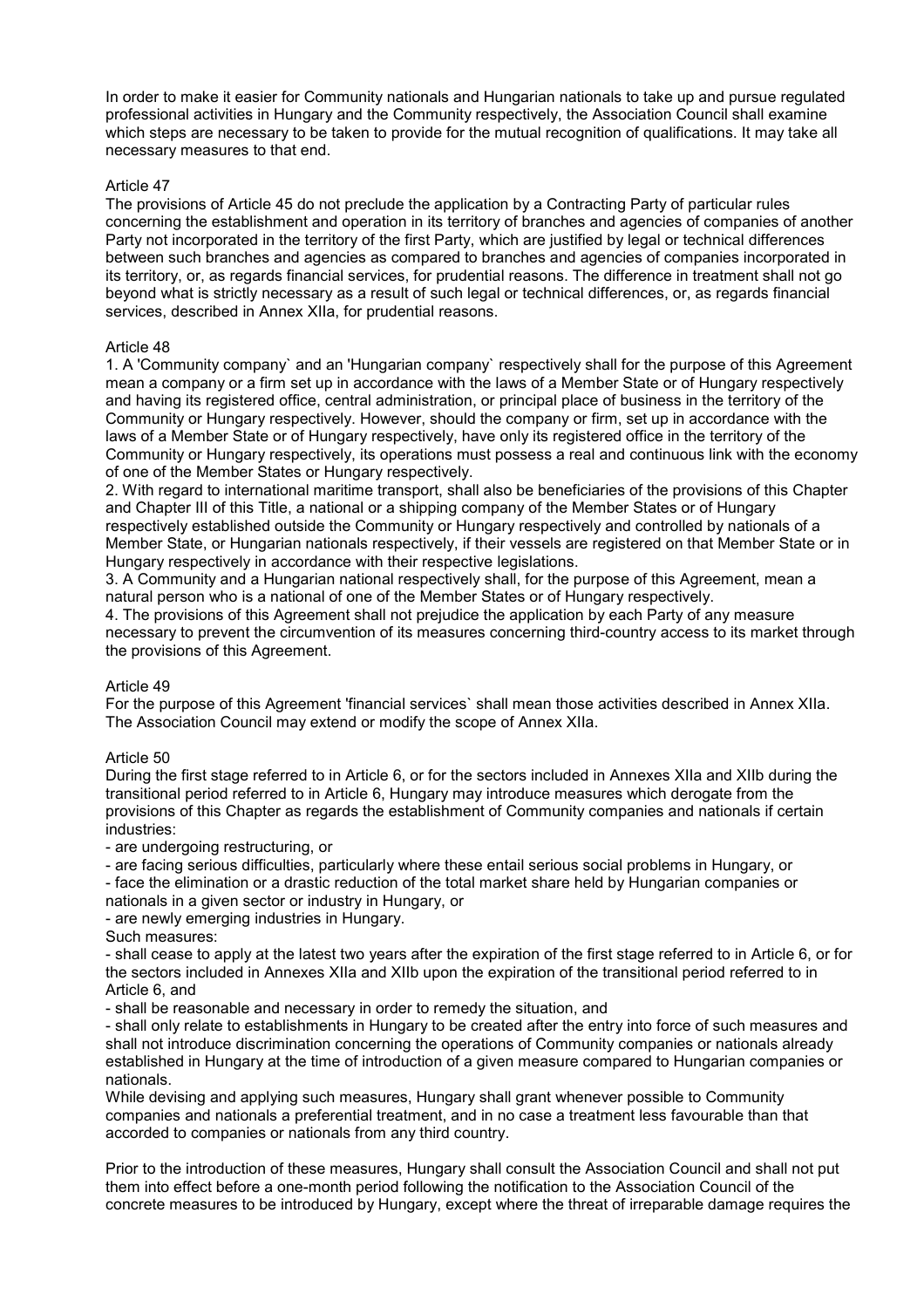taking of urgent measures in which case Hungary shall consult the Association Council immediately after their introduction.

Upon the expiration of the first stage referred to in Article 6, or for the sectors included in Annexes XIIa and XIIb upon expiration of the transitional period referred to in Article 6, Hungary may introduce such measures only with the authorization of the Association Council and under conditions determined by the latter.

### Article 51

1. The provisions of this Chapter shall not apply to air transport services, indland-waterways transport services and maritime cabotage transport services.

2. The Association Council may make recommendations for improving establishment and operations in the areas covered by paragraph 1.

#### Article 52

1. Notwithstanding the provisions of Chapter I of this Title, the beneficiaries of the rights of establishment granted by Hungary and the Community respectively shall be entitled to employ, or have employed by one of their subsidiaries, in accordance with the legislation in force in the host country of establishment, in the territory of Hungary and the Community respectively, employees who are nationals of Member States and Hungary respectively, provided that such employees are key personnel as defined in paragraph 2 and that they are employed exclusively by such beneficiaries or their subsidiaries. The residence and work permits of such employees shall only cover the period of such employment.

2. Key personnel of the beneficiaries of the rights of establishment herein referred to as 'organization` are: (a) senior employees of an organization who primarily direct the management of the organization, receiving general supervision or direction principally from the board of directors or shareholders of the business, including:

- directing the organization or a department or sub-division of the organization,

- supervising and controlling the work of other supervisory, professional or managerial employees,

- having the authority personally to engage and dismiss or recommend engaging, dismissing or other personnel actions;

(b) persons employed by an organization who possess high or uncommon:

- qualifications referring to a type of work or trade requiring specific technical knowledge,

- knowledge essential to the organization's service, research equipment, techniques or management.

These may include, but are not limited to, members of accredited professions.

Each such employee must have been employed by the organization concerned for at least one year preceding the detachment by the organization.

#### Article 53

1. The provisions of this Chapter shall be applied subject to limitations justified on grounds of public policy, public security or public health.

2. The provisions of this Chapter shall not apply to activities which in the territory of each Party are connected, even occasionally, with the exercise of official authority.

# Article 54

Companies which are controlled and exclusively owned jointly by Hungarian companies or nationals and Community companies or nationals shall also be beneficiaries of the provisions of this Chapter and Chapter III of this Title.

CHAPTER III Supply of services between the Community and Hungary

# Article 55

1. The Parties undertake in accordance with the provisions of this Chapter to take the necessary steps to allow progressively the supply of services by Community or Hungarian companies or nationals who are established in a Party other than that of the person for whom the services are intended taking into account the development of the services sector in the Parties.

2. In step with the liberalization process mentioned in paragraph 1, and subject to the provisions of Article 58 (1), the Parties shall permit the temporary movement of natural persons providing the service or who are employed by the service provider as key personnel as defined in Article 52 (2), including natural persons who are representatives of a Community or Hungarian company or national and are seeking temporary entry for the purpose of negotiating for the sale of services or entering into agreements to sell services for that service provider, where those representatives will not be engaged in making direct sales to the general public or in supplying services themselves.

3. The Association Council shall take the measures necessary to implement progressively the provisions of paragraph 1.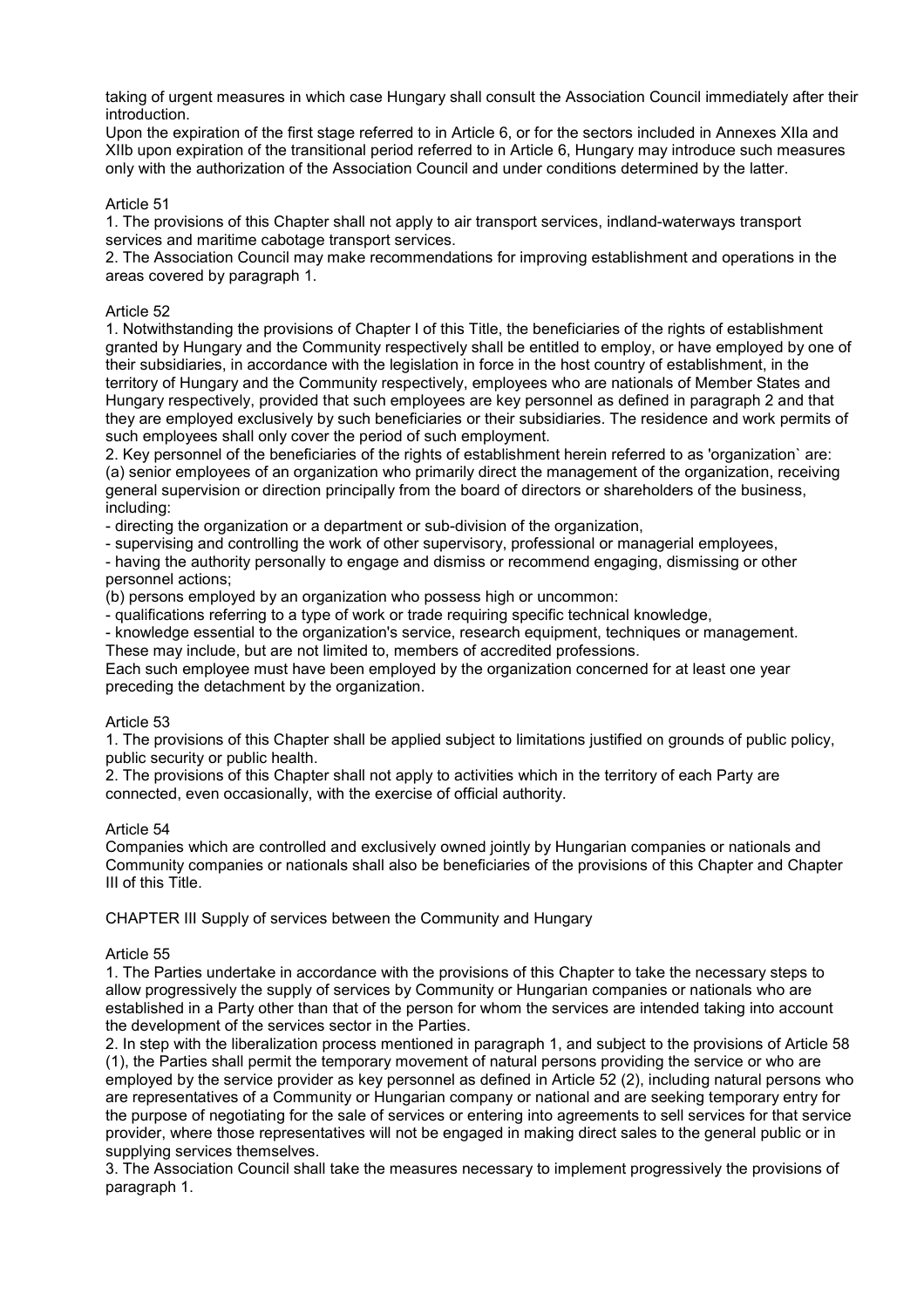Article 56

With regard to supply of transport services between the Community and Hungary, the following replaces the provisions of Article 55:

1. With regard to international maritime transport the Parties undertake to apply effectively the principle of unrestricted access to the market and traffic on a commercial basis:

(a) the above provision does not prejudice the rights and obligations under the United Nations Code of Conduct for Liner Conferences, as applied by one or the other Contracting Party to this Agreement. Nonconference liners will be free to operate in competition with a conference as long as they adhere to the principle of fair competition on a commercial basis;

(b) the Parties affirm their commitment to a freely competitive environment as being an essential feature of the dry and liquid bulk trade.

2. In applying the principles of paragraph 1, the Parties shall:

(a) not introduce cargo sharing clauses in future bilateral agreements with third countries, other than in those exceptional circumstances where liner shipping companies from one or other Party to this Agreement would not otherwise have an effective opportunity to ply for trade to and from the third country concerned;

(b) prohibit cargo sharing arrangements in future bilateral agreements concerning dry and liquid bulk trade; (c) abolish, upon entry into force of this Agreement, all unilateral measures, administrative, technical and other obstacles which could have restrictive or discriminatory effects on the free supply of services in international maritime transport.

3. With a view to assuring a coordinated development and progressive liberalization of transport between the Parties adapted to their reciprocal commercial needs, the conditions of mutual market access in air transport and in inland transport shall be dealt with by special transport agreements to be negotiated between the Parties after the entry into force of this Agreement.

4. Prior to the conclusion of the agreements referred to in paragraph 3, the Parties shall not take any measures or actions which are more restrictive or discriminatory as compared to the situation existing on the day preceding the day of entry into force of this Agreement.

5. During the transitional period, Hungary shall progressively adapt its legislation including administrative, technical and other rules to that of the Community legislation existing at any time in the field of air and inland transport in so far as it serves liberalization purposes and mutual access to markets of the Parties and facilitates the movement of passengers and of goods.

6. In step with the common progress in the achievement of the objectives of this Chapter, the Association Council shall examine ways of creating the conditions necessary for improving freedom to provide air and inland transport services.

# Article 57

The provisions of Article 53 shall apply to the matters covered by this Chapter.

#### CHAPTER IV General provisions

#### Article 58

1. For the purpose of Title IV of this Agreement, nothing in the Agreement shall prevent the Parties from applying their laws and regulations regarding entry and stay, work, labour conditions and establishment of natural persons, and supply of services, provided that, in so doing, they do not apply them in a manner as to nullify or impair the benefits accruing to any Party under the terms of a specific provision of this Agreement. This provision does not prejudice the application of Article 53.

2. The provisions of Chapters II, III and IV of Title IV shall be adjusted by decision of the Association Council in the light of the result of the negotiations on services taking place in the Uruguay Round and in particular to ensure that under any provision of this Agreement a Party grants to the other Party a treatment no less favourable than that accorded under the provisions of a future GATT Agreement.

TITLE V PAYMENTS, CAPITAL, COMPETITION AND OTHER ECONOMIC PROVISIONS, APPROXIMATION OF LAWS CHAPTER I Current payments and movement of capital

#### Article 59

The Contracting Parties undertake to authorize, in freely convertible currency, any payments on the current account of balance of payments to the extent that the transaction underlying the payments concern movements of goods, services or persons between the Parties which have been liberalized pursuant to this Agreement.

# Article 60

1. With regard to transactions on the capital account of balance of payments, from the entry into force of this Agreement, the Member States and Hungary respectively shall ensure the free movement of capital relating to direct investments made in companies formed in accordance with the laws of the host country and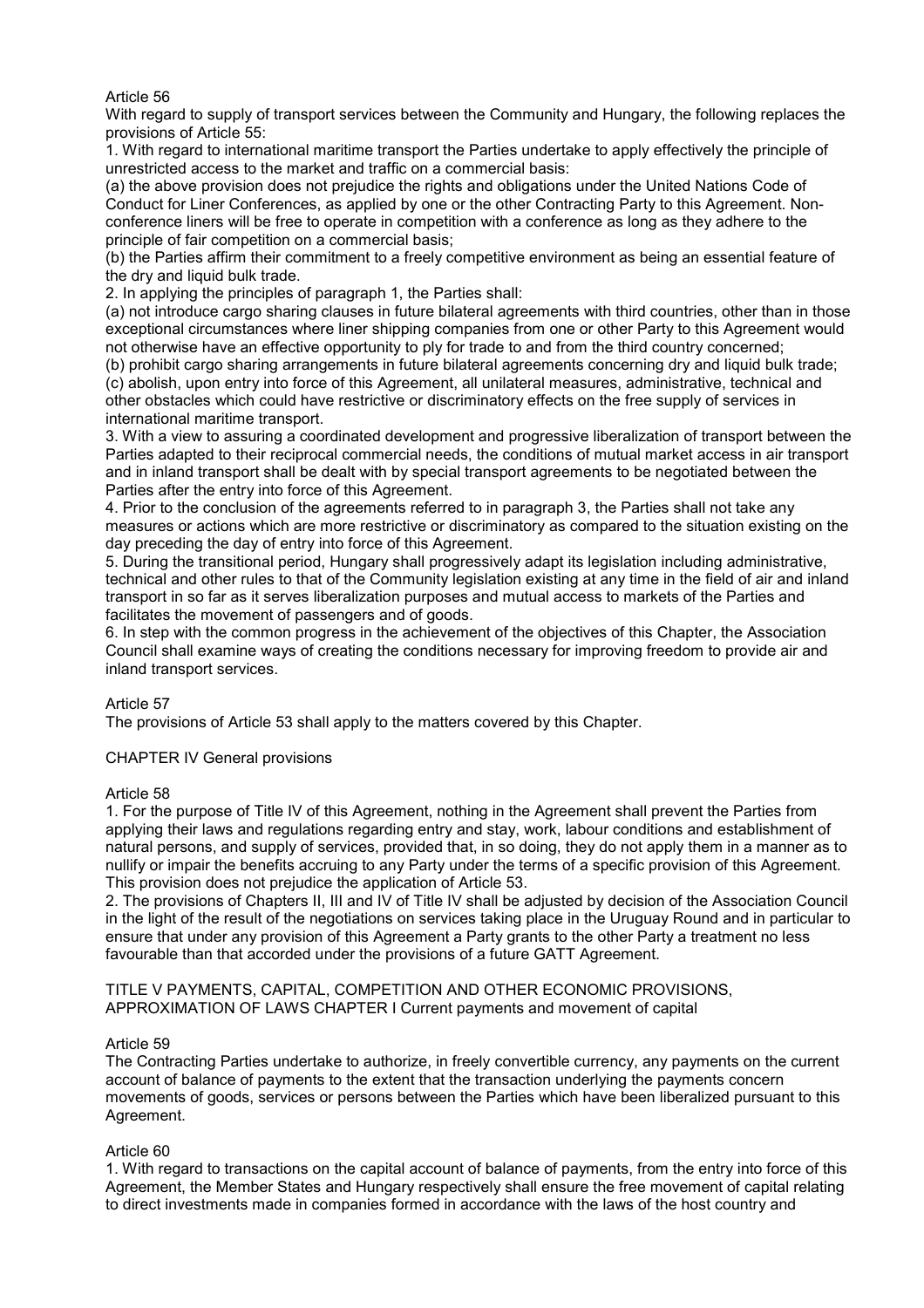investments made in accordance with the provisions of Chapter II of Title IV, and the liquidation or repatriation of these investments and of any profit stemming therefrom. Notwithstanding the above provision, such free movement, liquidation and repatriation shall be ensured by the end of the first stage referred to in Article 6 for all investments linked to establishment of branches and agencies of Community companies and of Community nationals establishing in Hungary as self-employed persons pursuant to Chapter II of Title IV. 2. Without prejudice to paragraph 1, the Member States, as from the entry into force of this Agreement, and Hungary as from the start of the second stage referred to in Article 6, shall not introduce any new foreign exchange restrictions on the movement of capital and current payments connected therewith between residents of the Community and Hungary and shall not make the existing arrangements more restrictive. 3. The provisions of paragraph 1 and 2 shall not prevent Hungary from applying restrictions on outward investments by Hungarian nationals and companies.

4. The Parties shall consult each other with a view to facilitating the movement of capital between the Community and Hungary in order to promote the objectives of this Agreement.

#### Article 61

1. During the first stage referred to in Article 6 the Contracting Parties shall take measures permitting the creation of the necessary conditions for the further gradual application of Community rules on the free movement of capital.

2. During the second stage referred to in Article 6 the Association Council shall examine ways of enabling Community rules on the movement of capital to be applied in full.

CHAPTER II Competition and other economic provisions

#### Article 62

1. The following are incompatible with the proper functioning of the Agreement, in so far as they may affect trade between the Community and Hungary:

(i) all agreements between undertakings, decisions by associations of undertakings and concerted practices between undertakings which have as their object or effect the prevention, restriction or distortion of competition;

(ii) abuse by one or more undertakings of a dominant position in the territories of the Community or of Hungary as a whole or in a substantial part thereof;

(iii) any public aid which distorts or threatens to distort competition by favouring certain undertakings or the production of certain goods.

2. Any practices contrary to this Article shall be assessed on the basis of criteria arising from the application of the rules of Articles 85, 86 and 92 of the Treaty establishing the European Economic Community.

3. The Association Council shall, within three years of the entry into force of this Agreement, adopt by decision the necessary rules for the implementation of paragraphs 1 and 2.

4. (a) For the purposes of applying the provisions of paragraph 1 (iii), the Parties recognize that during the frist five years after the entry into force of this Agreement, any public aid granted by Hungary shall be assessed taking into account the fact that Hungary shall be regarded as an area identical to those areas of the Community described in Article 92 (3) (a) of the Treaty establishing the European Economic Community. The Association Council shall, taking into account the economic situation of Hungary, decide whether that period should be extended by further periods of five years.

(b) Each Party shall ensure transparency in the area of public aid, inter alia by reporting annually to the other Party on the total amount and the distribution of the aid given and by providing, upon request, information on aid schemes. Upon request by one Party, the other Party shall provide information on particular individual cases of public aid.

5. With regard to products referred to in Chapters II and III of Title III:

- the provisions of paragraph 1 (iii) do not apply,

- any practices contrary to paragraph 1 (i) should be assessed according to the criteria established by the Community on the basis of Articles 42 and 43 of the Treaty establishing the European Economic Community and in particular of those established in Council Regulation No 26/1962.

6. If the Community or Hungary considers that a particular practice is incompatible with the terms of paragrah 1, and:

- is not adequately dealt with under the implementing rules referred to in paragraph 3, or

- in the absence of such rules, and if such practice causes or threatens to cause serious prejudice to the interest of the other Party or material injury to its domestic industry, including its services industry, it may take appropriate measures after consultation within the Association Council or after 30 working days following referral for such consultation.

In the case of practices incompatible with paragraph 1 (iii), such appropriate measures may, where the General Agreement on Tariffs and Trade applies thereto, only be adopted in accordance with the procedures and under the conditions laid down by the General Agreement on Tariffs and Trade and any other relevant instrument negotiated under its auspices which are applicable between the Parties.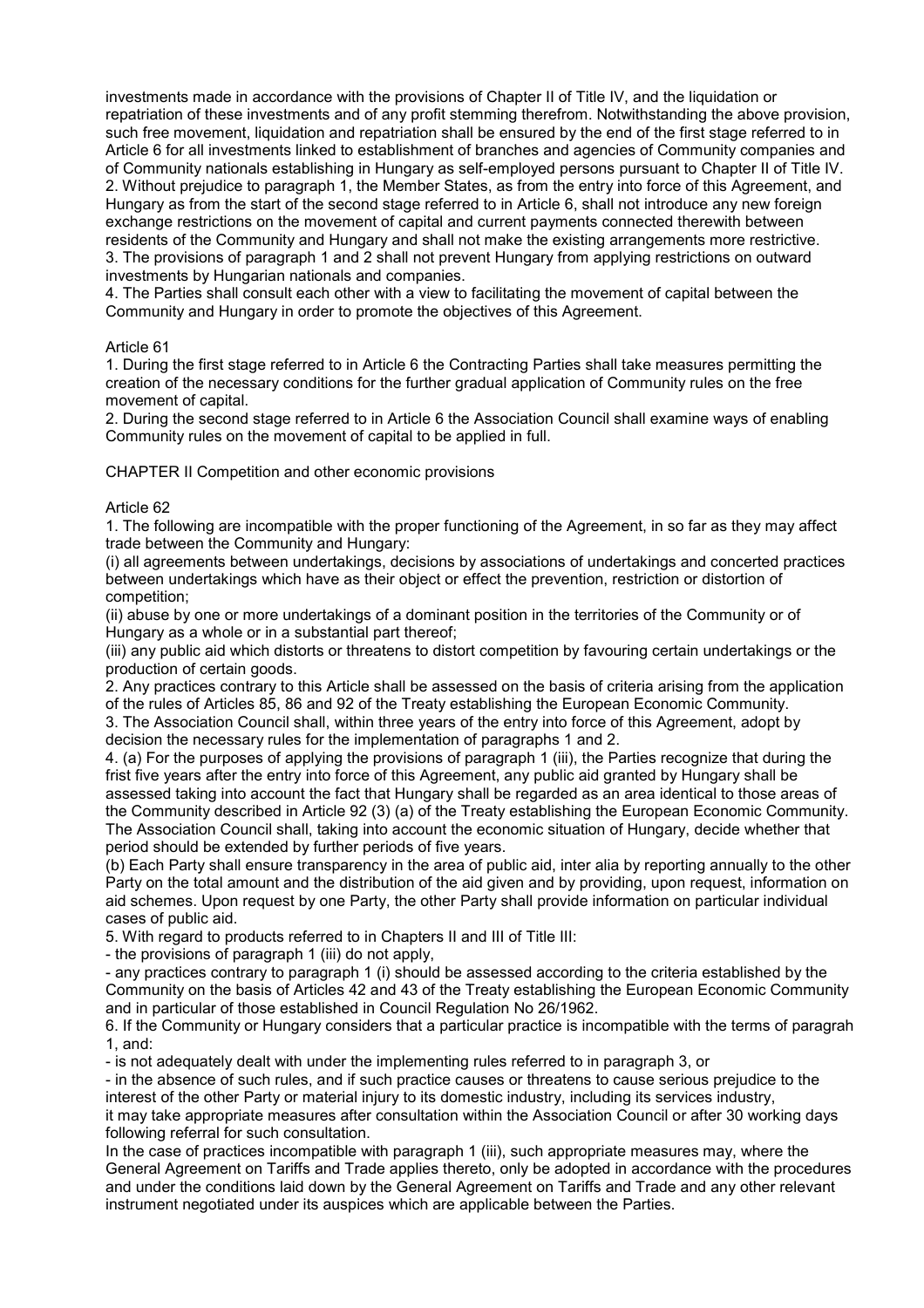7. Notwithstanding any provisions to the contrary adopted in accordance with paragraph 3, the Parties shall exchange information taking into account the limitations imposed by the requirements of professional and business secrecy.

8. This Article shall not apply to the products covered by the Treaty establishing the European Coal and Steel Community which are the subject of Protocol 2.

### Article 63

1. The Parties shall endeavour to avoid the imposition of restrictive measures including measures relating to imports for balance of payments purposes. In the event of their introduction, the Party having introduced the same shall present to the other Party as soon as possible, a time schedule for their removal. 2. Where one or more Member States of the Community or Hungary is in serious balance of payments difficulties, or under imminent threat thereof, the Community or Hungary as the case may be, may, in accordance with the conditions established under the General Agreement on Tariffs and Trade, adopt restrictive measures, including measures relating to imports, which shall be of limited duration and may not go beyond what is necessary to remedy the balance of payments situation. The Community or Hungary, as the case may be, shall inform the other Party forthwith.

3. Any restrictive measures shall not apply to transfers related to investment and in particular to the repatriation of amounts invested or reinvested and of any kind of revenues stemming therefrom.

#### Article 64

With regard to public undertakings, and undertakings to which special or exclusive rights have been granted, the Association Council shall ensure that as from the third year following the date of entry into force of this Agreement, the principles of the Treaty establishing the European Economic Community, in particular Article 90, and the principles of the concluding document of the April 1990 Bonn meeting of the Conference on Security and Cooperation in Europe, in particular entrepreneurs' freedom of decision, are upheld.

#### Article 65

1. Hungary shall continue to improve the protection of intellectual, industrial and commercial property rights in order to provide, by the end of the fifth year from the entry into force of this Agreement, a level of protection similar to that existing in the Community, including comparable means of enforcing such rights. 2. By the end of the fifth year from the entry into force of this Agreement, Hungary shall apply to accede to the Munich Convention on the Grant of European Patents of 5 October 1973 and shall accede to the other multilateral conventions on intellectual, industrial and commercial property rights referred to in Annex XIII point 1 to which Member States are Parties, or which are de facto applied by Member States.

#### Article 66

1. The Contracting Parties consider the opening up of the award of public contracts on the basis of nondiscrimination and reciprocity, in particular in the GATT context, to be a desirable objective.

2. Hungarian companies as defined in Article 48, shall be granted access to contract award procedures in the Community pursuant to Community procurement rules under a treatment no less favourable than that accorded to Community companies as of the entry into force of this Agreement.

Community companies as defined in Article 48 shall be granted access to contract award procedures in Hungary under a treatment no less favourable than that accorded to Hungarian companies at the latest at the end of the transitional period referred to in Article 6.

Community companies established in Hungary under the provisions of Chapter II of Title IV shall have from the entry into force of this Agreement access to contract award procedures under a treatment no less favourable than that accorded to Hungarian companies.

The Association Council shall periodically examine the possibility for Hungary to introduce access to award procedures in Hungary for all Community companies prior to the end of the transitional period.

3. As regards establishment, operations, supply of services between the Community and Hungary as well as employment and movement of labour linked to the fulfilment of public contracts, the provisions of Articles 37 to 57 are applicable.

#### CHAPTER III Approximation of laws

#### Article 67

The Contracting Parties recognize that the major precondition for Hungary's economic integration into the Community is the approximation of that country's existing and future legislation to that of the Community. Hungary shall act to ensure that future legislation is compatible with Community legislation as far as possible.

#### Article 68

The approximation of laws shall extend to the following areas in particular; customs law, company law, banking law, company accounts and taxes, intellectual property, protection of workers at the workplace,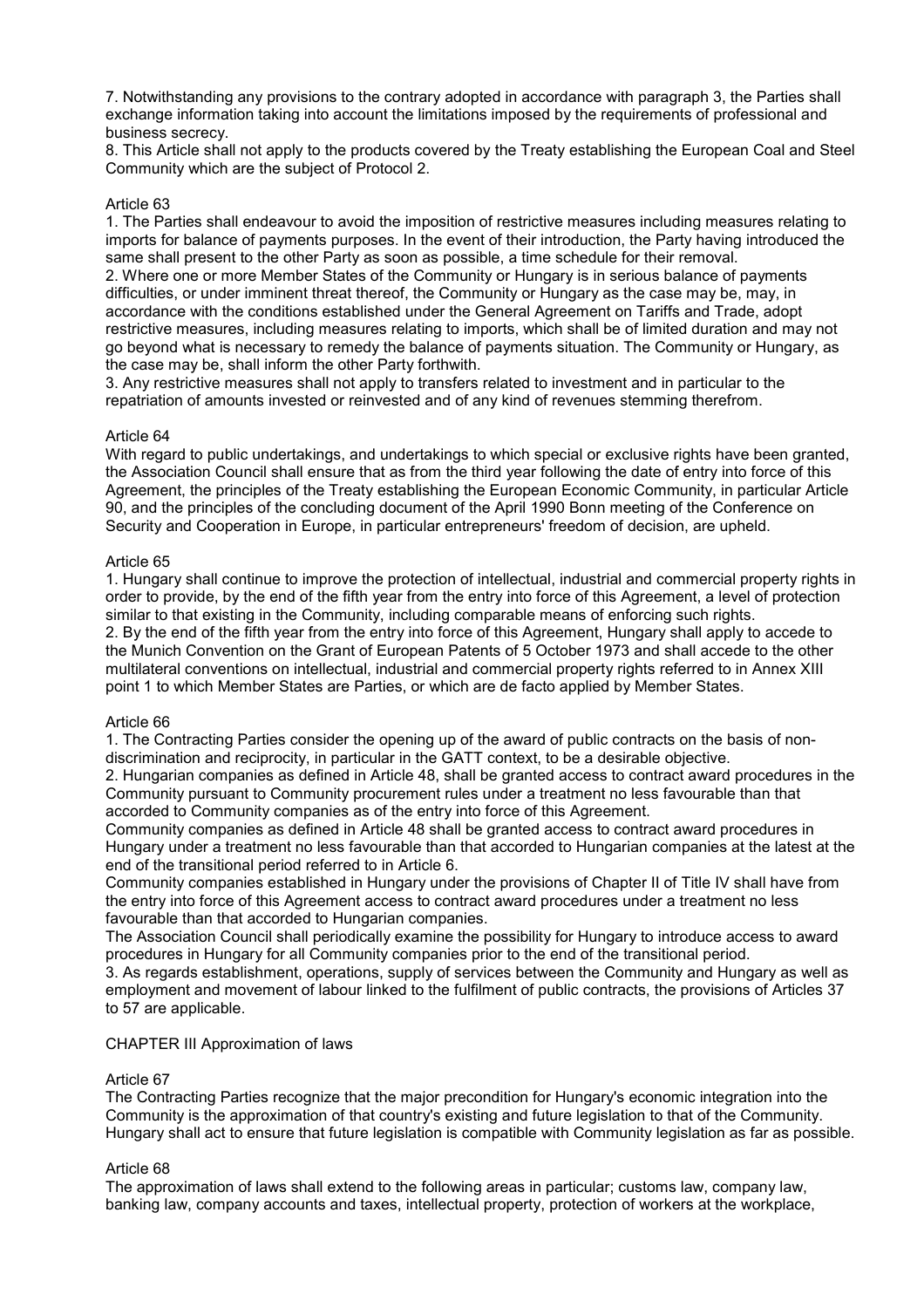financial services, rules on competition, protection of health and life of humans, animals and plants, food legislation, consumer protection including product liability, indirect taxation, technical rules and standards, transport and the environment.

# Article 69

The Community shall provide Hungary with technical assistance for the implementation of these measures which may include inter alia:

- the exchange of experts,
- the provision of information,
- organization of seminars,
- training activities,
- aid for the translation of Community legislation in the relevant sectors.

# TITLE VI ECONOMIC COOPERATION

# Article 70

1. The Community and Hungary shall establish cooperation aimed at strengthening economic links on the widest possible foundation to the benefit of both Parties and at contributing to Hungary's development. 2. Policies designed to bring about the economic and social development of Hungary, in particular policies relating to industry including the mining sector, construction industry, investment, agriculture, energy, transport, telecommunications, regional development and tourism should be guided by the principle of sustainable development. This entails ensuring that environmental considerations are fully incorporated into such policies from the outset.

These policies shall also take into account the requirements of sustainable and harmonious social development.

3. Particular attention should also be devoted to measures capable of fostering regional cooperation.

# Article 71

Industrial cooperation

1. Cooperation shall seek to promote the following in particular:

- industrial cooperation between economic operators in the Community and in Hungary, with the particular aim of strengthening the private sector,

- Community participation in Hungary's efforts in both public and private sectors to modernize and restructure its industry under conditions which ensure that the environment is protected,

- the restructuring of individual sectors,

- the establishment of new undertakings in areas offering potential for growth,

- transfer of the technology and know-how.

2. Industrial cooperation initiatives take into account priorities determined by Hungary. The initiatives should seek in particular to establish a suitable and transparent framework for undertakings and to improve management know-how.

# Article 72

Investment promotion and protection

1. The cooperation shall aim at maintaining and, if necessary, improving a favourable climate and legal framework for private investment, both domestic and foreign, which is essential to economic and industrial reconstruction in Hungary. The cooperation shall also aim to encourage and promote foreign investment and privatization in Hungary.

2. The cooperation shall take the following forms:

- the conclusion, where appropriate of agreements between Member States and Hungary on investment promotion and protection, including the transfer of benefits and the repatriation of capital,

- further deregulation in Hungary and improving economic infrastructure,

- exchange of information on laws, regulations and administrative practices in the field of investments,

- exchange of information on investment opportunities in the form of trade fairs, exhibitions, trade weeks and other events,

- organization of investment missions both in Hungary and in the Community.

# Article 73

Industrial standards and conformity assessment

1. The aim of the cooperation is to reduce differences in the fields of standardization and conformity assessment.

2. To this end, cooperation shall seek:

- to promote the use of Community technical regulations and European standards and conformity assessment procedures,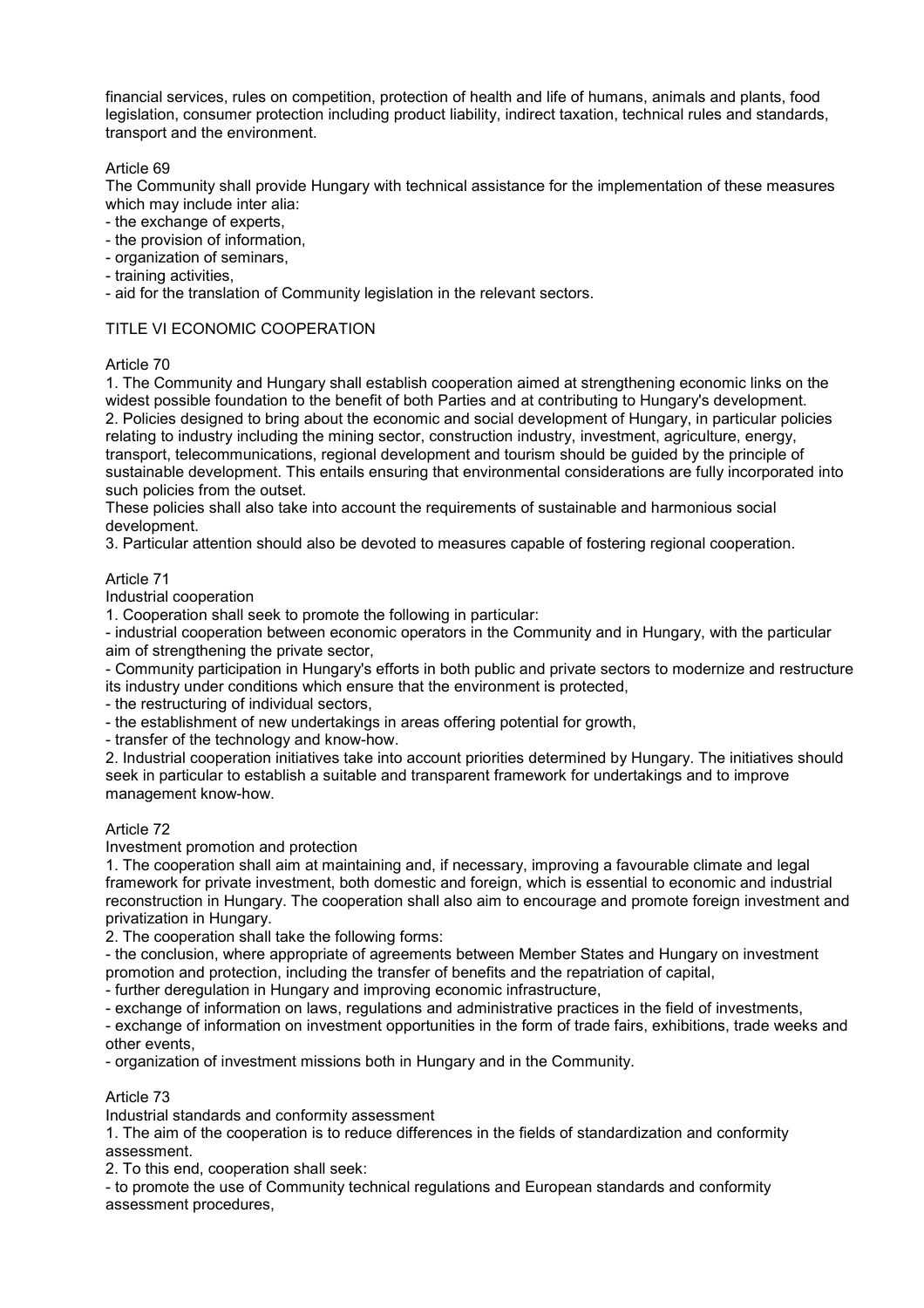- where appropriate, to achieve the conclusion of agreements on mutual recognition in these fields,

- to encourage the participation of Hungary in the work of specialized organizations (CEN, Cenelec, ETSI, EOTC),

- to support Hungary in the European measurement and testing programmes,

- to promote the exchange of technical and methodological information in the field of quality control of production and production processes between interested parties.

3. The Community will provide Hungary with technical assistance where appropriate.

### Article 74

Cooperation in science and technology

1. The Parties shall promote cooperation in research and technological development. They shall devote special attention to the following:

- the exchange of information on each other's science and technology policies,
- the organization of joint scientific and technological development meetings (seminars and workshops),

- joint research and development (R& D) activities aimed at encouraging scientific progress and the transfer of technology and know-how,

- training activities and mobility programmes for researchers and specialists from both sides,

- the development of an environment conducive to research and the application of new technologies and adequate protection of the intellectual property results of research,

- participation in the Community programmes in accordance with paragraph 3,

- support by the Community for Hungary's participation in relevant European research and development (R& D) programmes.

Technical assistance shall be provided where appropriate.

2. The Association Council shall determine the appropriate procedures for developing cooperation.

3. Cooperation under the Community's framework programme in the field of research and technological development shall be implemented according to specific arrangements to be negotiated and concluded in accordance with the procedures adopted by each Party.

### Article 75

Education and training

1. Cooperation shall aim at a harmonized development of human resources and raising the level of general education, training and professional qualifications, taking into consideration the priorities of Hungary.

2. Cooperation shall comprise the following areas:

- reform of the education and training system,
- initial training, vocational training, management training and professional higher education,
- in-service training and continuous education,
- teacher's in-service training,
- re-training and adaptation to the labour market,
- teaching of the Community languages and the Hungarian language,
- promoting teaching in the field of European studies within the appropriate institutions,
- improving the general conditions of foreign language learning,
- development of distance education and new training technologies,
- granting scholarships and fellowships,
- provision of training materials and equipment.

3. There will be established further institutional frameworks and plans of cooperation starting with the European Training Foundation, when established, and Hungary's participation in TEMPUS. Hungary's

participation in other Community programmes shall also be examined in this context and in accordance with Community procedures.

4. Cooperation shall foster direct collaboration between educational institutions, and between educational institutions and enterprises, mobility and exchange of teachers, students and administrators, provide professional practice and training periods abroad, assist in developing curricula, elaborating teaching materials and equipping educational institutions.

Cooperation shall also aim at mutual recognition of periods of studies and diplomas.

5. In the field of translation, cooperation shall focus on training of translators and interpreters and promotion of Community linguistic norms and terminology.

# Article 76

Agriculture and the agro-industrial sector

Cooperation in this area shall have as its aim the modernization, the restructuring and the privatization of agriculture and the agro-industrial sector in Hungary. It shall endeavour in particular to:

- develop private farms and distribution channels, methods of storage, marketing, etc.,

- modernize the rural infrastructure (transport, water supply, telecommunications),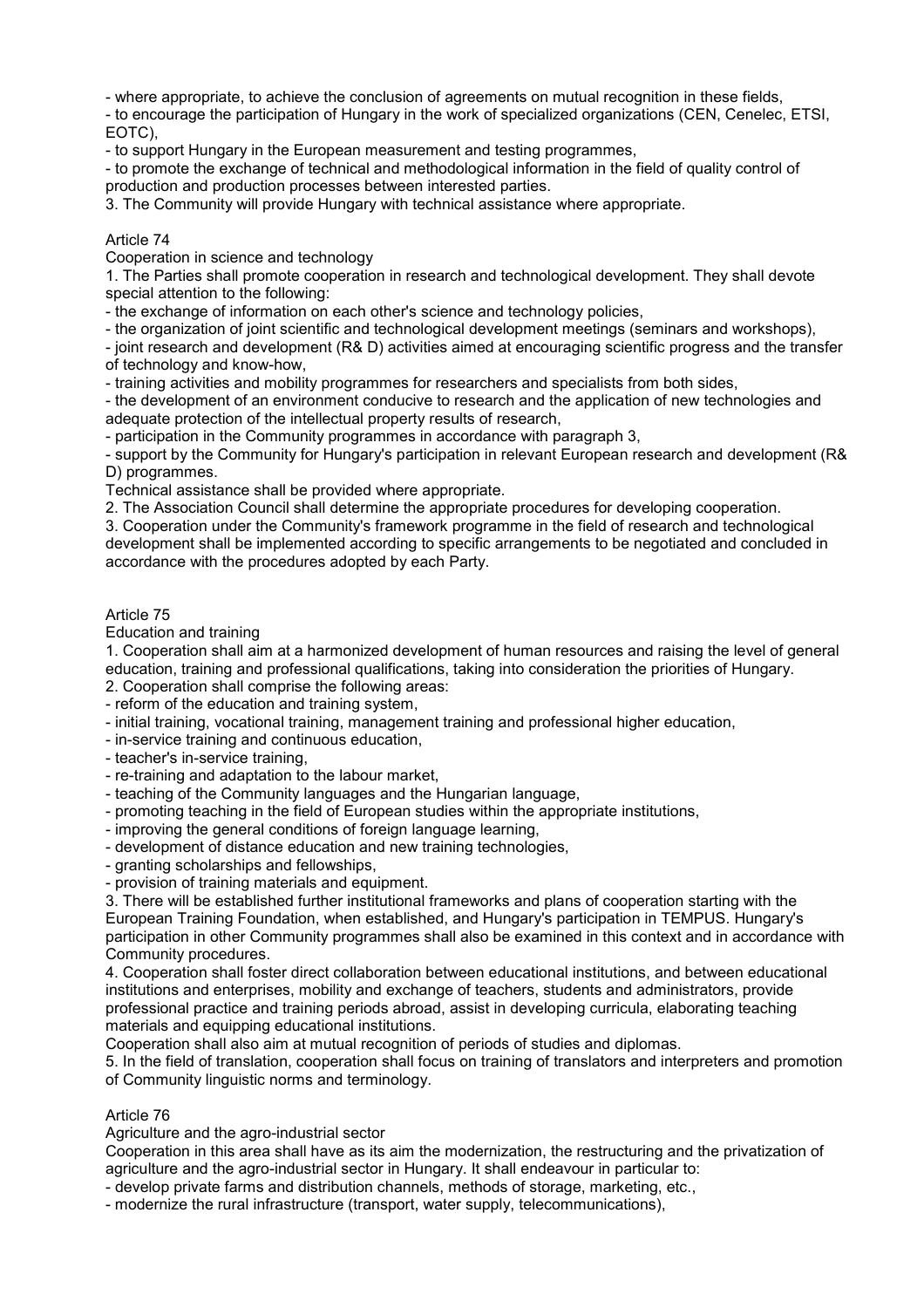- improve land use planning, including construction and urban planning,

- improve productivity and quality by using appropriate methods and products, provide training and monitoring in the use of anti-pollution methods connected with inputs,

- restructure, develop and modernize processing firms and their marketing techniques,

- promote industrial cooperation in agriculture and the exchange of know-how, particularly between the private sectors in the Community and Hungary,

- develop cooperation on animal health and plant health with the aim of bringing about gradual harmonization with Community standards through assistance for training and the organization of checks,

- establish and promote effective cooperation on agricultural information systems,

- develop and promote effective cooperation on quality insurance systems compatible with the Community models,

- promote integrated rural development in Hungary,

- exchange of information in respect of agricultural policy and legislation,

- technical assistance and transfer of know-how to Hungary concerning the system of milk supply to schools.

# Article 77

Energy

1. Cooperation shall take place within the framework of the principles of the market economy and develop against a background of progressive integration of the energy markets in Europe.

2. Cooperation shall focus on the following in particular:

- modernization of infrastructure,

- improvement and diversification of supply,

- formulation and planning of energy policy,

- management and training for the energy sector,

- the development of energy resources,
- the promotion of energy saving and energy efficiency,
- the environmental impact of energy production and consumption,

- the nuclear energy sector,

- the electricity, oil and gas sectors, including consideration of the possibility of interconnection of European supply networks,

- the formulation of framework conditions for cooperation between undertakings in this sector,

- the transfer of technology and know-how,

- opening up the energy market to a greater degree; facilitating transit of gas and electricity.

# Article 78

Nuclear safety

1. Cooperation shall primarily aim at providing for a safer use of nuclear energy.

2. Cooperation shall mainly cover the following topics:

- nuclear safety, nuclear emergency preparedness and accident management,

- radiation protection, including environmental radiation monitoring,

- fuel cycle problems, safeguarding of nuclear materials,

- radioactive waste management,

- decommissioning and dismantling of nuclear installations,

- decontamination.

3. Cooperation will include exchange of information and experience and R& D activities in accordance with Article 74.

# Article 79

**Environment** 

1. The Parties shall develop and strengthen their cooperation in the vital task of combating the deterioration of the environment, which they have judged to be a priority.

2. Cooperation shall centre on:

- effective monitoring of pollution levels,

- combating local, regional and transboundary air and water pollution,

- efficient energy production and consumption, safety of industrial plants,

- classification and safe handling of chemicals,

- water quality, particularly of cross-boundary waterways,

- waste reduction, recycling and safe disposal; implementation of the Basle Convention,

- the environmental impact of agriculture; soil erosion; the protection of forests and flora and fauna,

- land-use planning, including construction and urban planning,

- use of economic and fiscal instruments,

- global climate change,

- rehabilitation of environmentally heavily loaded industrial areas,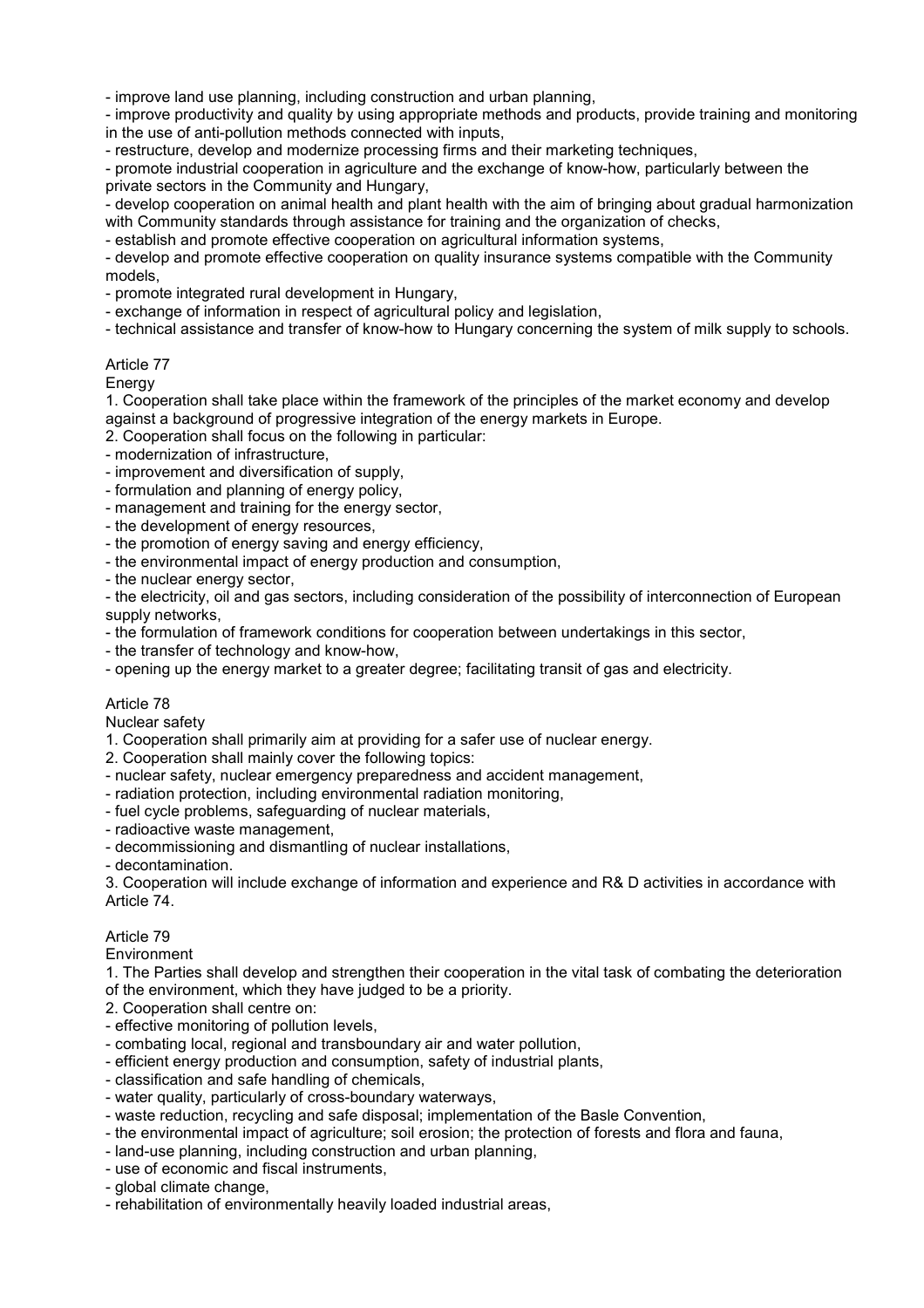- protecting human health against environmental hazards.

3. To these ends, the Parties plan to cooperate in the following areas:

- transfer of technology and know-how,

- exchange of information and experts, including information and experts dealing with the transfer of clean technologies,

- training programmes,

- approximation of laws (Community standards),

- cooperation at regional level (including cooperation within the framework of the European Environment Agency, when established by the Community) and international level,

- development of strategies, particularly with regard to global and climatic issues,
- improvement of the environmental management, inter alia water management

### Article 80

Water management

The Parties shall develop cooperation in various fields of water management with special regard to:

- environment-friendly utilization of the water of trans-boundary watershed and cross-boundary rivers and lakes,

- harmonization of regulations concerning water management, and means of technical water regulation (directives, limits, standards, normatives, logistics),

- modernization of research and development (R& D) and scientific basis of water management.

### Article 81

**Transport** 

1. The Parties shall develop and step up cooperation in order to enable Hungary to:

- restructure and modernize transport,

- improve the movement of passengers and goods and access to the transport market by removing administrative, technical and other obstacles,

- facilitate Community transit in Hungary by road, rail, river and combined transport,

- achieve operating standards comparable to those in the Community.

2. Cooperation shall include the following in particular:

- economic, legal and technical training programmes,

- the provision of technical assistance and advice, and the exchange of information (conferences and seminars),

- the provision of means to develop infrastructure in Hungary.

3. Priority areas shall be the following:

- the construction and modernization, on major routes of common interest and trans-European links, of road, inland waterway, railway, port and airport infrastructure,

- the management of railways and airports, including cooperation between the appropriate national authorities,

- land-use planning including construction and urban planning,

- the upgrading of technical equipment to meet Community standards, particularly in the fields of road-rail transport, containerization and transhipment,

- contributing to developing transport policies compatible with the transport policies applicable in the Community.

# Article 82

Telecommunications, postal services and broadcasting

1. The Parties shall expand and strengthen cooperation in this area, and shall to this end initiate in particular the following actions:

- exchange information on communications policies,

- exchange technical and other information and organize seminars, workshops and conferences for experts of both sides,

- conduct training and advisory operations,

- carry out transfers of technology,
- have the appropriate bodies from both sides carry out joint projects,

- promote European standards, systems of certification and regulatory approaches,

- promote new communications, services and facilities, particularly those with commercial applications.

2. These activities shall focus on the following priority areas:

- the modernization of Hungary's telecommunications network and its integration into European and world networks,

- cooperation within the structures of European standardization,

- the integration of trans-European systems; the legal and regulatory aspects of telecommunications,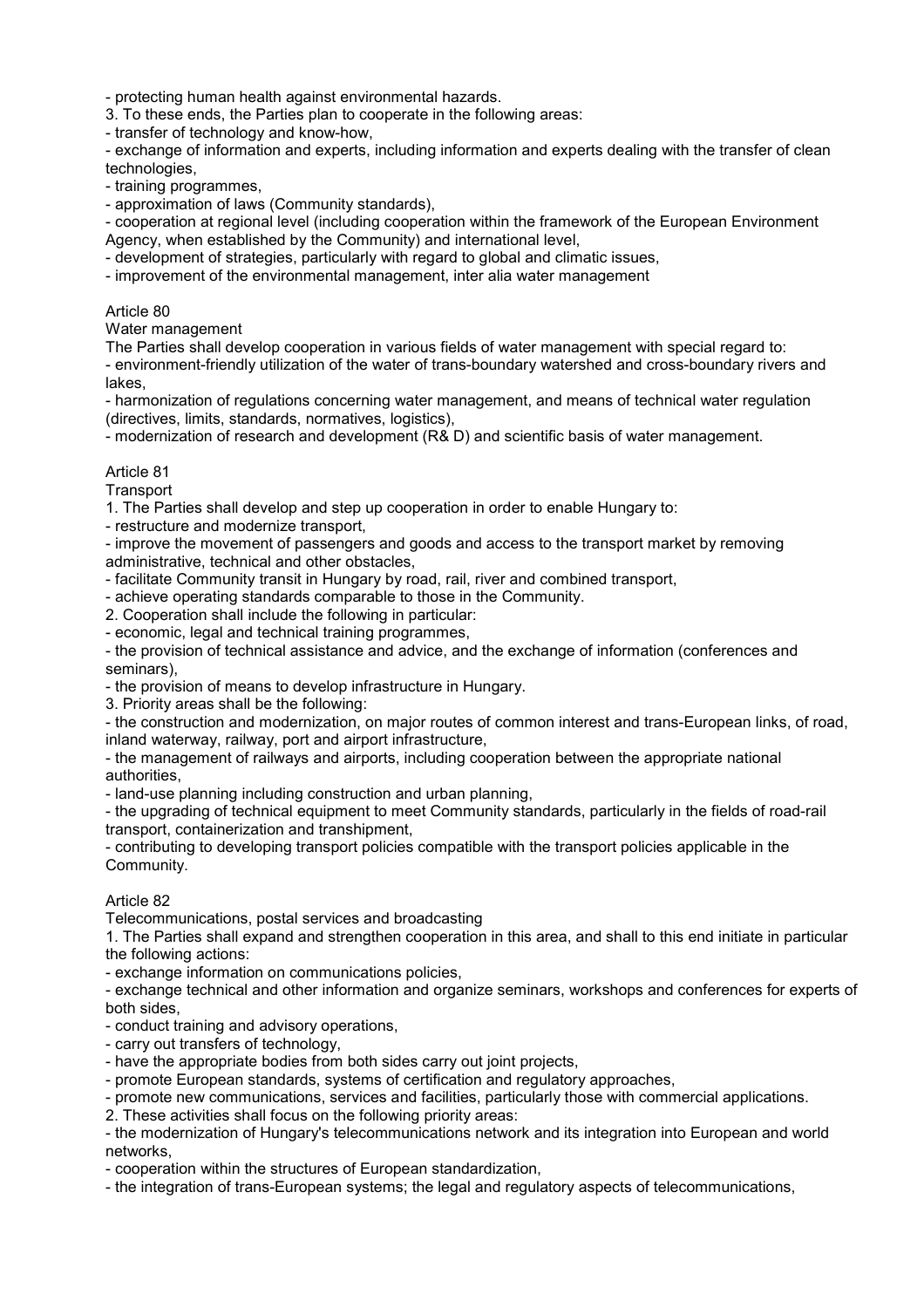- the modernization of Hungary's postal and broadcasting services, including the legal and regulatory aspects,

- the management of telecommunications, postal and broadcasting services, in the new economic

environment: organizational structures, strategy and planning, purchasing principles,

- land-use planning, including construction and urban planning.

# Article 83

Banking, insurance and other financial services

1. The Parties shall cooperate with the aim of developing the banking, insurance and financial services sector in Hungary.

2. The cooperation shall focus on:

- the harmonization of the accounting system in Hungary with European standards,

- the harmonization of the supervision and regulation system of the banking and financial services,

- the preparation of translations of Community and Hungarian legislation,
- the preparation of glossaries of terminology,

- the exchange of information in particular in respect of proposed legislation,

- providing literature and supporting the setting up of an information and documentation centre in Hungary for the financial sector.

3. To this end, the cooperation shall include the provision of technical assistance and training. Inter alia the Community shall provide short term and long term on the job programmes in Community financial institutions and regulatory agencies.

# Article 84

Monetary policy

At the request of the Hungarian authorities, the Community shall provide technical assistance designed to support the efforts of Hungary towards the introduction of full convertibility of the Forint and the gradual approximation of its policies to those of the European Monetary System. This will include informal exchange of information concerning the principles and the functioning of the European Monetary System.

# Article 85

Audit and financial control cooperation

1. The Parties shall cooperate with the aim to developing efficient financial control and audit systems in the Hungarian administration following standard Community methods and proceedings.

2. Cooperation shall focus on:

- the exchange of relevant information on audit systems,

- the unification of audit documentation,

- training and advisors operations.

3. To this end, technical assistance shall be provided by the Community as appropriate.

# Article 86

Money laundering

1. The Parties agree on the necessity of making every effort and cooperating in order to prevent the use of their financial systems for laundering of proceeds from criminal activities in general and drug offences in particular.

2. Cooperation in this area shall include administrative and technical assistance with the purpose of establishing suitable standards against money laundering equivalent to those adopted by the Community and international fora in this field, in particular the Financial Action Task Force (FATF).

# Article 87

Regional development

1. The Parties shall strengthen cooperation between them on regional development and land-use planning. 2. To this end, any of the following measures are planned:

- the exchange of information by national authorities on regional and land-use planning policy, and, where appropriate, the provision of assistance to Hungary for the formulation of such policy,

- joint action by regional and local authorities in the area of economic development,

- exchange visits to explore the opportunities for cooperation and assistance,

- the exchange of civil servants,

- the provision of technical assistance with special attention to the development of disadvantaged areas,

- the establishment of programmes for the exchange of information and experience, by methods including seminars.

Article 88 Social cooperation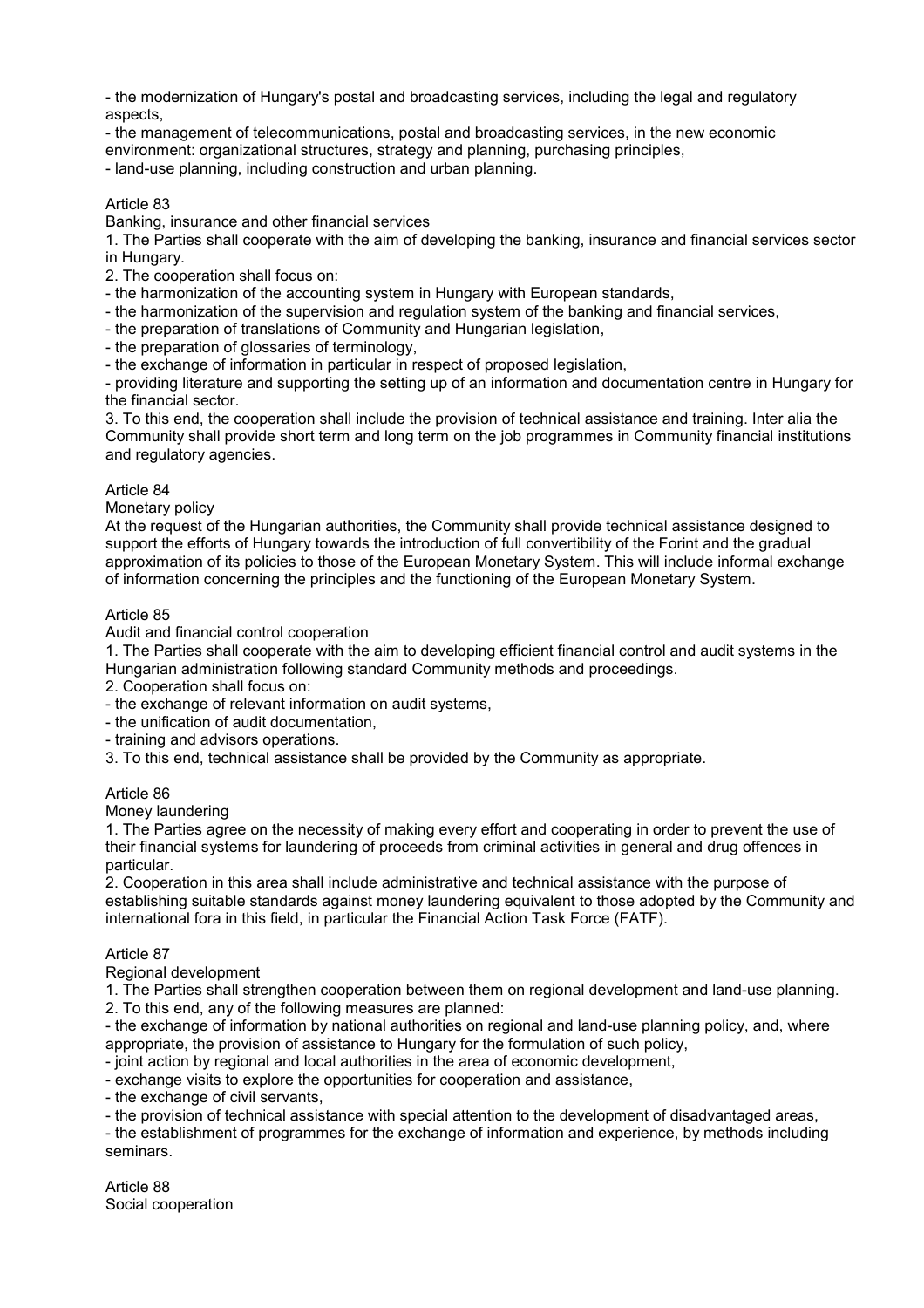The Contracting Parties, recognizing the close link between economic and social development, will cooperate in various fields of social security and health, especially with the aim of:

- improving the level of protection of the health and safety of workers, taking as a reference the level of protection existing in the Community,

- upgrading job-finding, vocational training and careers-advice services in Hungary, providing back-up measures and promoting local development to assist industrial restructuring,

- adapting the Hungarian social security system to the new economic and social situation.

Cooperation shall comprise the following in particular:

- the provision of technical assistance,

- the exchange of experts,
- cooperation between firms,

- information and training operations.

### Article 89

Tourism

The Parties shall step up and develop cooperation between them, in particular by:

- facilitating the tourist trade, with special emphasis on the tourism of young people,

- stepping up the flow of information through international networks, data banks, etc.,
- transferring know-how through training, exchanges, seminars,

- Hungary's participation in relevant European tourism organizations,

- joint operations such as cross-frontier projects, town-twinning, etc.,

- harmonization of the statistical systems and the rules regarding tourism.

### Article 90

Small and medium-sized enterprises

1. The Parties shall aim to develop and strengthen small and medium-sized enterprises and cooperation between SMEs in the Community and Hungary.

2. They shall encourage the exchange of information and know-how in the following areas:

- improving, where appropriate, the legal, administrative, technical, tax and financial conditions necessary for the development and expansion of SMEs and for cross-border cooperation,

- the provision of the specialized services required by SMEs (management training, accounting, marketing, quality control, etc.) and the strengthening of agencies providing such services,

- the establishment of appropriate links with Community operators with the aim of improving the flow of information to SMEs and promoting cross-border cooperation (e.g. the Business Cooperation Network (BC-NET), Euro-Info Centres, conferences, etc.).

# Article 91

Information and communication

1. With regard to information and communication, the Community and Hungary shall take appropriate steps to stimulate effective mutual exchange of information. Priority shall be given to programmes aimed at providing the general public with basic information about the Community and Hungary and specific circles in Hungary with more specialized information, including, where possible, access to Community data bases.

2. The Parties shall coordinate and, where appropriate, harmonize their policies regarding the regulation of cross-border broadcasts, technical standards and the promotion of European audiovisual technology. 3. Cooperation may include providing for exchange programmes, scholarships, training facilities for journalists and experts in the sectors of the media as appropriate.

# Article 92

#### Customs

1. The aim of cooperation shall be to guarantee compliance with all the provisions scheduled for adoption in connection with trade and to achieve the approximation of Hungary's customs system to that of the Community, thus helping to ease the steps towards liberalization planned under this Agreement.

2. Cooperation shall include the following in particular:

- the exchange of information,
- the organization of seminars and placements,

- the development of cross-frontier infrastructure between the Parties,

- the introduction of the single administrative document and of an interconnection between the transit systems of the Community and Hungary,

- the simplification of inspections and formalities in respect of the carriage of goods,

- preparation for the adoption as soon as possible by Hungary of the combined nomenclature.

Technical assistance shall be provided where appropriate.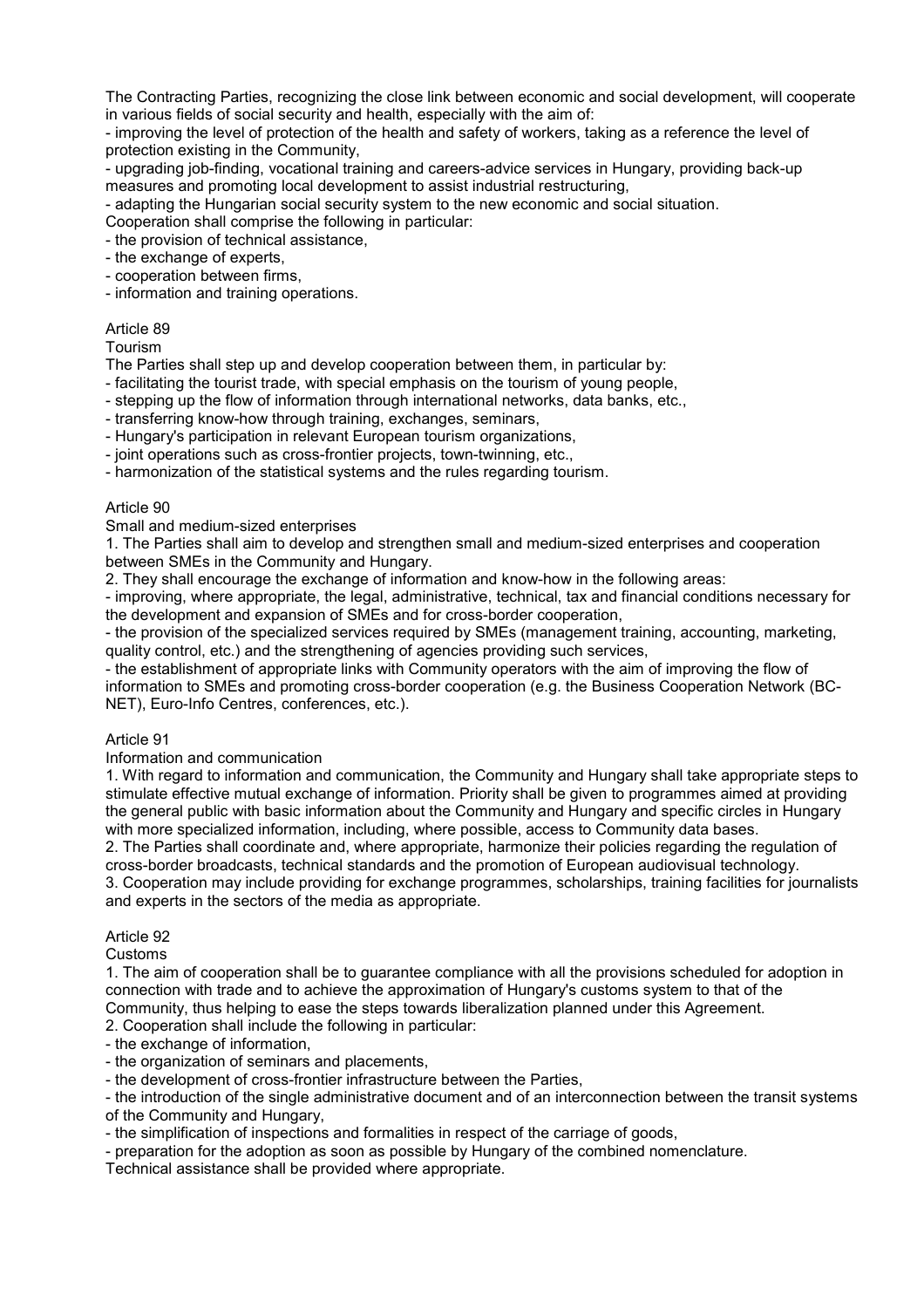3. Without prejudice to further cooperation provided for in this Agreement, and in particular Article 96, the mutual assistance between administrative authorities of the Contracting Parties in customs matters shall take place in accordance with the provisions of Protocol 6.

# Article 93

### Statistical cooperation

1. Cooperation in this area shall have as its aim the development of an efficient statistical system to provide, in a rapid and timely fashion, the reliable statistics needed to plan and monitor the process of structural reform and to contribute to the development of private enterprise in Hungary.

2. To these ends it shall in particular seek:

- to enhance the development of an efficient statistical system and its institutional framework,

- to bring about harmonization with standard international (and particularly Community) methods, standards and classifications,

- to provide the data needed to maintain and monitor economic restructuring,

- to provide private-sector economic operators with the appropriate macroeconomic and microeconomic data,

- to guarantee the confidentiality of data.

3. Technical assistance shall be provided by the Community as appropriate.

# Article 94

### **Economics**

1. The Community and Hungary will facilitate the process of economic reforms and integration by cooperating to improve understanding of the fundamentals of their respective economies and of devising and implementing economic policy in market economies.

2. To these ends the Community and Hungary will:

- exchange information on marcro-economic performance and prospects and on strategies for development, - analyse jointly economic issues of mutual interest, including the framing of economic policy and the instruments for implementing it;

- through the programme of Action for Cooperation in Economics in particular, encourage extensive cooperation among economists and managers in the Community and Hungary, in order to speed up the transfer of know-how for the drafting of economic policies, and provide for wide dissemination of the results of policy-relevant research.

# Article 95

Public administration

The Parties shall promote cooperation between their public administration authorities, including the setting up of exchange programmes, in order to improve mutual knowledge of the structure and functioning of their respective systems.

#### Article 96

Drugs

1. The cooperation is in particular aimed at increasing the efficiency of policies and measures to counter the supply and illicit traffic of narcotics and psychotropic substances and the reduction of abuse of these products.

2. The Contracting Parties shall agree on the necessary methods of cooperation to attain these objectives, including the modalities of the implementation of common actions. Their actions will be based on consultation on and close coordination of the objectives and the policy measures in the fields targeted in paragraph 1. 3. The cooperation between the Contracting Parties will comprise technical and administrative assistance which could deal in particular with the following areas: the drafting and implementation of national legislation; the creation of institutions and information centres and of social and health centres; the training of personnel and research; the prevention of diversion of precursors used for the purpose of illicit manufacture of narcotic drugs or psychotropic substances.

The Parties may agree to include other areas.

# TITLE VII CULTURAL COOPERATION

# Article 97

1. The Parties undertake to promote cultural cooperation. This cooperation serves inter alia to raise mutual understanding and esteem between individuals, communities and peoples. Where appropriate, the Community's existing cultural cooperation programmes or those of one or more Member States may be extended to Hungary and further activities of interest to both sides developed.

This cooperation may notably cover:

- exchange of works of art and artists,

- literary translations,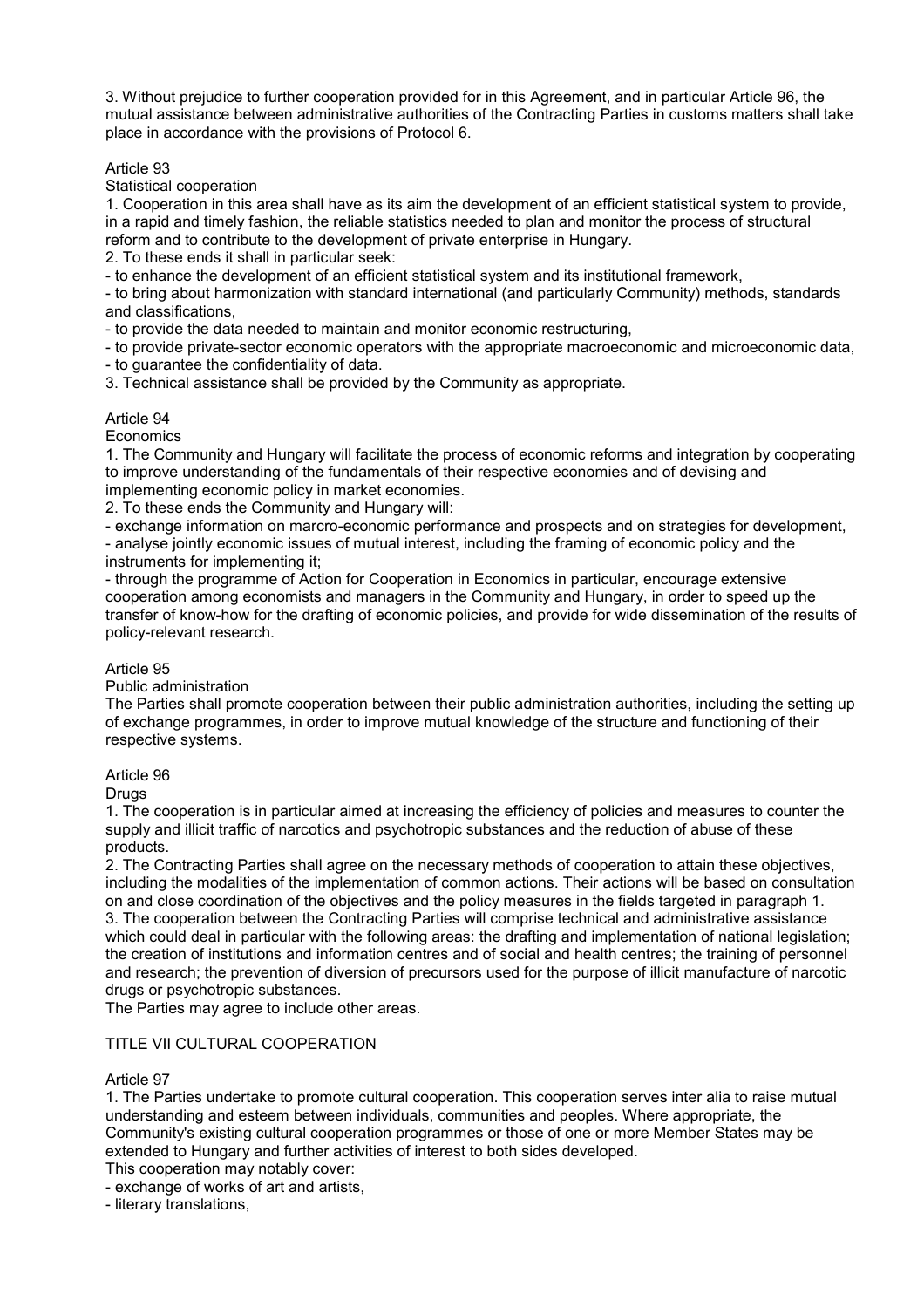- conservation and restoration of monuments and sites (architectural and cultural heritage),

- the preservation of regional cultural values,
- training for those dealing with cultural affairs,
- the organization of European-oriented cultural events,

- raising mutual awareness and contribute to the dissemination of outstanding cultural achievements.

2. The Parties shall cooperate in the promotion of the audiovisual industry in Europe. The cooperation may also include the training of Hungarian specialists in this sector. The audiovisual media in Hungary could in particular participate in activities set up by the Community in the Media programme for 1991 to 1995 in accordance with the procedures laid down by the bodies responsible for managing each activity and in accordance with the provisions of the Decision of the Council of the European Communities of 21 December 1990, which established the programme. The Community shall support the participation of the Hungarian audiovisual sector in the relevant Eureka programme.

### TITLE VIII FINANCIAL COOPERATION

### Article 98

In order to achieve the objectives of this Agreement and in accordance with Articles 99, 100, 102 and 103, Hungary shall benefit from temporary financial assistance from the Community in the form of grants and loans, including loans from the European Investment Bank according to the provisions of Article 18 of the Statute of the Bank.

### Article 99

#### This financial assistance shall be covered by:

- the operation Phare measures provided for in Council Regulation (EEC) No 3906/89, as amended, until the end of 1992; thereafter grants will be made available by the Community, either within the framework of the operation Phare on a multiannual basis, or within a new financial multiannual framework established by the Community following consultations with Hungary and taking into account the considerations set out in Articles 102 and 103,

- the loan(s) provided by the European Investment Bank until the expiry date of the availability thereof; following consultations with Hungary the Community shall fix the maximum amount and period of availability of loans from the European Investment Bank for Hungary for subsequent years.

#### Article 100

The objectives and the areas of the Community's financial assistance shall be laid down in an indicative programme to be agreed between the two Parties. The Parties shall inform the Association Council.

#### Article 101

1. The Community shall, in case of special need, taking into account the availability of all financial resources, on request of Hungary and in coordination with international financial institutions, in the context of the G-24, examine the possibility of granting temporary financial assistance

- to support measures with the aim to gradually introduce and maintain the convertibility of the Hungarian currency,

- to support medium-term stabilization and structural adjustment efforts, including balance of payments assistance.

2. This financial assistance is subject to Hungary's presentation of IMF approved programmes in the context of G-24, as appropriate, for convertibility and/or for restructuring its economy, to the Community's acceptance thereof, to Hungary's continued adherence to these programmes and, as an ultimate objective, to rapid transition to reliance on finance from private sources.

3. The Association Council will be informed of the conditions under which this assistance will be provided and of the respect of the obligations undertaken by Hungary concerning such assistance.

#### Article 102

The Community financial assistance shall be evaluated in the light of the needs which arise and of Hungary's development level, and taking into account established priorities and the absorption capacity of the Hungarian economy, the ability to repay loans and progress towards a market economy system and restructuring in Hungary.

#### Article 103

In order to permit optimum use of the resources available, the Contracting Parties shall ensure that Community contributions are made in close coordination with those from other sources such as the Member States, other countries, including the G-24, and international financial institutions, such as the International Monetary Fund, the International Bank for Reconstruction and Development and the European Bank for Reconstruction and Development.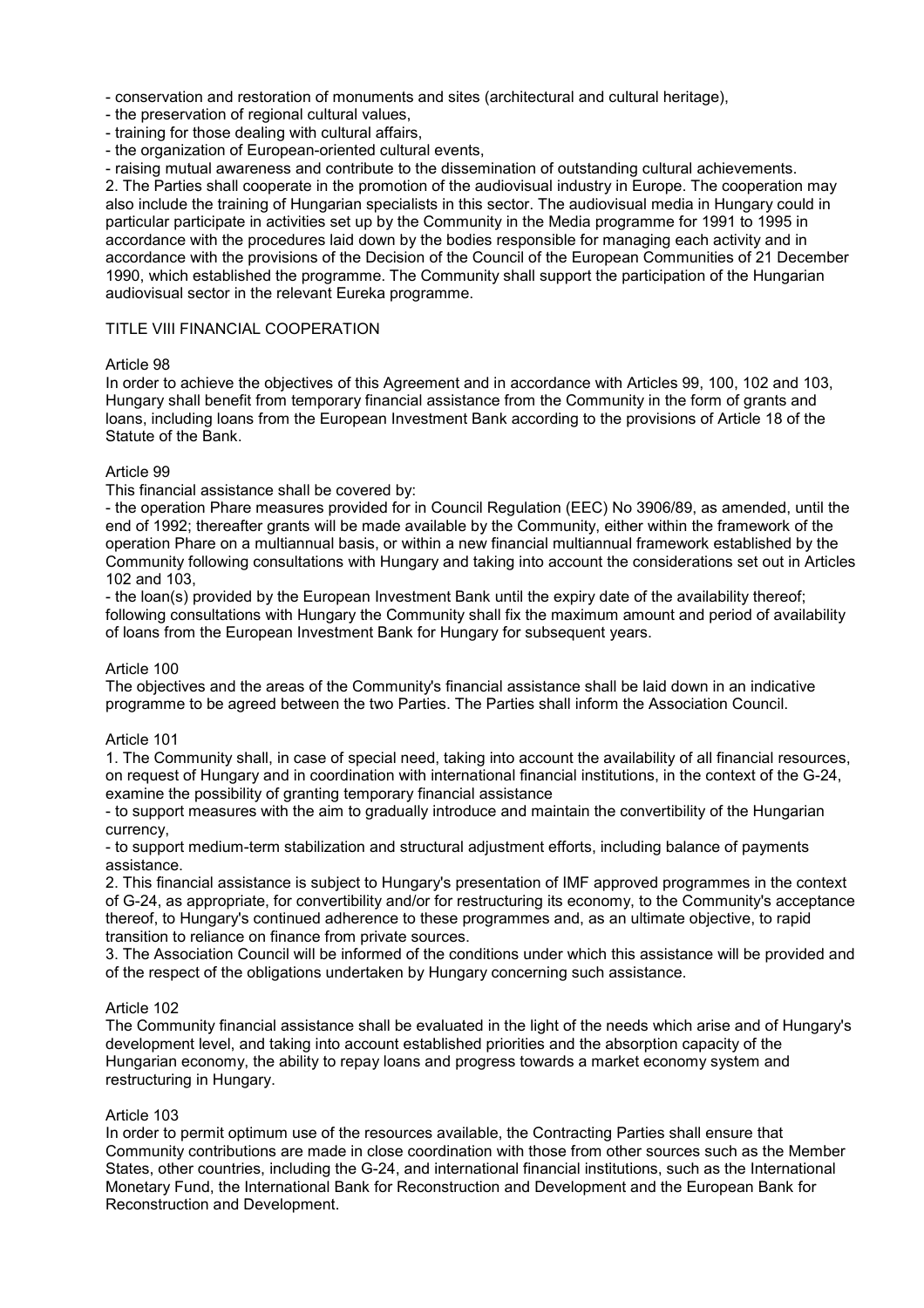# TITLE IX INSTITUTIONAL, GENERAL AND FINAL PROVISIONS

### Article 104

An Association Council is hereby established which shall supervise the implementation of this Agreement. It shall meet at ministerial level once a year and when circumstances require. It shall examine any major issues arising within the framework of this Agreement and any other bilateral or international issues of mutual interest.

### Article 105

1. The Association Council shall consist of the members of the Council of the European Communities and members of the Commission of the European Communities, on the one hand, and of members of the Government of Hungary, on the other.

2. Members of the Association Council may arrange to be represented, in accordance with the conditions to be laid down in its rules of procedure.

3. The Association Council shall establish its rules of procedure.

4. The Association Council shall be presided in turn by a member of the Council of the European Communities and a member of the Government of Hungary, in accordance with the provisions to be laid down in its rules of procedure.

### Article 106

The Association Council shall, for the purpose of attaining the objectives of this Agreement, have the power to take decisions in the cases provided for therein. The decisions taken shall be binding on the Parties which shall take the measures necessary to implement the decisions taken. The Association Council may also make appropriate recommendations.

It shall draw up its decisions and recommendations by agreement between the two Parties.

#### Article 107

1. Each of the two Parties may refer to the Association Council any dispute relating to the application or interpretation of this Agreement.

2. The Association Council may settle the dispute by means of a decision.

3. Each Party shall be bound to take the measures involved in carrying out the decision referred to in paragraph 2.

4. In the event of it not being possible to settle the dispute in accordance with paragraph 2, either Party may notify the other of the appointment of an arbitrator; the other Party must then appoint a second arbitrator within two months. For the application of this procedure, the Community and the Member States shall be deemed to be one Party to the dispute.

The Association Council shall appoint a third arbitrator.

The arbitrators' decisions shall be taken by majority vote.

Each party to the dispute must take the steps required to implement the decision of the arbitrators.

# Article 108

1. The Association Council shall be assisted in the performance of its duties by an Association Committee composed of representatives of the members of the Council of the European Communities and of members of the Commission of the European Communities on the one hand and of representatives of the Government of Hungary on the other, normally at senior civil servant level.

In its rules of procedure the Association Council shall determine the duties of the Association Committee, which shall include the preparation of meetings of the Association Council, and how the Committee shall function.

2. The Association Council may delegate to the Association Committee any of its powers. In this event the Association Committee shall take its decisions in accordance with the conditions laid down in Article 106.

#### Article 109

The Association Council may decide to set up any other special committee or body that can assist it in carrying out its duties.

In its rules of procedure, the Association Council shall determine the composition and duties of such committees or bodies and how they shall function.

#### Article 110

An Association Parliamentary Committee is hereby established. It shall be a forum for Members of the Hungarian Parliament and the European Parliament to meet and exchange views. It shall meet at intervals which it shall itself determine.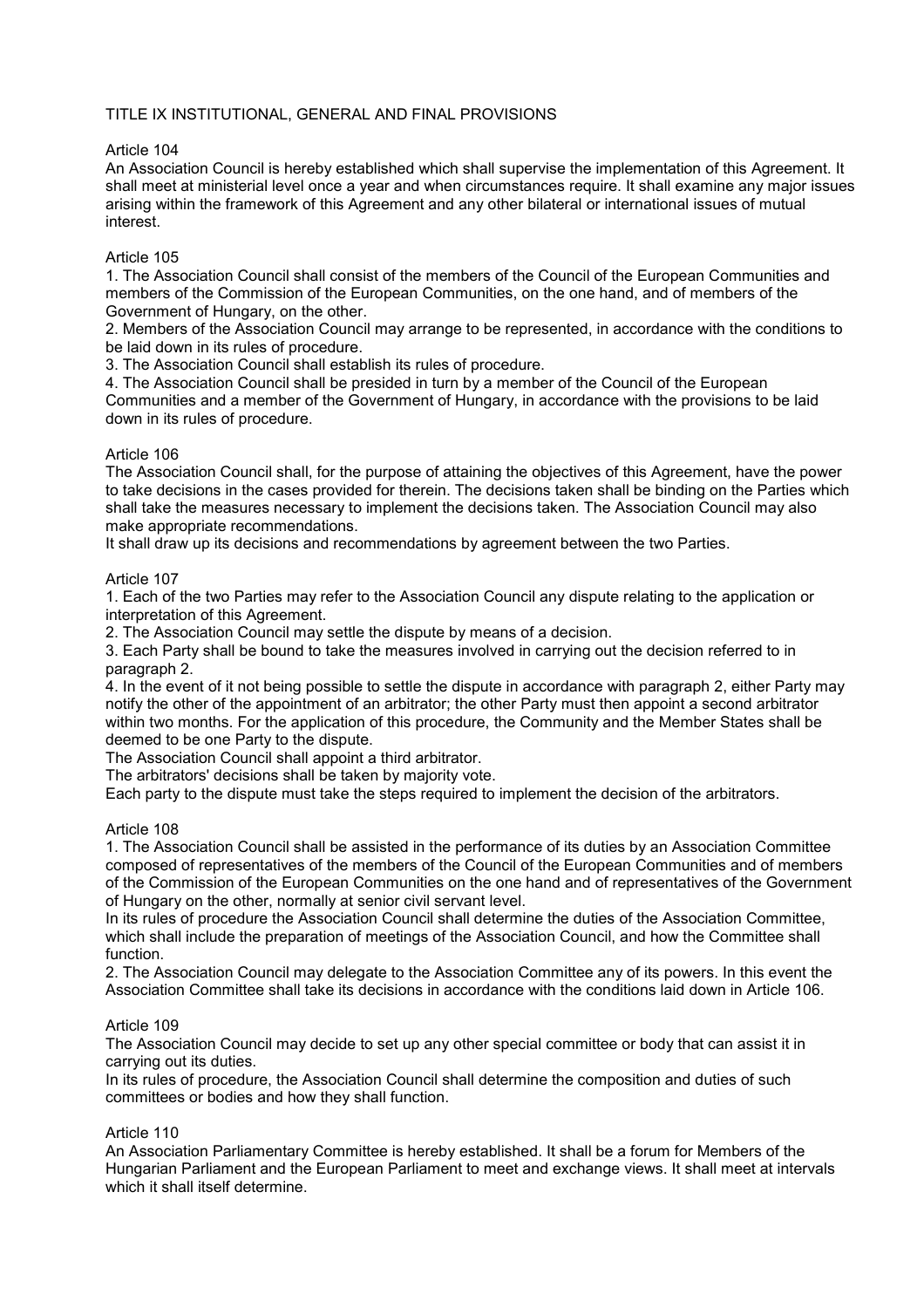### Article 111

1. The Association Parliamentary Committee shall consist of members of the European Parliament, on the one hand, and of members of the Hungarian Parliament, on the other.

2. The Association Parliamentary Committee shall establish its rules of procedure.

3. The Association Parliamentary Committee shall be presided in turn by each the European Parliament and the Hungarian Parliament, in accordance with the provisions to be laid down in its rules of procedure.

#### Article 112

The Association Parliamentary Committee may request relevant information regarding the implementation of this Agreement from the Association Council, which shall then supply the Committee with the requested information.

The Association Parliamentary Committee shall be informed of the decisions of the Association Council. The Association Parliamentary Committee may make recommendations to the Association Council.

#### Article 113

Within the scope of this Agreement, each Party undertakes to ensure that natural and legal persons of the other Party have access free of discrimination in relation to its own nationals to the competent courts and administrative organs of the Community and Hungary to defend their individual rights and their property rights, including those concerning intellectual, industrial and commercial property.

### Article 114

Nothing in the Agreement shall prevent a Contracting Party from taking any measures:

(a) which it considers necessary to prevent the disclosure of information contrary to its essential security interests;

(b) which relate to the production of, or trade in, arms, munitions or war materials or to research, development or production indispensable for defence purposes, provided that such measures do not impair the conditions of competition in respect of products not intended for specifically military purposes;

(c) which it considers essential to its own security in the event of serious internal disturbances affecting the maintenance of law and order, in time of war or serious international tension constituting threat of war or in order to carry out obligations it has accepted for the purpose of maintaining peace and international security.

#### Article 115

1. In the fields covered by this Agreement and without prejudice to any special provisions contained therein: - the arrangements applied by Hungary in respect of the Community shall not give rise to any discrimination between the Member States, their nationals, or their companies or firms,

- the arrangements applied by the Community in respect of Hungary shall not give rise to any discrimination between Hungarian nationals or its companies or firms.

2. The provisions of paragraph 1 are without prejudice to the right of the Contracting Parties to apply the relevant provisions of their fiscal legislation to taxpayers who are not in identical situations as regards their place of residence.

3. The provisions of paragraph 1 shall not prevent the Parties from applying foreign exchange laws and regulations that provide different treatment for residents and non-residents within the meaning of these laws and regulations.

#### Article 116

Products originating in Hungary shall not enjoy more favourable treatment when imported into the Community than that applied by Member States among themselves.

The treatment granted to Hungary under Title IV and Chapter I of Title V shall not be more favourable than that accorded by Member States among themselves.

#### Article 117

1. The Parties shall take any general or specific measures required to fulfil their obligations under this Agreement. They shall see to it that the objectives set out in this Agreement are attained.

2. If either Party considers that the other Party has failed to fulfil an obligation under this Agreement, it may take appropriate measures. Before so doing, it shall supply the Association Council with all relevant information required for a thorough examination of the situation with a view to seeking a solution acceptable to the Parties.

In the selection of measures, priority must be given to those which least disturb the functioning of this Agreement. These measures shall be notified immediately to the Association Council and shall be the subject of consultations within the Association Council if the other Party so requests.

Article 118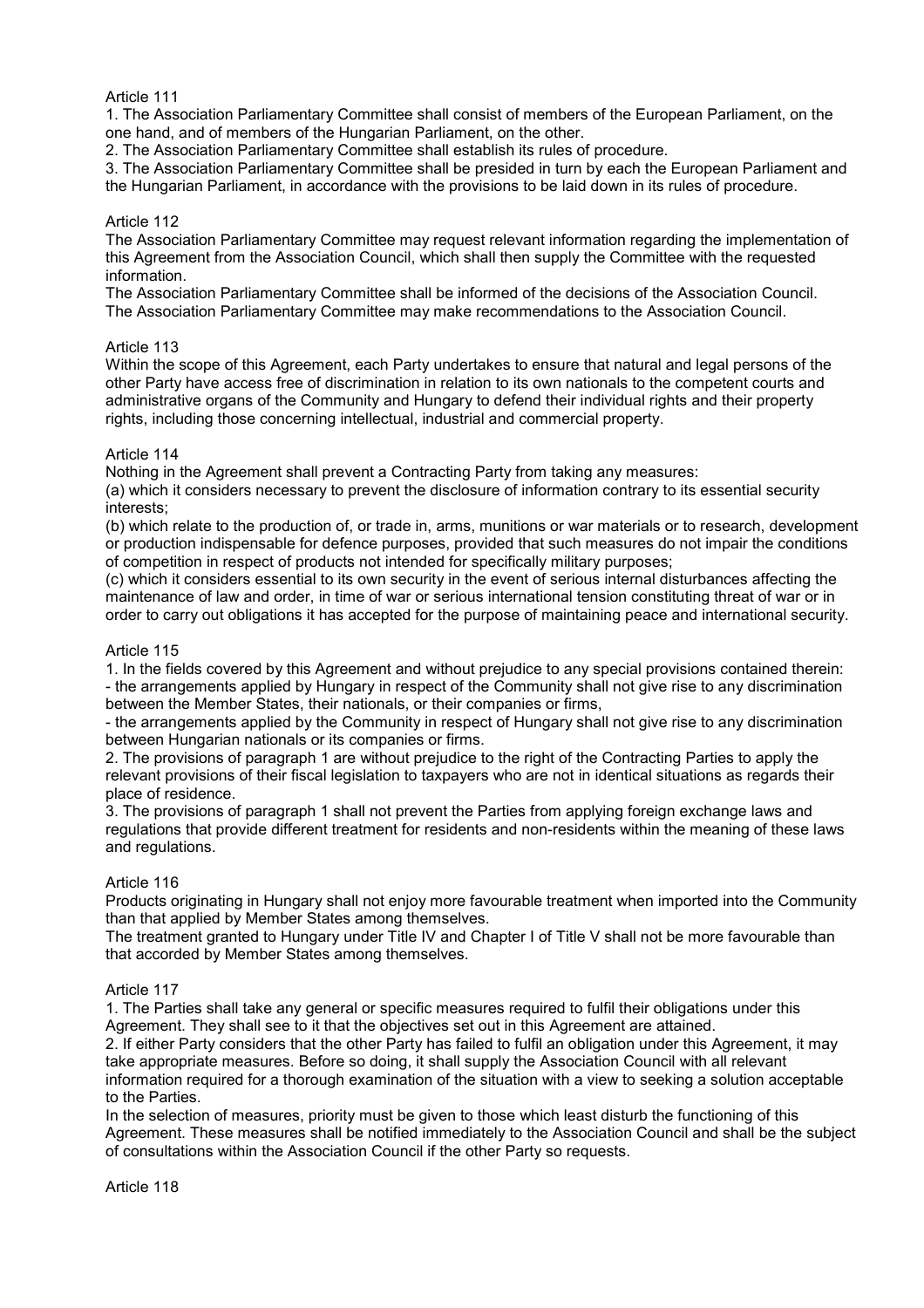This Agreement shall not, until equivalent rights for individuals and economic operators have been achieved under this Agreement, affect rights assured to them through existing agreements binding one or more Member States, on the one hand, and Hungary, on the other.

### Article 119

Protocols 1, 2, 3, 4, 5, 6 and 7 and Annexes I to XIII shall form an integral part of this Agreement.

#### Article 120

This Agreement is concluded for an unlimited period.

Either Party may denounce this Agreement by notifying the other Party. This Agreement shall cease to apply six months after the date of such notification.

#### Article 121

This Agreement shall apply, on the one hand, to the territories in which the Treaties establishing the European Economic Community, the European Atomic Energy Community, and the European Coal and Steel Community are applied and under the conditions laid down in those Treaties and, on the other hand, to the territory of the Republic of Hungary.

#### Article 122

This Agreement is drawn up in duplicate in the Danish, Dutch, English, French, German, Greek, Italian, Portuguese, Spanish and Hungarian languages, each of these texts being equally authentic.

#### Article 123

This Agreement will be approved by the Contracting Parties in accordance with their own procedures This Agreement shall enter into force on the first day of the second month following the date on which the Contracting Parties notify each other that the procedures referred to in the first paragraph have been completed.

Upon its entry into force, this Agreement shall replace the Agreement between the European Economic Community and the Republic of Hungary on trade and economic and commercial cooperation signed in Brussels on 26 September 1988, and the Protocol between the European Coal and Steel Community and the Republic of Hungary signed in Brussels on 31 October 1991.

#### Article 124

In the event that, pending the completion of the procedures necessary for the entry into force of this Agreement, the provisions of certain parts of this Agreement, in particular those relating to the movement of goods, are put into effect in 1992 by means of an Interim Agreement between the Community and Hungary, the Contracting Parties agree that, in such circumstances for the purposes of Title III, Articles 62 and 65 of this Agreement and Protocols 1, 2, 3, 4, 5, 6 and 7 hereto, the terms 'date of entry into force of this Agreement` shall mean:

- the date of entry into force of the Interim Agreement in relation to obligations taking effect on that date, and - 1 January 1992 in relation to obligations taking effect after the date of entry into force by reference to the date of entry into force.

En fe de lo cual, los plenipotenciarios abajo firmantes suscriben el presente Acuerdo.

Til bekræftelse heraf har undertegnede befuldmægtigede underskrevet denne aftale.

Zu Urkund dessen haben die unterzeichneten Bevollmächtigten ihre Unterschriften unter dieses Abkommen gesetzt.

Åéò ðßóôùóç ôùí áíùôÝñù, ïé õðïãåãñáììÝíïé ðëçñåîïýóéïé Ýèåóáí ôéò õðïãñáöÝò ôïõò óôçí ðáñïýóá óõìöùíßá.

In witness whereof the undersigned plenipotentiaries have signed this Agreement.

En foi de quoi, les plénipotentiaires soussignés ont apposé leurs signatures au bas du présent accord. In fede di che, i plenipotenziari sottoscritti hanno apposto le loro firme in calce al presente accordo. Ten blijke waarvan de ondergetekende gevolmachtigden hun handtekening onder deze Overeenkomst

hebben gesteld.

Em fé do que, os plenipotenciários abaixo assinados apuseram as suas assinaturas no final do presente Acordo.

Fentiek hiteléül, az arra meghatalmazottak aláirták a jelen Megállapodást.

Hecho en Bruselas, el dieciséis de diciembre de mil novecientos noventa y uno.

Udfærdiget i Bruxelles, den sekstende december nitten hundrede og enoghalvfems.

Geschehen zu Brüssel am sechzehnten Dezember neunzehnhunderteinundneunzig.

¸ãéíå óôéò ÂñõîÝëëåò, óôéò äÝêá Ýîé Äåêåìâñßïõ ÷ßëéá åííéáêüóéá åíåíÞíôá Ýíá.

Done at Brussels on the sixteenth day of December in the year one thousand nine hundred and ninety-one. Fait à Bruxelles, le seize décembre mil neuf cent quatre-vingt-onze.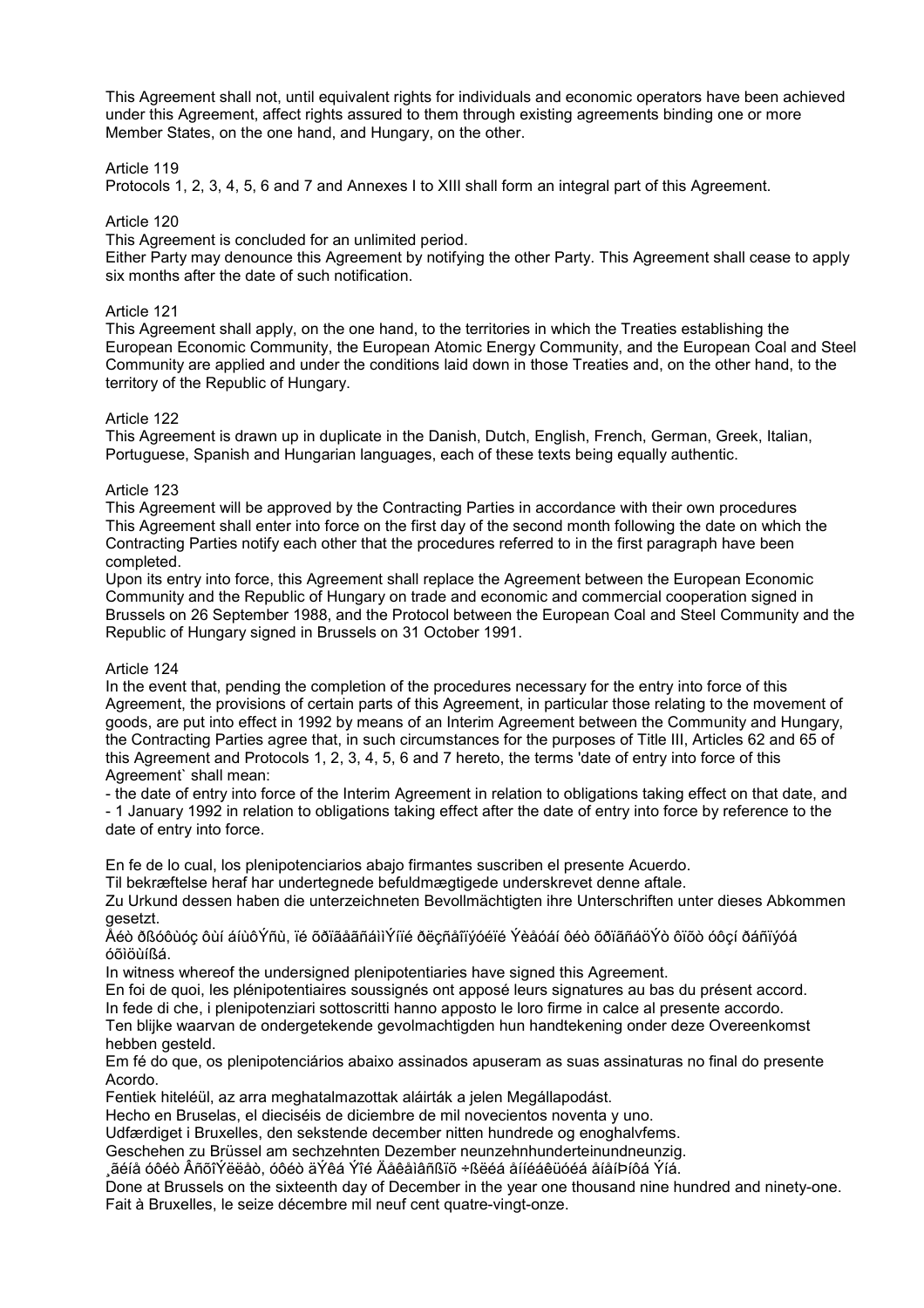Fatto a Bruxelles, addì sedici dicembre millenovecentonovantuno. Gedaan te Brussel, de zestiende december negentienhonderd eenennegentig. Feito em Bruxelas, em dezasseis de Dezembro de mil novecentos e noventa e um. Készült Brüsszelben az ezerkilencszázkilencvenegyedik év december hó tizenhatodik napján. Pour le royaume de Belgique Voor het Koninkrijk België >REFERENCE TO A FILM> På Kongeriget Danmarks vegne >REFERENCE TO A FILM> Für die Bundesrepublik Deutschland >REFERENCE TO A FILM> Ãéá ôçí ÅëëçíéêÞ Äçìïêñáôßá >REFERENCE TO A FILM> Por el Reino de España >REFERENCE TO A FILM> Pour la République française >REFERENCE TO A FILM> For Ireland Thar cheann Na hÉireann >REFERENCE TO A FILM> Per la Repubblica italiana >REFERENCE TO A FILM> Pour le Grand-Duché de Luxembourg >REFERENCE TO A FILM> Voor het Koninkrijk der Nederlanden >REFERENCE TO A FILM> Pela República Portuguesa >REFERENCE TO A FILM> For the United Kingdom of Great Britain and Northern Ireland >REFERENCE TO A FILM> Por el Consejo y la Comisión de las Comunidades Europeas For Rådet og Kommissionen for De Europæiske Fællesskaber Für den Rat und die Kommission der Europäischen Gemeinschaften Ãéá ôï Óõìâïýëéï êáé ôçí ÅðéôñïðÞ ôùí Åõñùðáúêþí ÊïéíïôÞôùí For the Council and the Commission of the European Communities Pour le Conseil et la Commission des Communautés européennes Per il Consiglio e la Commissione delle Comunità europee Voor de Raad en de Commissie van de Europese Gemeenschappen Pelo Conselho e pela Comissão das Comunidades Europeias >REFERENCE TO A FILM> A Magyar Köztársaság nevében >REFERENCE TO A FILM>

#### ANNEX I

List of products referred to in Articles 8 and 18 of the Agreement >TABLE POSITION>

#### ANNEX II a

List of products referred to in Article 9 (2) first subparagraph >TABLE POSITION>

#### ANNEX II b

List of products referred to in Article 9 (2) second subparagraph CN code 1991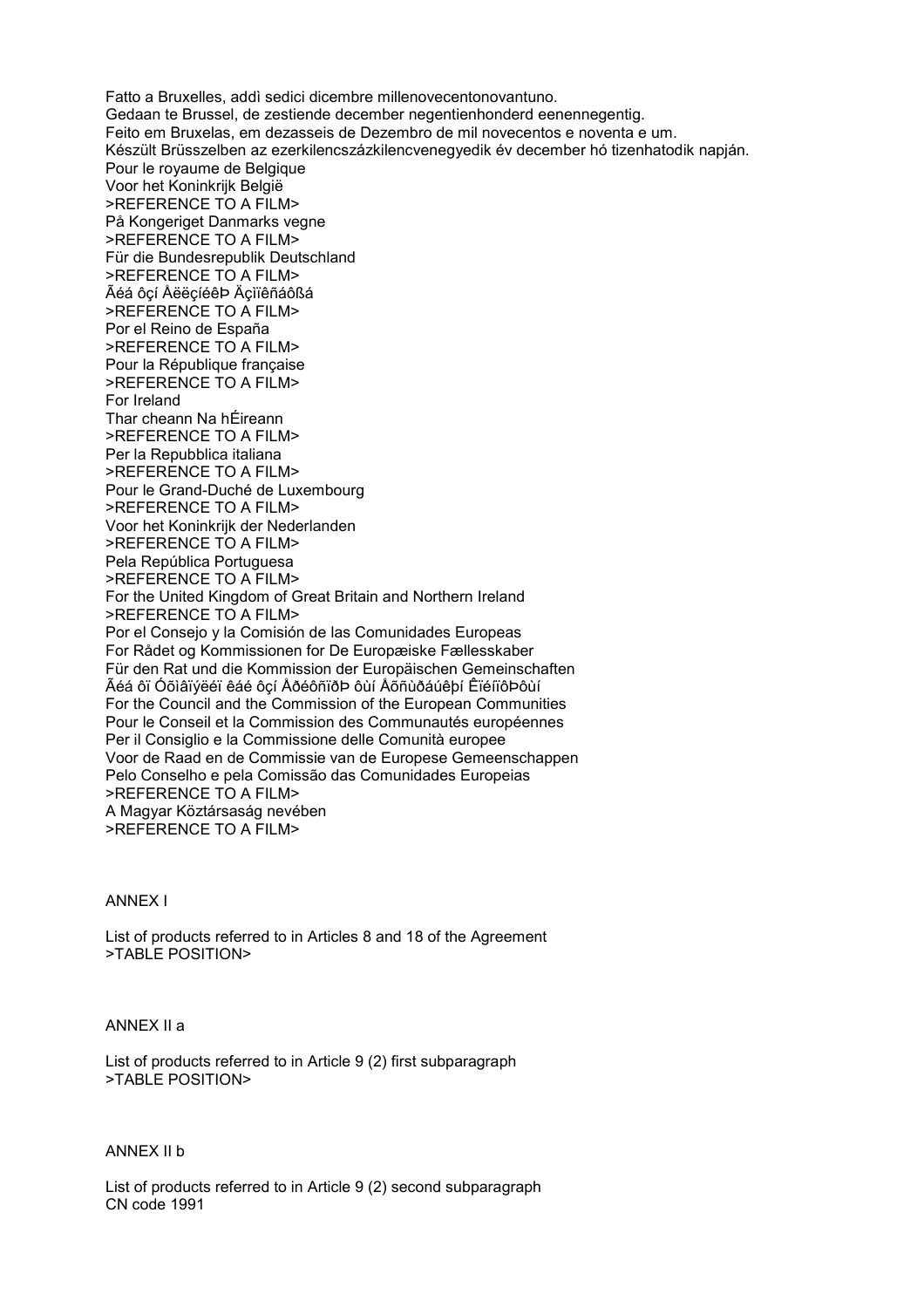7202 21 10 7202 21 90 7202 29 00 7601

ANNEX III (1)

List of products referred to in Article 9 (3) >TABLE POSITION>

Annex to Annex III >TABLE POSITION>

(1) Customs duty applicable to imports exceeding the tariff quotas and ceilings listed in this Annex will gradually be reduced to 90 % of the basic duty when the Agreement enters into force, 80 % the following year, and 70, 60 and 50 % in each successive year thereafter. Any remaining customs duty will be abolished at the end of the fifth year.

ANNEX IV

List of products referred to in Article 10 (1) >TABLE POSITION>

ANNEX V

List of products referred to in Article 10 (3) >TABLE POSITION>

ANNEX VI a

List of products subject to import licensing >TABLE POSITION>

In relation to the list of products subject to import licences contained in the present Annex:

1. starting on 1 January 1995 and up to 31 December 1997, Hungary shall eliminate quantitative restrictions on imports originating in the Community of products still subject to such restrictions at 31 December 1994, up to an amount of 40 % of such imports into Hungary from the Community on the basis of last available annual statistics;

2. starting on 1 January 1998 and up to 31 December 2000 at the latest, Hungary shall eliminate all remaining quantitative restrictions;

3. following technical discussions between Parties, Hungary will, as soon as possible, and at the latest by the end of 1992, convert into harmonized system codes (HS) the product listed in the present Annex. Trade figures relating to 1993 and following years shall be based on HS codes and afterwards on the combined nomenclature once adopted;

4. for the year 1993, at the request of the Community, Hungary shall open quantitative ceilings for specific products imported from the Community still subject to import licences for which no such ceilings have been fixed in Annex VI b. Such quantities or amounts shall be annually increased by 10 %, reviewed in the Association Council and adjusted in case of a significant increase of internal consumption in Hungary in order to improve the market access conditions for the Community.

ANNEX VI b 1. Hungary shall open the following ceilings for products originating in the Community in 1992 (not covering OTP):

>TABLE POSITION>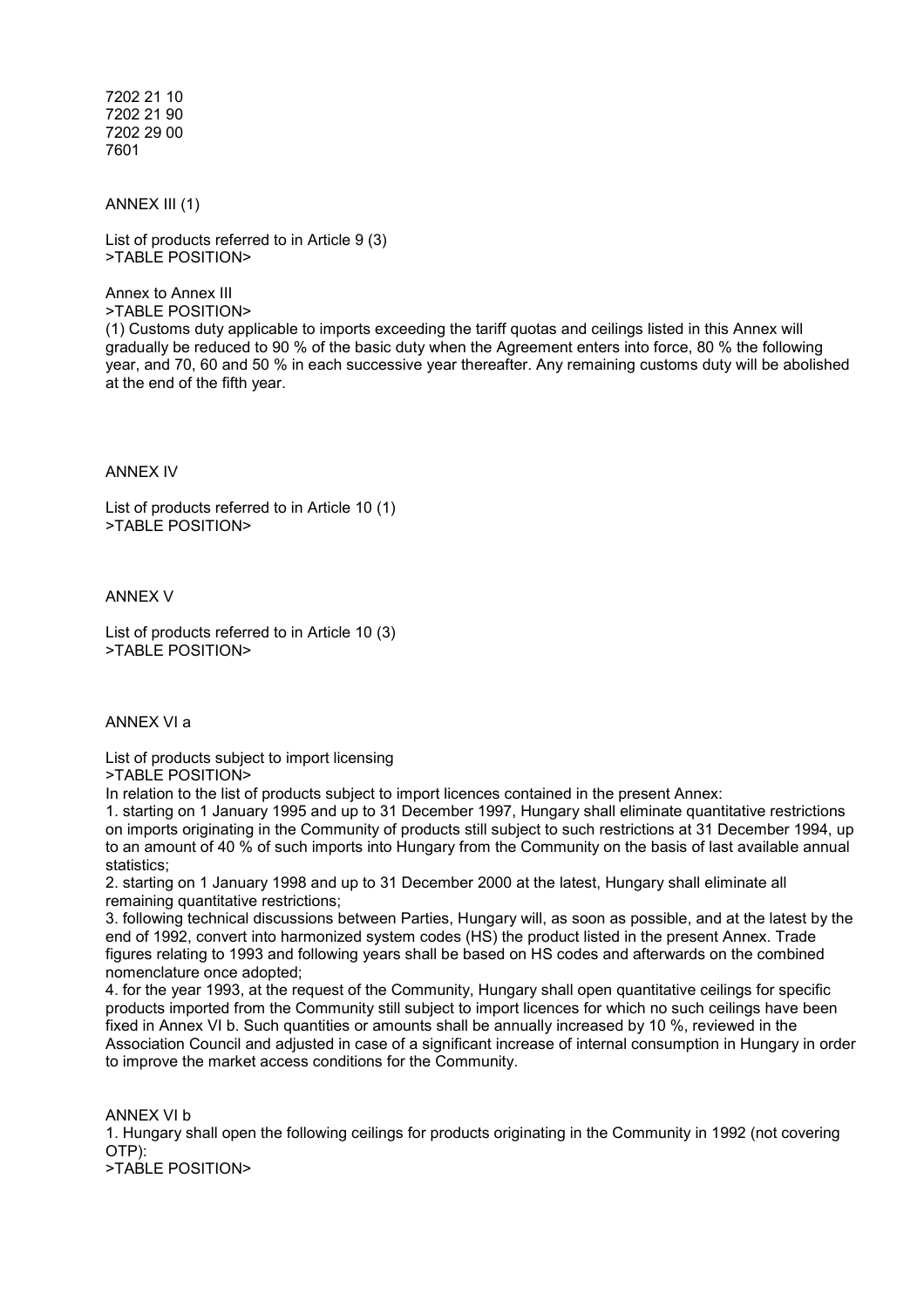2. These quantities or amounts shall be increased by 10 % annually until the quantitative restrictions regarding the products concerned are eliminated. However the rate of increase for passenger cars will be 7 %.

3. These quantities or amounts shall be reviewed in the Association Council in 1993 and annually afterwards and adjusted in case of a significant increase of internal consumption in Hungary in order to improve the market access conditions for the Community.

Annex to Annex VI b >TABLE POSITION> >TABLE POSITION> >TABLE POSITION> >TABLE POSITION> >TABLE POSITION> >TABLE POSITION> >TABLE POSITION>

ANNEX VII

Goods referred to in Article 17 1. >TABLE POSITION> 2. >TABLE POSITION>

ANNEX VIII a

List of products referred to in Article 20 (2) (1) The products in this Annex shall be subject to a levy reduction of 50 % >TABLE POSITION>

(1) Notwithstanding the rules for the interpretation of the combined nomenclature, the wording for the description of the products is to be considered as having no more than an indicative value, the preferential scheme being determined, within the context of this Annex, by the coverage of the CN codes. Where ex CN codes are indicated, the preferential scheme is to be determined by application of the CN code and corresponding description taken together.

ANNEX VIII b

List of products referred to in Article 20 (2) (1) >TABLE POSITION>

Annex to Annex VIII b

Minimum import price arrangement for certain soft fruit for processing

1. Minimum import prices are fixed for each marketing year for the following products:

>TABLE POSITION>

The minimum import prices are fixed by the Community in consultation with Hungary, taking into consideration the price evolution, imported quantities and market development in the Community. 2. The minimum import prices shall be respected in accordance with the following criteria:

- during each three month period of the marketing year the average unit value for each product listed in paragraph 1, imported into the Community, shall not be lower than the minimum import price for that product, - during any period of two weeks the average unit value for each product listed in paragraph 1, imported in the Community shall not be lower than 90 % of the minimum import price for that product, in so far as the quantities imported during this period are not less than 4 % of the normal annual import.

3. In case of non-respect of one of these criteria the Community may introduce measures ensuring that the minimum import price is respected for each consignment of the product concerned imported from Hungary. (1) Notwithstanding the rules for the interpretation of the combined nomenclature, the wording for the description of the products is to be considered as having no more than an indicative value, the preferential scheme being determined, within the context of this Annex, by the coverage of the CN codes. Where ex CN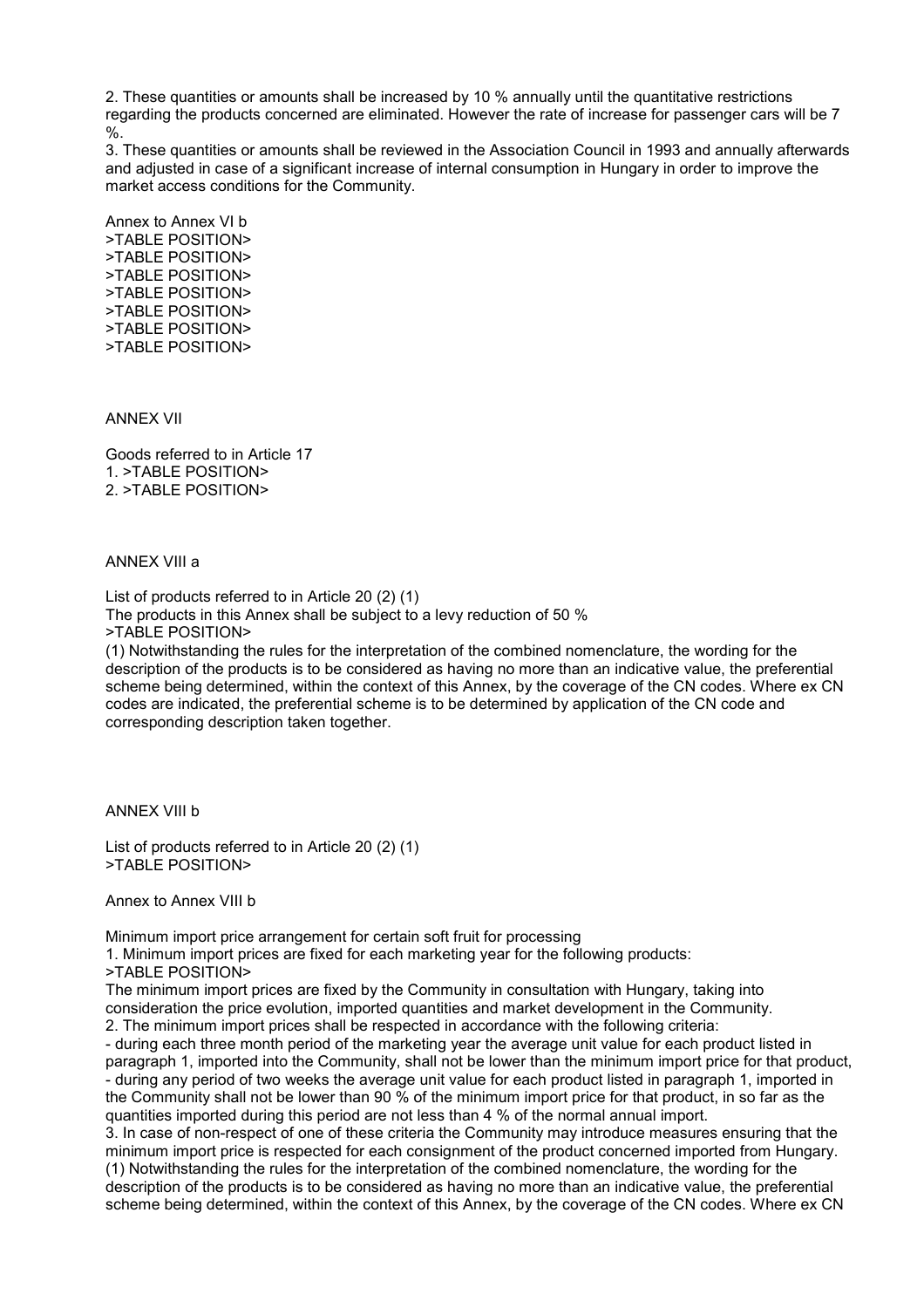codes are indicated, the preferential scheme is to be determined by application of the CN codes and corresponding description taken together.

ANNEX IX a >TABLE POSITION>

ANNEX IX b >TABLE POSITION>

ANNEX X a

Arrangements for imports of live bovine animals into the Community

1. In case the number of animals fixed in the framework of the balance sheet arrangements provided for in Regulation (EEC) No 805/68 are lower than a reference quantity, a global tariff quota equal to the difference between that reference quantity and the number of animals fixed under the balance sheet arrangements will be opened to imports from Hungary, Poland and Czechoslovakia. The reference quantity shall be:

- 217 800 in 1992,
- 237 600 in 1993,
- 257 400 in 1994,
- 277 200 in 1995,
- 297 000 in 1996.

The reduced levy applicable to animals under this quota will be fixed at 25 % of the full amount of levy. This arrangement shall apply to live bovine animals for fattening or for slaughter with a live weight of not less than 160 kg and not more than 300 kg.

2. In case forecasts show that imports into the Community may exceed 425 000 head for any given year, the Community may take safeguard measures in accordance with Regulation (EEC) No 805/68, notwithstandig any other rights given under the Agreement.

In this context, imported of live bovine animals not covered by the arrangements mentioned in paragraph 1 shall be limited to young calves with a live weight of not more than 80 kg. Such imports shall be subject to a management regime in order to ensure regular supply over the year in question.

# ANNEX X b

List of products referred to in Article 20 (4) (1)

The quantities imported under the CN code referred to in this Annex with the exception of CN codes 0104 and 0204 will be subject to levy and duty reduction of 20 % in the first year, 40 % in the second year, 60 % in the successive years

#### >TABLE POSITION>

(1) Notwithstanding the rules for the interpretation of the combined nomenclature, the wording for the description of the products is to be considered as having no more than an indicative value, the preferential scheme being determined, within the context of this Annex, by the coverage of the CN codes. Where ex CN codes are indicated, the preferential scheme is to be determined by application of the CN codes and corresponding description taken together.

ANNEX X c

List of products refered to in Article 20 (4) (1) >TABLE POSITION>

(1) Notwithstanding the rules for the interpretation of the combined nomenclature, the wording for the description of the products is to be considered as having no more than an indicative value, the preferential scheme being determined, within the context of this Annex, by the coverage of the CN codes. Where ex CN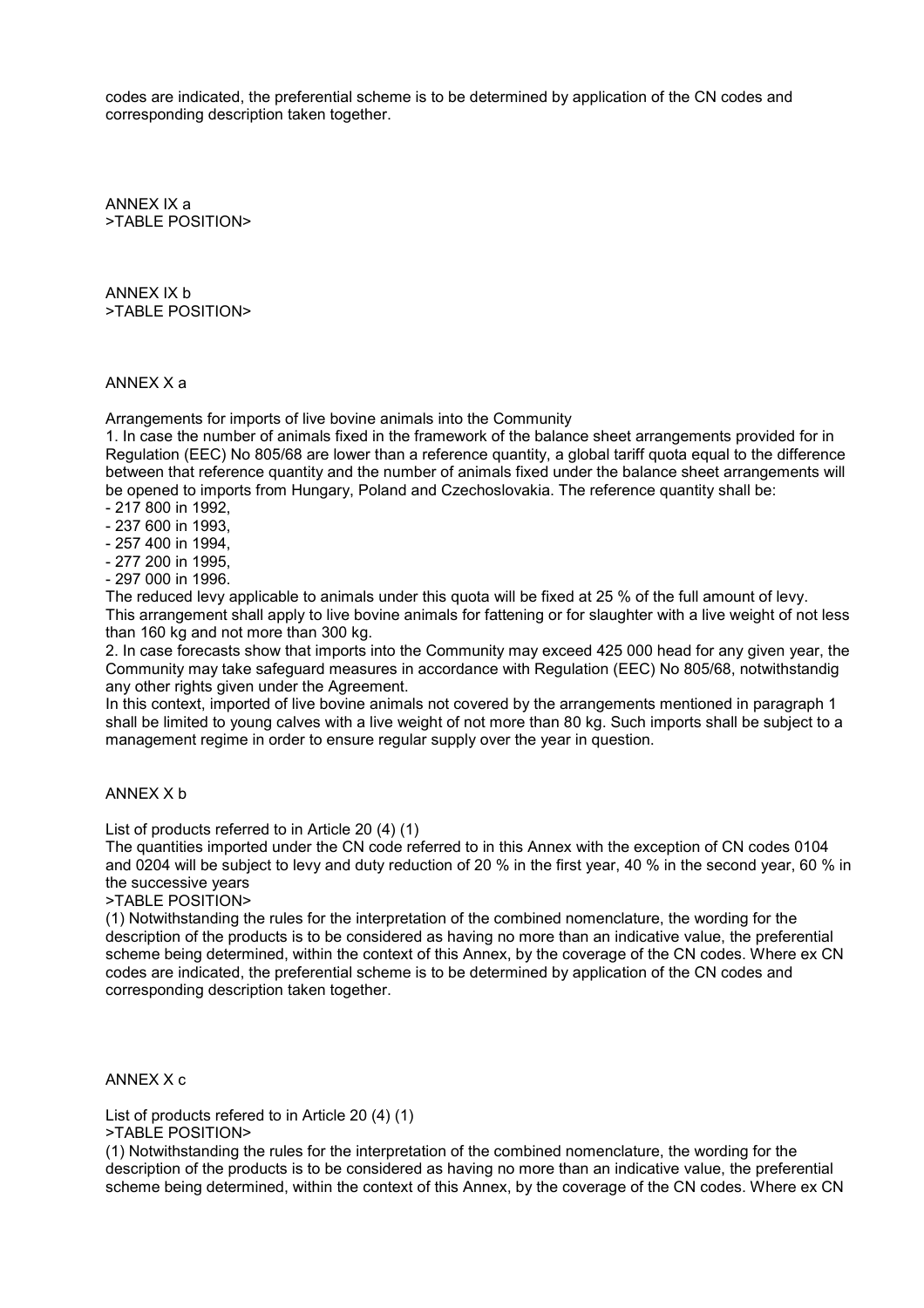codes are indicated, the preferential scheme is to be determined by application to the CN code and corresponding description taken together.

ANNEX XI a

The quantities imported under the tariff headings of the Hungarian customs tariffs referred to in this Annex will be subject to reduction of the applicable duty of 10 % in the first year, 20 % in the second year, 30 % in succesive years >TABLE POSITION>

ANNEX XI b

The quantities imported under the tariff headings of the Hungarian customs tariff referred to in this Annex will be subject to reduction of the applicable duty of 15 % in the first year 30 % in the second year, 45 % in succesive years >TABLE POSITION>

ANNEX XI c >TABLE POSITION>

ANNEX XI d >TABLE POSITION>

ANNEX XII a Related to Articles 44 and 49

FINANCIAL SERVICES

Financial services: definitions

A financial service is any service of a financial nature offered by a financial service provider of a party. Financial services include the following activities.

A. All insurance and insurance-related services:

1. direct insurance (including co-insurance):

(i) life;

(ii) non-life;

2. reinsurance and retrocession;

3. insurance intermediation, such as brokerage and agency;

4. services auxiliary to insurance, such as consultancy, actuarial, risk assessment and claim-settlement services.

B. Banking and other financial services (excluding insurance):

1. acceptance of deposits and oher repayable funds from the public;

2. lending of all types, including, inter alia, consumer credit, mortgage credit, factoring and financing of commercial transaction;

3. financial leasing;

4. all payment and money transmission services, including credit charge and debit cards, travellers cheques and bankers drafts;

5. guarantees and commitments;

6. trading for own account of customers, whether on an exchange, in an over-the-counter-market or otherwise, the following;

(a) money market instruments (cheques, bills, certificates of deposits, etc);

(b) foreign exchange;

(c) derivate products including, but not limited to, futures and options;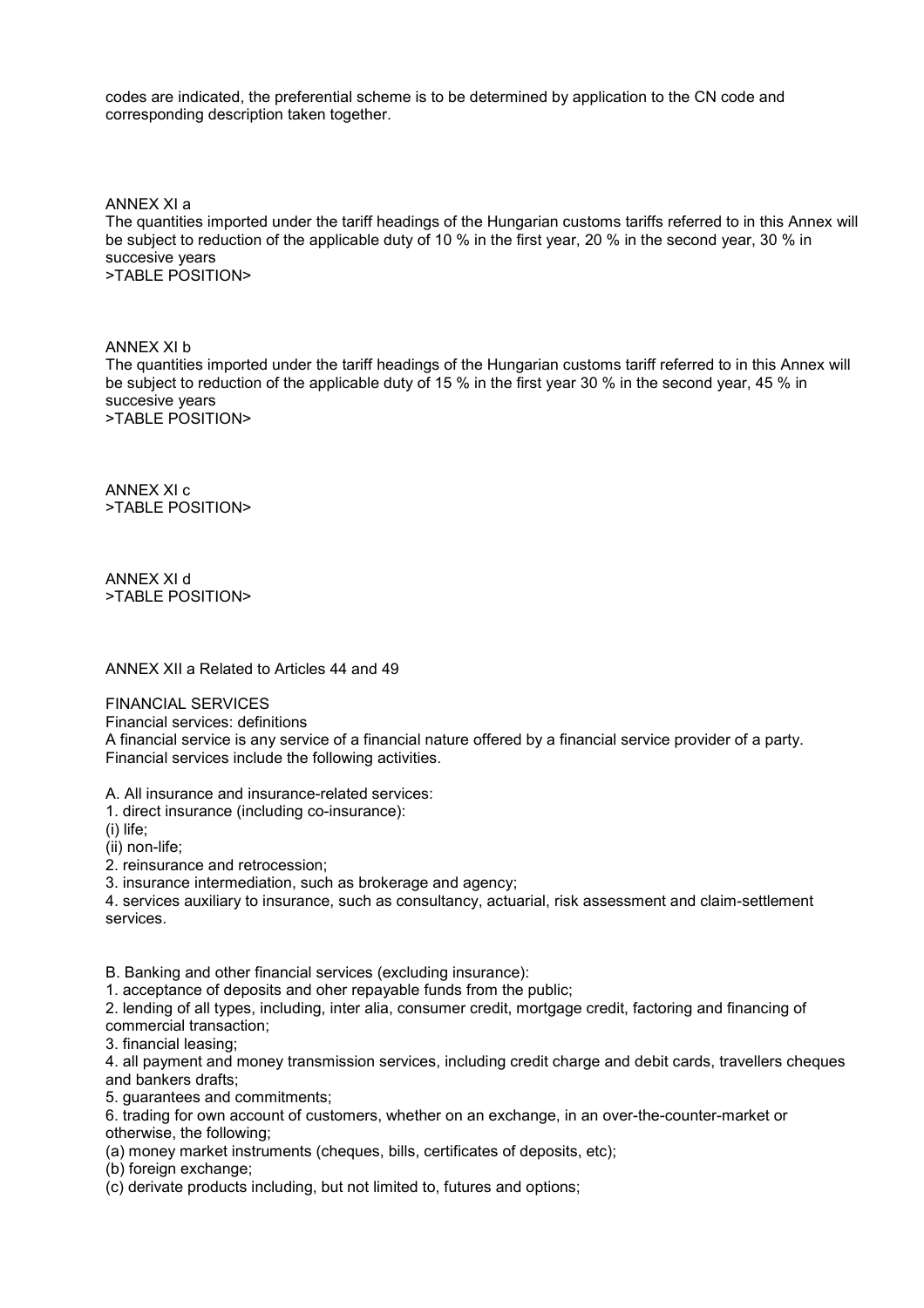(d) exchange rates and interest rate instruments, including products such as swaps, forward rate agreements, etc;

(e) transferable securities;

(f) other negotiable instruments and financial assets, including bullion;

7. participation in issues of all kinds of securities, including under-writing and placement as agent (whether publicly or privately) and provision of services related to such issues;

8. money broking;

9. asset management, such as cash or portfolio management, all forms of collective investment management, pension fund management, custodial depository and trust services.

10. settlement and clearing services for financial assets, including securities, derivative products, and other negotiable instruments.

11. advisory intermediation and other auxiliary financial services on all the activities listed in points 1 to 10 above, including credit reference and analysis, investment and portfolio research and advice, advice on acquisitions and on corporate restructuring and strategy.

12. provision and transfer of financial information, and financial data processing and related software by providers of other financial services.

Are excluded from the definition of financial services the following activities:

(a) Activities carried out by central banks or by any other public institution in pursuit of monetary and exchange rate policies.

(b) Activities conducted by central banks, government agencies or departments, or public institutions, for the account or with the guarantee of the government, except when those activities may be carried out by financial service providers in competition with such public entities.

(c) Activities forming part of a statutory system of social security or public retirement plans, except when those activities may be carried out by financial service providers in competition with public entities or private institutions.

ANNEX XII b Concerning Article 44

- acquisition, use and rent of State-owned assets under privatization process;

- dealing and agency activities in real property and natural resources.

ANNEX XII c Concerning Article 44

- agriculture, forestry and fishing, not including processing of agriculture, forestry and fishing products or services connected with agriculture, forestry, fishing and their products,

- ownership, sale, long-term lease or user right of real property, land and national resources,
- legal services not including business consultancy involving relevant legal aspects,
- organization of gambling, betting, lotteries and other similar activities.

ANNEX XIII

1. Paragraph 2 of Article 65 concerns the following multilateral conventions:

- Protocol relating to the Madrid Agreement concerning the international registration of marks (Madrid 1989),

- International Convention for the Protection of Performers, Producers and Phonograms and Broadcasting Organizations (Rome, 1961).

2. The Association Council may decide that paragraph 2 of Article 65 shall apply to other multilateral conventions.

3. The Contracting Parties confirm the importance they attach to the obligations arising from the following multilateral conventions:

- Berne Convention for the Protection of Literary and Artistic Works (Paris Act, 1971),

- Paris Convention for the Protection of Industrial Property (Stockholm Act, 1967 and amended in 1979),

- Madrid Agreement concerning the international registration of marks (Stockholm Act, 1967 and amended in 1979),

- Nice Agreement concerning the international classification of goods and services for the purposes of the registration of marks (Geneva 1977, amended 1979),

- Budapest Treaty on the international recognition of the deposit of micro-organisms for the purposes of patent procedures (1977, modified in 1980);

- Patent Cooperation Treaty (Washington 1979, amended 1979 and modified in 1984).

4. For the purposes of paragraph 3 of this Annex and the provisions of Article 74 (1) referring to intellectual property, Contracting Parties shall be Hungary, the European Economic Community and the Member States, each in as far as they are respectively competent for matters concerning industrial, intellectual and commercial property covered by these conventions or by Article 74 (1).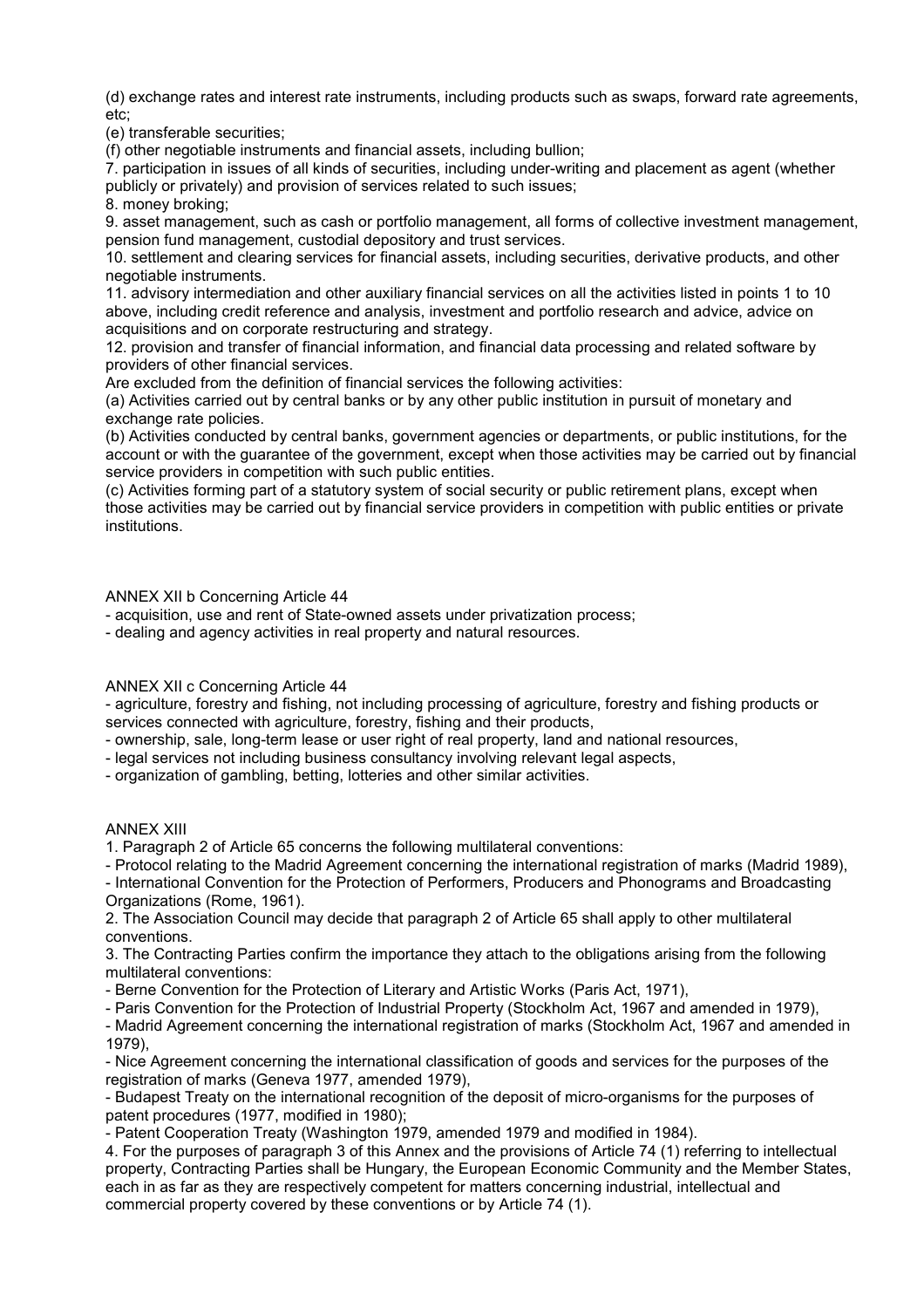5. The provisions of this Annex and the provisions of Article 74 (1) referring to intellectual property are without prejudice to the competence of the European Economic Community and its Member States in matters of industrial, intellectual and commercial property.

PROTOCOL 1 on textile and clothing products to the Europe Agreement ('the Agreement`)

#### Article 1

This Protocol applies to the textile and clothing products (hereinafter referred to as 'textile products`) listed in Annex I to the Agreement between the Community and Hungary on trade in textile products initialled on 11 July 1986 and applied since 1 January 1987, as amended by the Protocol initialled in Brussels on 24 September 1991, in so far as quantitative arrangements are concerned, and to Section XI (Chapters 50 to 63) of the combined nomenclature of the Community and, respectively, of the Hungarian customs tariff in so far as tariff aspects are concerned.

### Article 2

1. Customs duties on imports applicable in the Community to textile products falling within Section XI (Chapters 50 to 63) of the combined nomenclature and originating in Hungary in accordance with the Protocol 4 of the Agreement shall be reduced, in order to arrive at their elimination at the end of a period of six years starting from the entry into force of the Agreement, as follows:

- upon entry into force of the Agreement to five-sevenths of the basic duty,

- at the start of the third year to four-sevenths of the basic duty,
- at the start of the fourth year to three-sevenths of the basic duty,
- at the start of the fifth year to two-sevenths of the basic duty,
- at the start of the sixth year to one-seventh of the basic duty,

- at the start of the seventh year the remaining duties shall be eliminated.

2. The rate of duty applied to direct imports into Hungary of textile products falling within Section XI (Chapters 50 to 63) of the Hungarian customs tariff and originating in the Community in accordance with Protocol 4 of the Agreement shall be progressively abolished as provided for in Article 10 of the Agreement.

3. The rates of duty applied to reimports into the Community of textile products falling within the categories listed in the Annex to Council Regulation (EEC) No 636/82 after processing, manufacturing or working in Hungary shall be eliminated on the date of entry into force of the Agreement.

4. The provisions of Articles 11 and 12 of the Agreement shall apply to trade in textile products between the Parties.

#### Article 3

1. From the date of entry into force of the Agreement and until the end of 1992, the quantitative arrangements and other related issues regarding exports of textile products originating in Hungary to the Community shall be governed by the Agreement between Hungary and the European Economic Community on trade in textile products initialled on 11 July 1986 and applied since 1 January 1987, as amended by the Protocol initialled in Brussels on 24 September 1991.

The Parties agree that, as regards exports to the Community of textile products originating in Hungary Article 25 (2) and Article 30 of the Agreement shall not apply during the period of application of the above textiles Agreement between Hungary and the European Economic Community as amended by the Protocol initialled in Brussels on 24 September 1991.

2. Hungary and the Community hereby undertake to negotiate a new Protocol on quantitative arrangements and other related issues on their trade in textile products as soon as the future regime governing international trade in textile products has emerged from the multilateral negotiations of the Uruguay Round. The modalities and period during which non-tariff barriers shall be eliminated will be determined in the new Protocol. The period shall be equal to half the period to be decided in the Uruguay Round of negotiations and it shall not be shorter than five years starting from 1 January 1993. However, there will be asymmetry in the process of liberalization in favour of Hungary. The new Protocol shall follow on the expiration of the Agreement on textile products referred to in paragraph 1.

3. Taking into account the development of textile trade between the Parties, the degree of access of textile exports originating in the Community to Hungary and the results of the multilateral trade negotiations of the Uruguay Round, provision will be made in the new Protocol for a substantial improvement of the regime applied to imports into the Community regarding import levels, growth rates, flexibility for quantitative limitations and elimination of certain quantitative limitations after a case-by-case examination. Notwithstanding Article 25 (2) and Article 30 of the Agreement, provision for a specific textiles safeguard mechanism shall also be made in the new Protocol.

4. In no case shall non-tariff barriers be applied in trade in textile products between the Community and Hungary after the transition period provided for in Article 7 of the Agreement.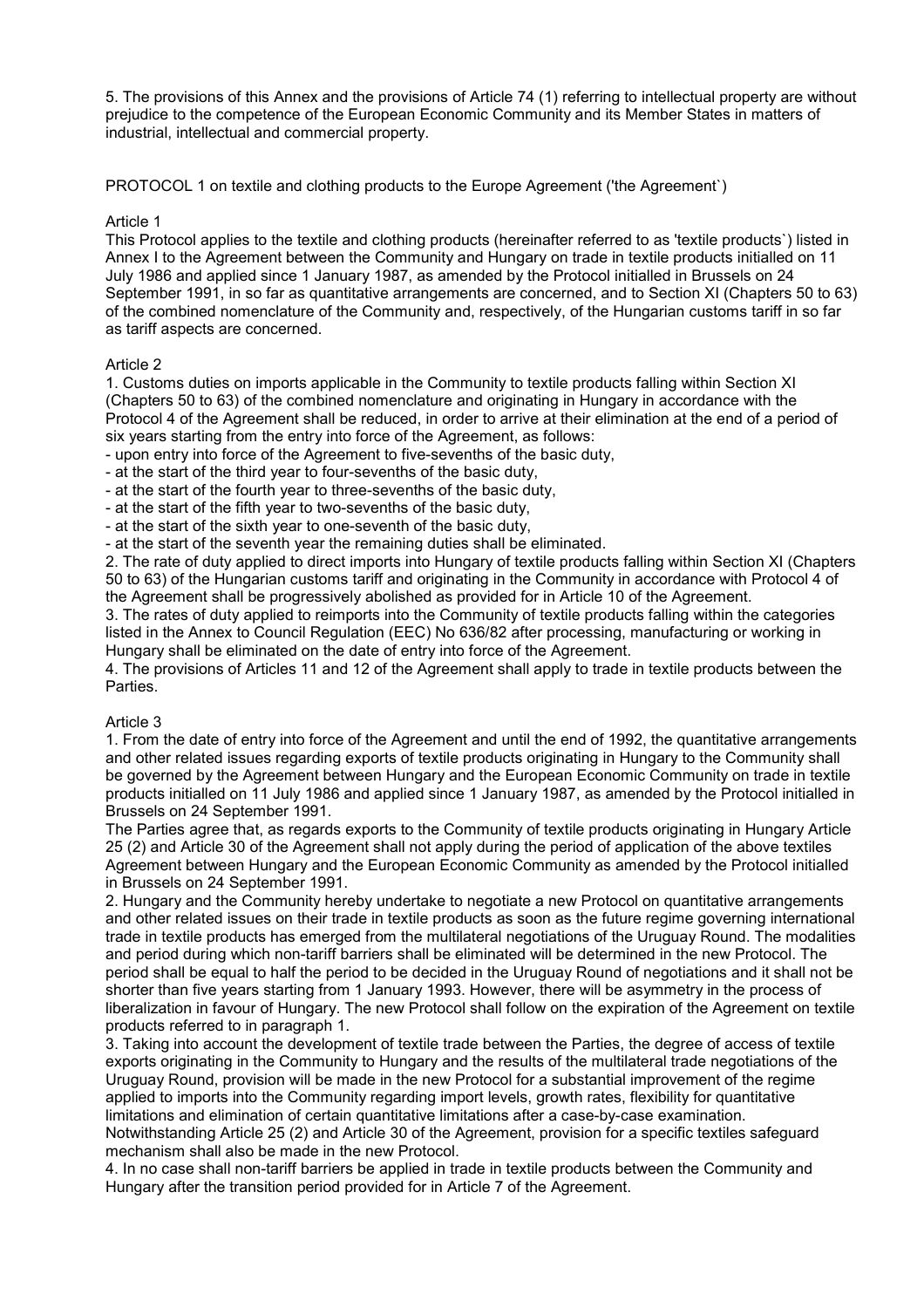# PROTOCOL 2 on products covered by the ECSC Treaty

### Article 1

This Protocol applies to products listed in Annex I to the ECSC Treaty as identified in the Common Customs Tariff (1).

### CHAPTER I ECSC steel products

### Article 2

Customs duties on imports applicable in the Community on ECSC steel products originating in Hungary shall be progressively abolished in accordance with the following timetable:

1. each duty shall be reduced to 80 % of the basic duty on the date of entry into force of the Agreement; 2. further reductions to 60 , 40 , 20 , 10 and 0 % of the basic duty shall be made at the beginning of the second, third, fourth, fifth and sixth years respectively after the entry into force of the Agreement.

### Article 3

Customs duties applicable in Hungary on imports of ECSC steel products originating in the Community shall be progressively abolished in accordance with the following timetable:

1. for products not listed in Annex I to this Protocol customs duties shall be abolished as provided for in Article 10 (3) of the Agreement;

2. for products listed in Annex I to this Protocol customs duties shall be abolished as provided for in Article 10 (1) of the Agreement.

### Article 4

1. Quantitative restrictions on imports into the Community of ECSC steel products originating in Hungary shall be abolished on the date of entry into force of the Agreement.

2. Quantitative restrictions on imports into Hungary of ECSC steel products originating in the Community, as well as measures having equivalent effect, shall be abolished on the date of entry into force of the Agreement.

# CHAPTER II ECSC coal products

#### Article 5

Customs duties on imports applicable in the Community on ECSC coal products originating in Hungary shall be progressively abolished in accordance with the following timetable:

1. on 1 January 1994 each duty shall be reduced to 50 % of the basic duty;

2. on 31 December 1995 the remaining duties shall be eliminated.

#### Article 6

Customs duties in imports applicable in Hungary to ECSC coal products originating in the Community shall be progressively abolished in accordance with Article 10 (3) of the Agreement.

#### Article 7

1. Quantitative restrictions applicable in the Community to ECSC coal products originating in Hungary shall be abolished at the latest one year after the entry into force of the Agreement, with the exception of those concerning the products and the regions described in Annex II, which shall be abolished at the latest four years after the entry into force of the Agreement.

2. Quantitative restrictions on imports applicable in Hungary to coal products originating in the Community as well as measures having equivalent effect shall be abolished as provided for in Article 10 (4) of the Agreement.

#### CHAPTER III Common provisions

#### Article 8

1. The following are incompatible with the proper functioning of the Agreement, in so far as they may affect trade between the Community and Hungary:

(i) all agreements of cooperative or concentrative nature between undertakings, decisions by associations of undertakings and concerted practices between undertakings which have as their object or effect the prevention, restriction or distortion of competition;

(ii) abuse by one or more undertakings of a dominant position in the territories of the Community or of Hungary as a whole or in a substantial part thereof;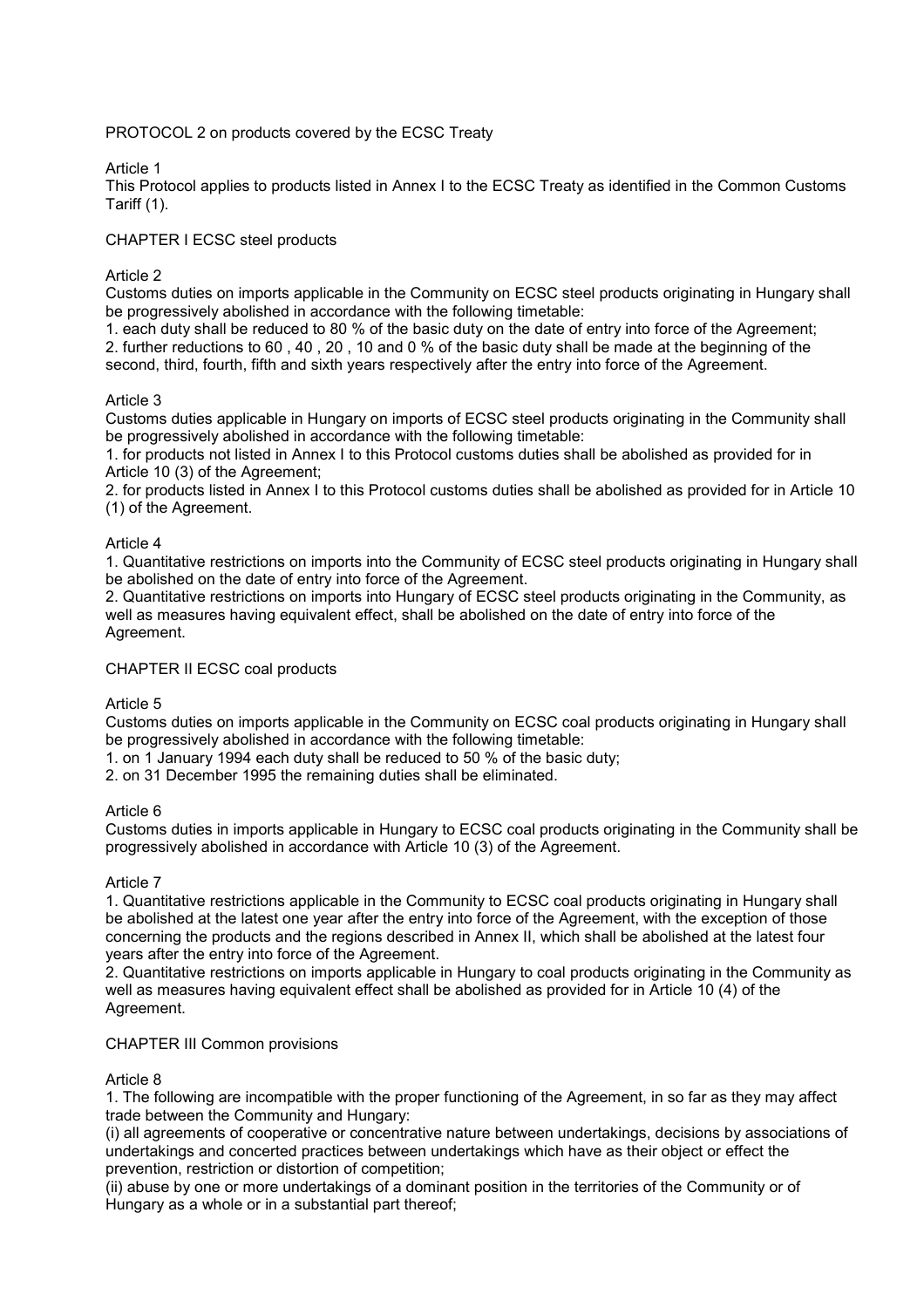(iii) public aid in any form whatsoever except derogations allowed pursuant to the ECSC Treaty.

2. Any practices contrary to this Article shall be assessed on the basis of criteria arising from the application of the rules of Articles 65 and 66 of the Treaty establishing the ECSC, Article 85 of the EEC Treaty, and the rules on State aids, including the secondary legislation.

3. The Association Council shall, within three years of the entry into force of the Agreement, adopt the necessary rules for the implementation of paragraphs 1 and 2.

4. The Parties recognize that during the first five years after the entry into force of the Agreement, and by derogation to paragraph 1 (iii), Hungary may exceptionally, as regards ECSC steel products, grant public aid for restructuring purposes leading to the viability of the benefiting firms and aiming at a global reduction of capacity in Hungary, provided that the amount and intensity of such aid are strictly limited to what is absolutely necessary in order to reach these goals and that they are progressively reduced.

5. Each Party shall ensure transparency in the area of public aid by a full and continuous exchange of information to the other Party, including amount, intensity and purpose of the aid and detailed restructuring plan.

6. If the Community or Hungary considers that a particular practice is incompatible with the terms of the first paragraph as amended by paragraph 4, and

- is not adequately dealt with under the implementing rules referred to in paragraph 3, or

- in the absence of such rules, and if such practice causes or threatens to cause prejudice to the interests of the other Party or material injury to its domestic industry,

the affected Party may take appropriate measures if no solution is found within 30 days through consultation. Such consultation shall be held in 30 days.

In the case of practices incompatible with paragraph 1 (iii), such appropriate measures may only cover measures adopted in conformity with the procedures and under the conditions laid down by the General Agreement on Tariffs and Trade and any other relevant instrument negotiated under its auspices which are applicable between the Parties.

### Article 9

The provisions of Articles 11, 12 and 13 of the Agreement shall apply to trade between the Parties in ECSC products.

### Article 10

The Parties agree that one of the special bodies established by the Association Council shall be a contact group which will discuss the implementation of this Protocol. (1) OJ No L 247, 10. 9. 1990.

#### ANNEX I

List of products referred to in Article 3 (2)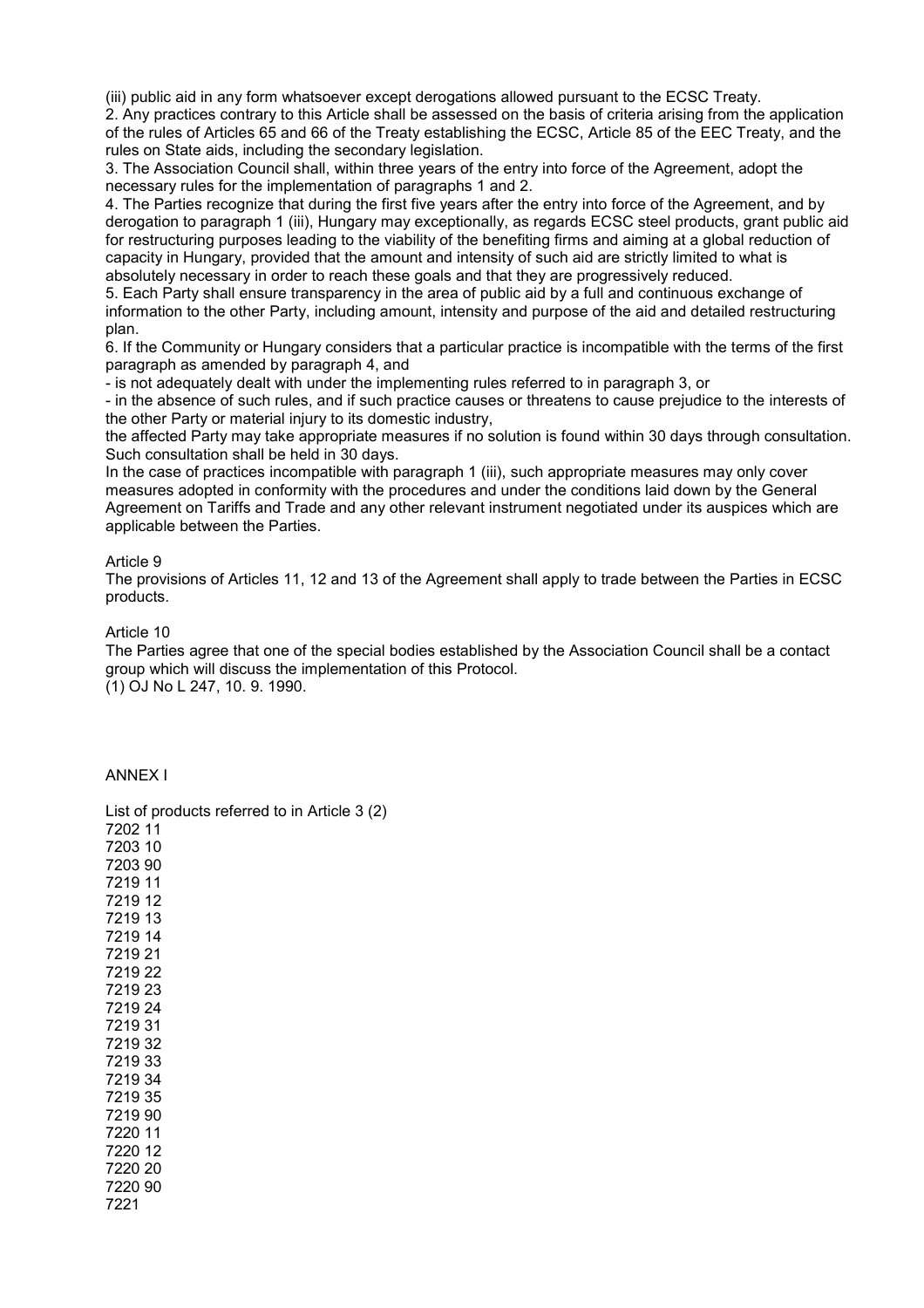7222 10 7222 30 7222 40

#### ANNEX II

Products and regions referred as exceptions in Article 7 of the ECSC Protocol

**Products** 

Products listed under 'Coal products` of Annex I to the ECSC Treaty as identified in the Common Customs Tariff (1).

Regions

- All regions of the:
- Federal Republic of Germany,
- Kingdom of Spain.

(1) OJ No L 247, 10. 9. 1990.

PROTOCOL 3 on trade between Hungary and the Community in processed agricultural products not covered by Annex II to the EEC Treaty

#### Article 1

1. The Community and Hungary agree to grant the tariff concessions referred to in Annex II for processed agricultural products of the other Party to this agreement, within the limits of the quantities set out in Annex I to this Protocol.

2. The Association Council may:

- add to the list of processed agricultural products referred to in this Protocol,

- increase the quantities of processed agricultural products eligible for the tariff concessions established by this Protocol.

3. The Association Council may replace the concessions referred to in paragraph 1 with a system of compensatory amounts with no quantity limits, established on the basis of the differences found between the prices on the Community and Hungarian markets of the agricultural products actually used to produce the processed agricultural products covered by this Protocol. The Association Council shall draw up a list of the products to which the compensatory amounts are applicable and a list of basic products. It shall adopt general implementing rules to that end.

#### Article 2

For the purposes of the Articles which follow, the definitions given below shall apply:

- 'goods`: the processed agricultural products referred to in this Protocol,

- 'agricultural component of the levy`: the part of the levy corresponding to the quantity of agricultural products incorporated into the processed product and deducted from the levy applicable when such agricultural products are imported unprocessed,

- 'non-agricultural component of the levy`: the part of the levy remaining when the agricultural component is deducted from the total levy,

- 'basic products`: the agricultural products considered as having been used in the production of goods within the meaning of Regulation (EEC) No 3033/80,

- 'base quantity`: the quantity of a basic product calculated in the manner stipulated in Article 6 of Regulation (EEC) No 3033/80 and which is used to determine the variable component applicable to goods of a given type, in accordance with the terms of the same Regulation.

#### Article 3

The tariff quotas applicable to imports into the Community of goods originating in Hungary are set out in Table 1 of Annex I. The tariff quotas applicable to imports into Hungary of goods originating in the Community are set out in Table 2 of Annex I.

Article 4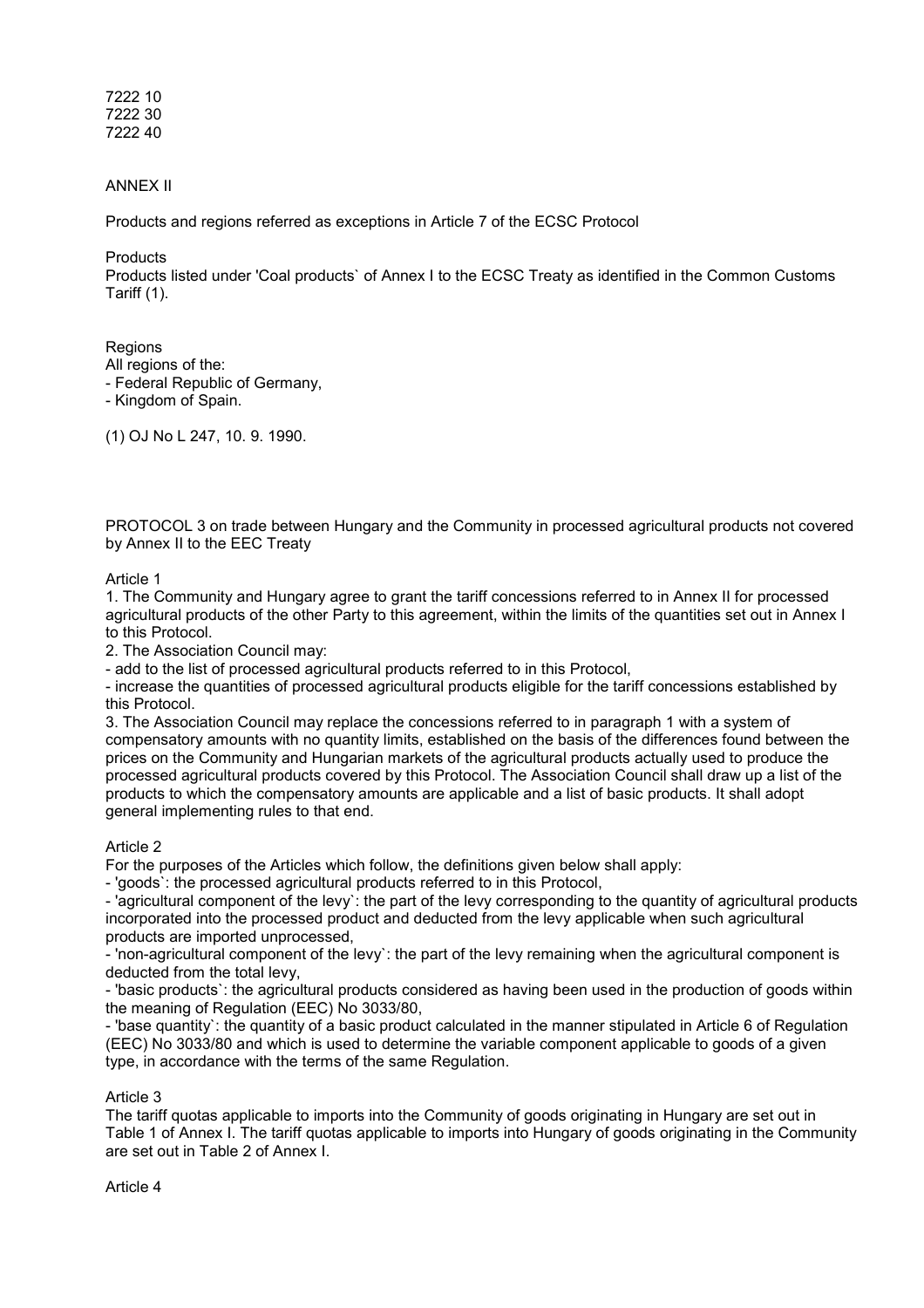1. Once this Agreement enters into force, the Community shall phase out the non-agricultural component of the levy in accordance with the timetable set out in Table 1 of Annex II. Where appropriate, there shall be no quantity limit.

2. For the goods for which Table 1 of Annex II stipulates a variable component (MOB), the latter shall be identical to that applying in the case of third countries.

3. For the goods for which Table 1 of Annex II stipulates a reduced variable component (MOBR), the level of the latter shall be calculated by reducing the base quantities of the basic products for which a levy reduction is granted by 20 % in 1992, 40 % in 1993 and 60 % from 1994. In the case of other basic products, the corresponding reductions, for the same years, shall be 10, 20 and 30 %. This reduction of the variable component will be granted only within the limits of the tariff quotas established in Table 1 of Annex I. For quantities in excess of those quotas, the variable component applying to all third countries is restored. 4. The duties shown in column 3 shall apply to amounts of the goods listed in Table 1 of Annex II which are in excess of the tariff quotas listed in Table 1 of Annex I. Hungarian goods which are not accompanied by a certificate of origin shall be subject to the duties applied by the Community to all third countries to which preferences do not apply.

### Article 5

1. Hungary shall progressively reduce its import duties from 1995. The rates of reduction are shown in Table 2 of Annex II.

2. Quantities of goods which are in excess of the tariff quotas listed in Table 2 of Annex 1 and Community goods which are not accompanied by a certificate of origin shall be subject to the duties applied by Hungary to all third countries to which preferences do not apply.

### Article 6

Without prejudice to Article 7, processed agricultural products originating in the Community and subject to quantitative restrictions in Hungary shall enjoy conditions not less favourable than any most favoured third country with regard to access to import licences.

### Article 7

Hungary shall issue import licences for the quantities referred to in Table 2 of Annex I automatically at the request of any applicant.

#### Article 8

The reductions of the variable component which are referred to in Article 4 (3) shall apply only from 1 May 1992.

ANNEX I >TABLE POSITION> >TABLE POSITION>

ANNEX II >TABLE POSITION> >TABLE POSITION>

PROTOCOL 4 concerning the definition of the concept of originating products and methods of administrative cooperation

TITLE I DEFINITION OF THE CONCEPT OF 'ORIGINATING PRODUCTS`

### Article 1

Origin criteria

For the purpose of implementing the Agreement, and without prejudice to the provisions of Article 2 of this Protocol, the following products shall be considered as:

1. products originating in the Community:

(a) products wholly obtained in the Community;

(b) products obtained in the Community in the manufacture of which products other than those referred to in

(a) are used, provided that the said products have undergone sufficient working or processing within the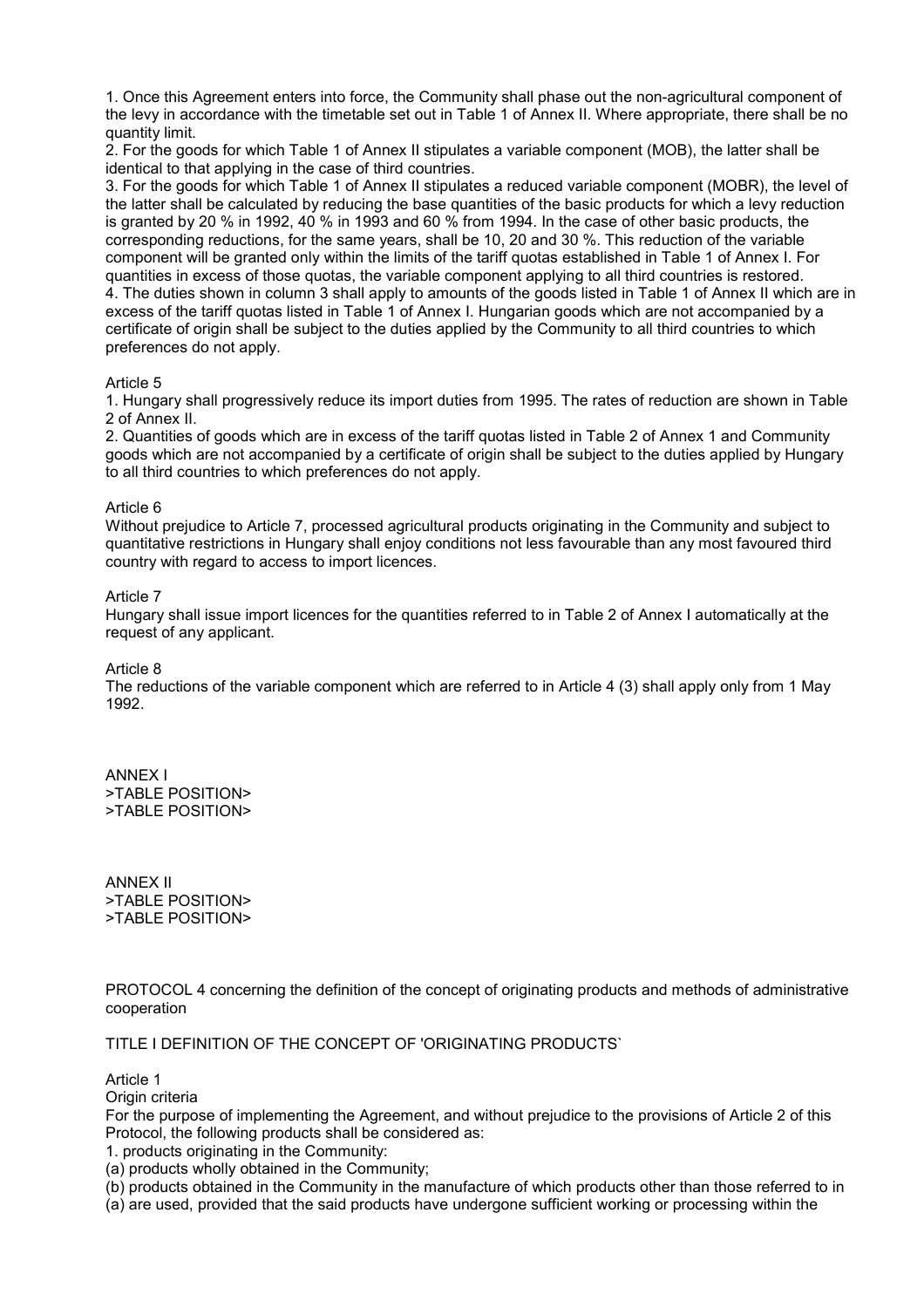meaning of Article 4. This condition shall not apply, however, to products which, within the meaning of this protocol, originate in Hungary;

2. products originating in Hungary:

(a) products wholly obtained in Hungary;

(b) products obtained in Hungary in the manufacture of which products other than those referred to in (a) are used, provided that the said products have undergone sufficient working or processing within the meaning of Article 4. This condition shall not apply, however, to products which, within the meaning of this Protocol, originate in the Community.

### Article 2

### Cumulation and allocation of origin

1. Inasmuch as trade between the Community and Poland and the Czech and Slovak Federal Republic, hereinafter referred to as 'the CSFR`, and between Hungary and those two countries, and also between each of those countries themselves, is governed by agreements containing rules identical to those in this Protocol, the following products shall also be considered as:

A. products originating in the Community: those products referred to in Article 1 (1) which, after being exported from the Community, have undergone no working or processing in Poland or the CSFR or have not undergone sufficient working or processing there to confer on them the status of products originating in any of those countries by virtue of provisions corresponding to those of Article 1 (1) (b) or (2) (b) of this Protocol contained in the agreements referred to above;

B. products originating in Hungary: those products referred to in Article 1 (2) which, after being exported from Hungary have undergone no working or processing in Poland or the CSFR or have undergone working or processing insufficient to confer on them the status of products originating in either of those countries by virtue of provisions corresponding to those of Article 1 (1) (b) or (2) (b) of this Protocol contained in the agreements referred to above.

2. Notwithstanding the provisions of Article 1 (1) (b) and (2) (b) and those of paragraph 1 above, and provided that all the conditions laid down therein are nevertheless fulfilled, the products obtained shall not continue to be considered as products originating in the Community or in Hungary respectively unless the value of the products worked or processed originating in the Community or in Hungary represents the highest percentage of the value of the products obtained. If this is not so, the latter products are considered as originating in the country where the added value acquired represents the highest percentage of their value.

'Added value` shall be taken to be the ex-works price minus the customs value of each of the products incorporated which originated in another of the countries referred to in paragraph 1 of the present Article.

# Article 3

Wholly obtained products

1. Within the meaning of Article 1 (1) (a) and (2) (a), the following shall be considered as wholly obtained either in the Community or in Hungary:

(a) mineral products extracted from their soil or from their seabed;

(b) vegetable products harvested there;

(c) live animals born and raised there;

(d) products from live animals raised there;

(e) products obtained by hunting or fishing conducted there;

(f) products of sea fishing and other products taken from the sea by their vessels;

(g) products made aboard their factory ships exclusively from products referred to in subparagraph (f);

(h) used articles collected there fit only for the recovery of raw materials;

(i) waste and scrap resulting from manufacturing operations conducted there;

(j) goods produced there exclusively from the products specified in subparagraphs (a) to (i).

2. The term 'their vessels` in paragraph 1 (f) shall apply only to vessels:

- which are registered or recorded in Hungary or in a Member State of the Community,

- which sail under the flag of Hungary or of a Member State of the Community,

- which are owned to an extent of at least 50 % by nationals of Hungary or of Member States of the Community, or by a company with its head office in one of these States or in Hungary, of which the manager or managers, chairman of the board of directors or the supervisory board, and the majority of the members of such boards are nationals of Hungary or of Member States of the Community and of which, in addition, in the case of partnerships or limited companies, at least half the capital belongs to these States, to Hungary, to their public bodies or to their nationals,

- of which the master and officers are nationals of Hungary or of Member States of the Community,

- of which at least 75 % of the crew are nationals of Hungary or of Member States of the Community,

3. The terms 'Hungary` and 'the Community` shall also cover the territorial waters which surround Hungary and the Member States of the Community.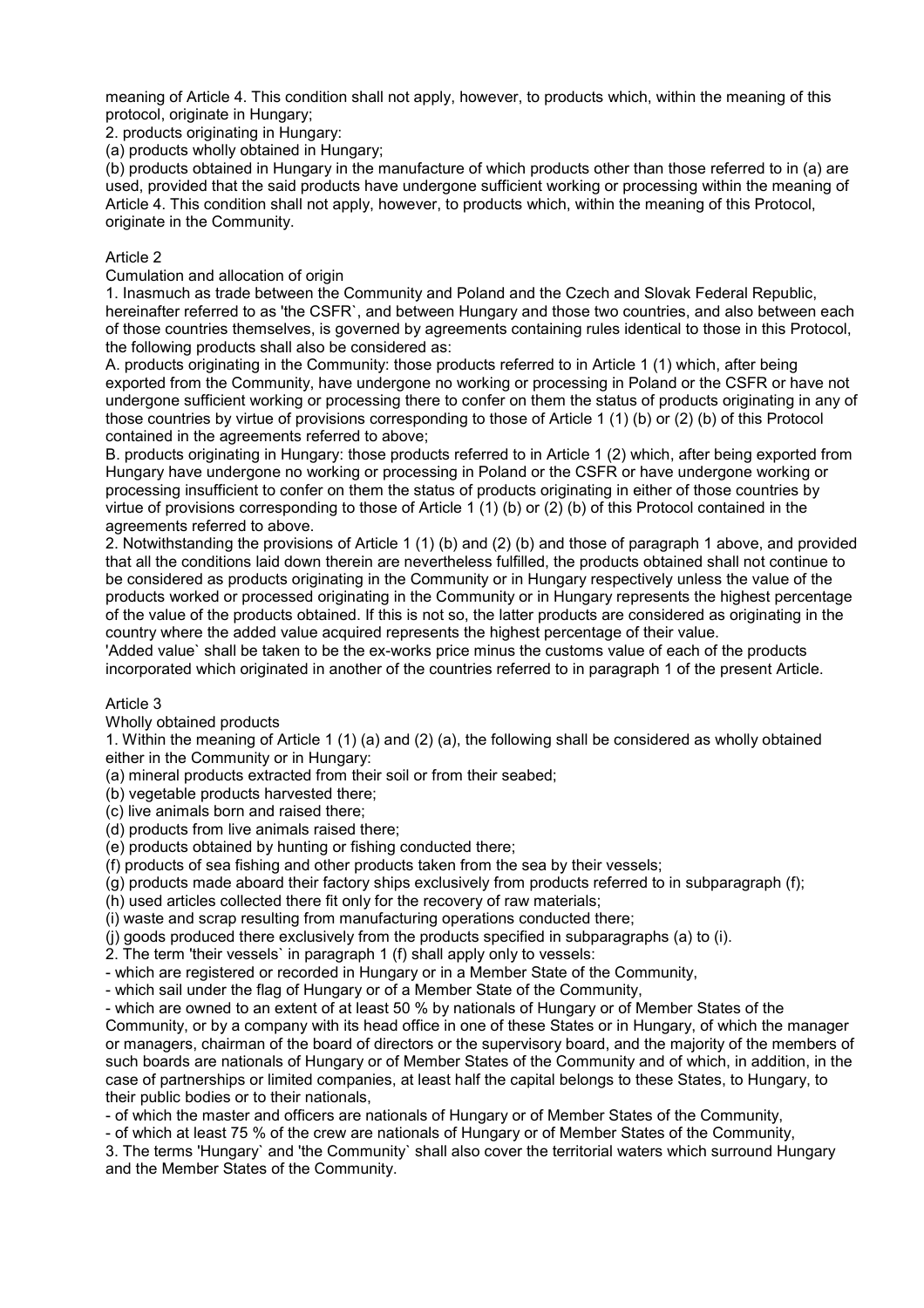Sea-going vessels, including factory ships on which the fish caught is worked or processed, shall be considered as part of the territory of the Community or of Hungary provided that they satisfy the conditions set out in paragraph 2.

# Article 4

Sufficiently processed products

1. For the purposes of Article 1, non-originating materials are considered to be sufficiently worked or processed when the product obtained is classified in a heading which is different from that in which all the non-originating materials used in its manufacture are classified, subject to paragraphs 2 and 3. The expressions 'chapters` and 'headings` used in this Protocol shall mean the chapters and the headings (four-digit codes) used in the nomenclature which makes up the harmonized commodity description and coding system (hereinafter referred to as the 'Harmonized System` or HS).

The expression 'classified` shall refer to the classification of a product or material under a particular heading. 2. For a product mentioned in columns 1 and 2 of the list in Annex II, the conditions set out in column 3 for the product concerned must be fulfilled instead of the rule in paragraph 1.

(a) Where in the list in Annex II a percentage rule is applied in determining the originating status of a product obtained in the Community or in Hungary, the value added by the working or processing shall correspond to the ex-works price of the product obtained, less the value of third-country materials imported into the Community or Hungary.

(b) The term 'value` in the list in Annex II shall mean the customs value at the time of the import of the nonoriginating materials used or, if this is not known and cannot be ascertained, the first ascertainable price paid for these materials in the territory concerned.

Where the value of the originating materials used needs to be established, the provisions of the above subparagraph shall be applied mutatis mutandis.

(c) The term 'ex-works price` in the list in Annex II shall mean the price paid for the product obtained to the manufacturer in whose undertaking the last working or processing is carried out, provided the price includes the value of all the materials used in manufacture, minus any internal taxes which are, or may be repald when the product obtained is exported.

(d) 'Customs value` shall be understood as the value determined in accordance with the Agreement on implementation of Aricle VII of the General Agreement on Tariffs and Trade, established in Geneva on 12 April 1979.

3. For the purpose of implementing paragraphs 1 and 2 the following shall be considered as insufficient working or processing to confer the status of originating products, whether or not there is a change of heading:

(a) operations to ensure the preservation of products in good condition during transport and storage (ventilation, spreading out, drying, chilling, placing in salt, sulphur dioxide or other aqueous solutions, removal of damaged parts, and like operations);

(b) simple operations consisting of removal of dust, sifting or screening, sorting, classifying, matching (including the making-up of sets of articles), washing, painting, cutting up;

(c) (i) changes of packaging and breaking up and assembly of consignments;

(ii) simple placing in bottles, flasks, bags, cases, boxes, fixing on cards or boards etc., and all other simple packaging operations;

(d) affixing marks, labels and other like distinguishing signs on products or their packaging;

(e) simple mixing of products, whether or not of different kinds, where one or more components of the mixture do not meet the conditions laid down in this Protocol to enable them to be considered as originating either in the Community or in Hungary;

(f) simple assembly of parts of articles to constitute a complete article;

(g) a combination of two or more operations specified in subparagraphs (a) to (f);

(h) slaughter of animals.

# Article 5

Neutral elements

In order to determine whether a product originates in the Community or in Hungary, it shall not be necessary to establish whether the electrical power, fuel, plant and equipment and machines and tools used to obtain such product or whether any materials or products used in the course of production which do not enter and which were not intended to enter into the final composition of the product originate in third countries or not.

# Article 6

# Accessories, spare parts and tools

Accessories, spare parts and tools dispatched with a piece of equipment, machine, apparatus or vehicle which are part of the normal equipment and included in the price thereof or are not separately invoiced are regarded as one with the piece of equipment, machine, apparatus or vehicle in question.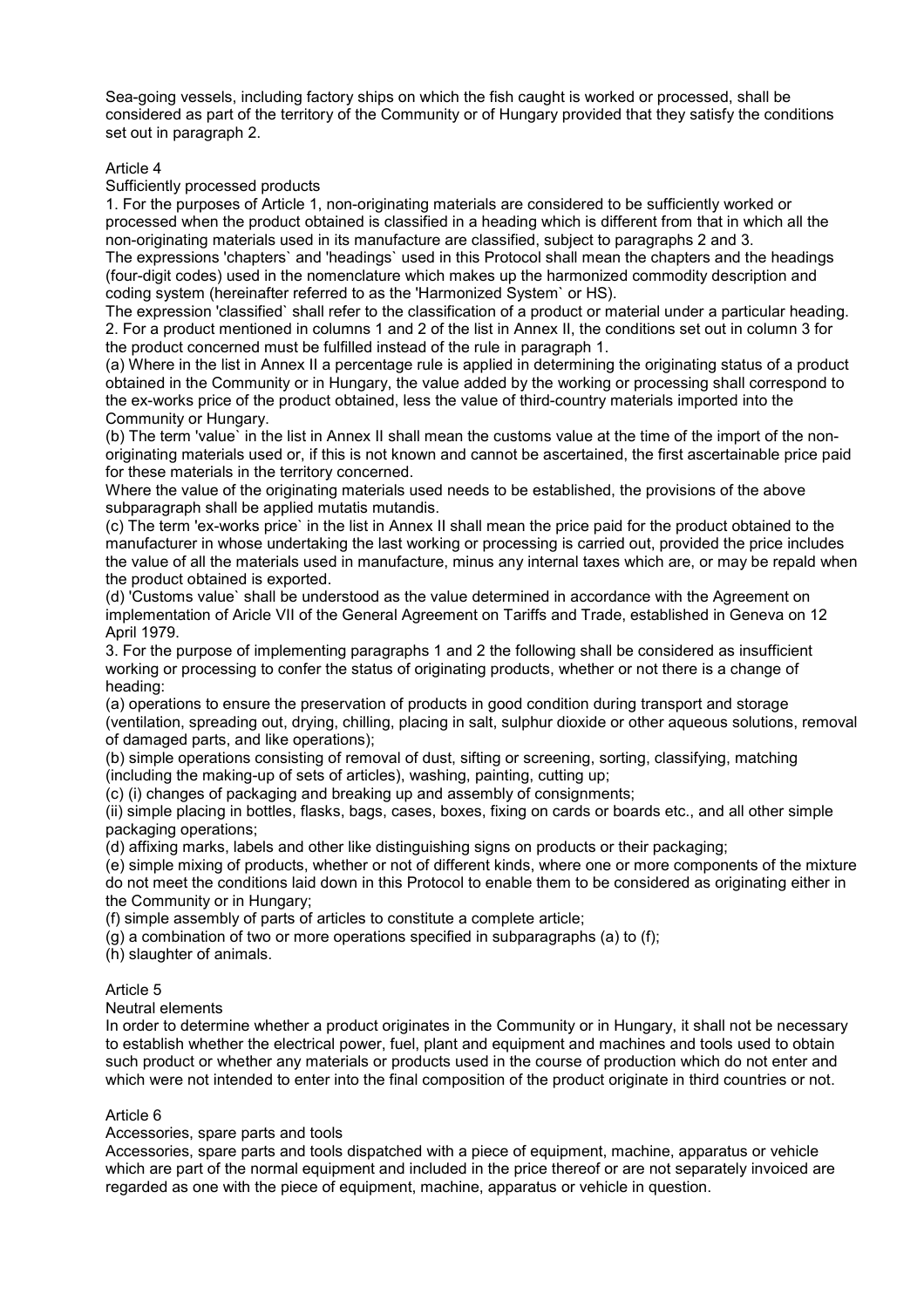### Article 7

Sets

Sets, as defined in General Rule 3 of the harmonized system, shall be regarded as originating when all component articles are originating products. Nevertheless, when a set is composed of originating and nonoriginating articles, the set as a whole shall be regarded as originating provided that the value of the nonoriginating articles does not exceed 15 % of ex-works price of the set.

### Article 8

Direct transport

1. The preferential treatment provided for under the Agreement applies only to products or materials which are transported between the territories of the Community and of Hungary or, when the provisions of Article 2 are applied, of Poland or the CSFR, without entering any other territory. However, goods originating in Hungary or in the Community and constituting one single consignment which is not split up may be transported through territory other than that of the Community or Hungary or, when the provisions of Article 2 apply, of Poland or the CSFR, with, should the occasion arise, transhipment or temporary warehousing in such territory, provided that the goods have remained under the surveillance of the customs authorities in the country of transit or of warehousing and that they have not undergone operations other than unloading, reloading or any operation designed to preserve them in good condition.

2. Evidence that the conditions referred to in paragraph 1 have been fulfilled shall be supplied to the responsible customs authorities by the production of:

(a) a single transport document issued in the exporting country covering the passage throught the country of transit;

(b) or a certificate issued by the customs authorities of the country of transit:

- giving an exact description of the goods,

- stating the dates of unloading and reloading of the goods or of the embarkation or disembarkation, identifying the ships or other means of transport used, and

- certifying the conditions under which the goods remained in the transit country,

(c) or failing these, any substantiating documents.

### Article 9

Territorial requirement

The conditions set out in this title relative to the acquisition of originating status must be fulfilled without interruption in the Community or in Hungary except as provided for in Article 2.

If originating products exported from the Community or Hungary to another country are returned, except in so far as provided for in Article 2, they must be considered as non-originating unless it can be demonstrated to the satisfaction of the customs authorities that:

- the goods returned are the same goods as those exported, and

- they have not undergone any operation beyond that necessary to preserve them in good condition while in that country.

# TITLE II PROOF OF ORIGIN

# Article 10

Movement certificate EUR.1

Evidence of originating status of products, within the meaning of this Protocol, shall be given by a movement certificate EUR.1, a specimen of which appears in Annex III to this Protocol.

# Article 11

Normal procedure for the issue of certificates

1. A movement certificate EUR.1 shall be issued only on application having been made in writing by the exporter or, under the exporter's responsibility, by his authorized representative. Such application shall be made on a form, a specimen of which appears in Annex III to this Protocol, which shall be completed in accordance with this Protocol.

Applications for movement certificates EUR.1 must be preserved for at least two years by the customs authorities of the exporting State.

2. The exporter or his representative shall submit with his request any appropriate supporting document proving that the products to be exported are such as to qualify for the issue of a movement certificate EUR.1. He shall undertake to submit, at the request of the appropriate authorities, any supplementary evidence they may require for the purpose of establishing the correctness of the originating status of the products eligible for preferential treatment and shall undertake to agree to any inspection of his accounts and to any check on the processes of the obtaining of the above products carried out by the said authorities.

Exporters must keep for at least two years the supporting documents referred to in this paragraph.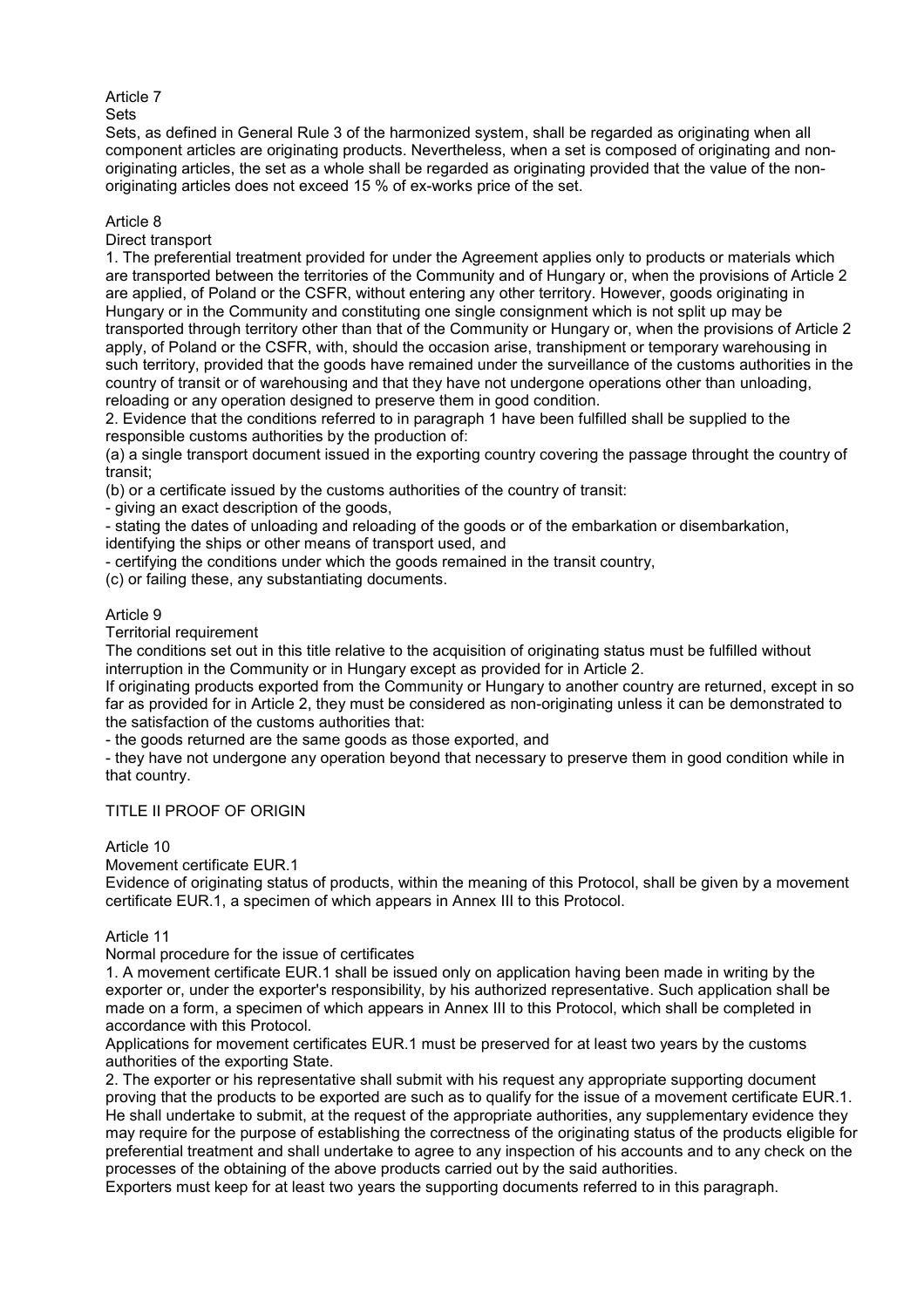3. A movement certificate EUR.1 may be issued only where it can serve as the documentary evidence required for the purpose of implementing the Agreement.

4. The movement certificate EUR.1 shall be issued by the customs authorities of a Member State of the European Economic Community if the goods to be exported can be considered as products originating in the Community within the meaning of Article 1 (1) of this Protocol. The movement certificate EUR.1 shall be issued by the customs authorities of Hungary if the goods to be exported can be considered as products originating in Hungary within the meaning of Article 1 (2) of this Protocol.

5. Where the cumulation provisions of Article 1 or 2 are applied, the customs authorities of the Member States of the Community or of Hungary may issue movement certificates EUR.1 under the conditions laid down in this Protocol if the goods to be exported can be considered as originating products within the meaning of this Protocol and provided that the goods covered by the movement certificates EUR.1 are in the Community or in Hungary.

In these cases movement certificates EUR.1 shall be issued subject to the presentation of the proof of origin previously issued or made out. This proof of origin must be kept for at least two years by the customs authorities of the exporting State.

6. Since the movement certificate EUR.1 constitutes the documentary evidence for the application of the preferential tariff arrangements laid down in the Agreement, it shall be the responsibility of the customs authorities of the exporting country to take any steps necessary to verify the origin of the goods and to check the other statements on the certificate.

7. For the purpose of verifying wheter the conditions for issuing EUR.1 certificates have been met, the customs authorities shall have the right to call for any documentary evidence or to carry out any check which they consider appropriate.

8. It shall be the responsibility of the customs authorities of the exporting State to ensure that the forms referred to in paragraph 1 are duly completed. In particular, they shall check whether the space reserved for the description of the products has been completed in such a manner as to exclude all possibility of fraudulent additions. To this end, the description of the products must be indicated without leaving any blank lines. Where the space is not completely filled a horizontal line must be drawn below the last line of the description, the empty space being crossed through.

9. The date of issue of the movement certificate must be indicated in the part of the certificate reserved for the customs authorities.

10. A movement certificate EUR.1 shall be issued by the customs authorities of the exporting State when the products to which it relates are exported. It shall be made available to the exporter as soon as actual export has been effected or ensured.

#### Article 12

Long-term certificates EUR.1

1. Notwithstanding the provisions of Article 11 (10), a movement certificate EUR.1 may be issued by the customs authorities of the exporting State when only part of the products to which it relates are exported, in the case of a certificate covering a series of exportations of the same products from the same exporter to the same importer, over a maximum period of one year from the date of issue, hereinafter referred to as an 'LT certificate`.

2. LT certificates shall be issued, in accordance with the provisions of Article 11, at the discretion of the customs authorities of the exporting State and according to their own judgment of the need for this procedure, only where the originating status of the goods to be exported is expected to remain unchanged for the period of validity of the LT certificate. If any goods are no longer covered by the LT certificate, the exporter shall immediately inform the customs authorities who issued the certificate.

3. Where the LT certificate procedure applies, the customs authorities of the exporting State may prescribe the use of EUR.1 certificates bearing a distinctive sign by which they may be indentified.

4. Box 11 'Customs endorsement` of the EUR.1 certificate must be endorsed as usual by the customs authorities of the exporting State.

5. One of the following phrases shall be entered in box 7 of the EUR.1 certificate:

'CERTIFICADO LT VÁLIDO HASTA EL . . .` 'LT-CERTIFICAT GYLDIGT INDTIL . . .` 'LT-CERTIFICAT GÜLTIG BIS . . 'ÐÉÓÔÏÐÏÉÇÔÉÊÏÍ LT ÉÓ×ÕÏÍ ÌÅ×ÑÉ . . .` 'LT-CERTIFICATE VALID UNTIL . . .` 'CERTIFICAT LT VALABLE JUSQU'AU . . .` 'CERTIFICATO LT VALIDO FINO AL . . . 'LT-CERTIFICAAT GELDIG TOT EN MET . . .` 'LT-CERTIFICADO VALIDO ATE . . .` 'LT-'SWIADECTWO WAZNE DO . . . 'LT-BIZONYITVANY ÉRVÉNYES . . .-IG` 'LT-OSV OED OCENÍ PLATNÉ DO . . .`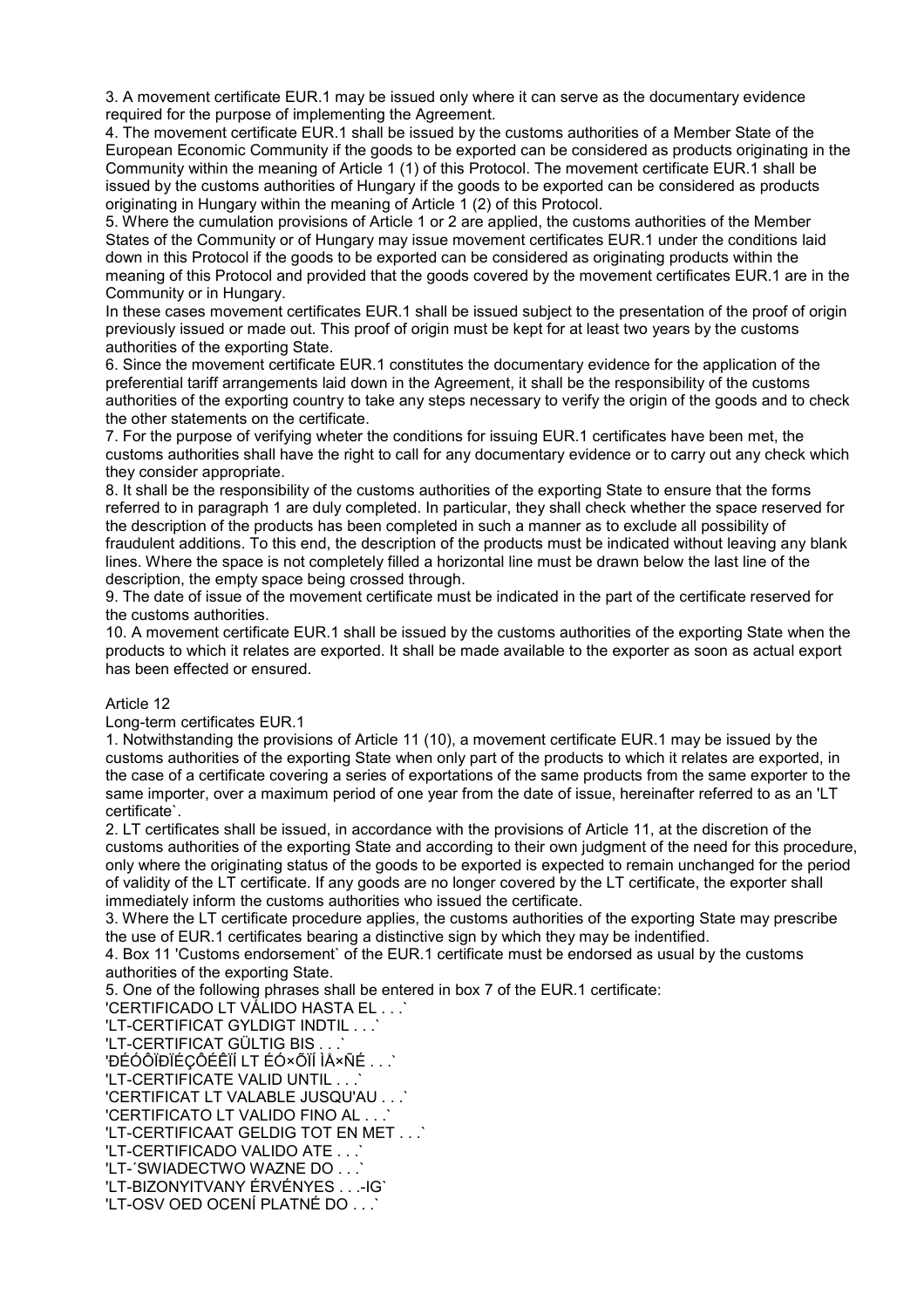(date indicated in Arabic numerals).

6. Reference is not required in box 8 and box 9 of the LT certificate to the marks and numbers and number and kind of packages and the gross weight (kg or other measures (litres,  $m^3$ , etc.). Box 8 must, however, contain a description and designation of the goods which is sufficiently precise to allow for their identification. 7. Notwithstanding Article 17, the LT certificate must be submitted to the customs office of import at or before the first importation of any goods to which it relates. When the importer carries out the customs clearance at several customs offices in the State of importation, the customs authorities may require him to produce a copy of the LT certificate to all of those offices.

8. Where an LT certificate has been submitted to the customs authorities, the evidence of the originating status of the imported goods shall, during the validity of the LT certificate, be given by invoices which satisfy the following conditions:

(a) when an invoice includes both goods originating in the Community or in one of the countries referred to in Article 2 of this Protocol and non-originating goods, the exporter shall distinguish clearly between these two categories;

(b) the exporter shall state on each invoice the number of the LT certificate which covers the goods and the date of expiry of the certificate and the names of the country or countries in which the goods originate. The statement on the invoice made by the exporter of the number of the LT certificate with the indication of

the country of origin shall constitute a declaration that the goods fulfill the conditions laid down in this Protocol for the acquisition of preferential origin status in trade between the Community and Hungary.

The customs authorities of the exporting State may require that the entries which, under the above provisions, must appear on the invoice, be supported by the manuscript signature followed by the name of the signatory in clear script:

(c) the description and the designation of the goods on the invoice shall be in sufficient detail to show clearly that the goods are also listed on the LT certificate to which the invoice refers;

(d) the invoices can be made out only for the goods exported during the period of validity of the relevant LT certificate. They may however be produced at the customs office of importation within four months of their being made out by the exporter.

9. In the framework of the LT certificate procedure, invoices which satisfy the conditions of this Article may be made out and/or transmitted using telecommunications or electronic data-processing methods. Such invoices shall be accepted by the customs of the importing State as evidence of the originating status of the goods imported in accordance with the procedures laid down by the customs authorities there.

10. Should the customs authorities of the exporting State indentify that a certificate and/or invoice issued under the provisions of this Article is invalid in relation to any goods supplied, they shall immediately notify the customs authorities of the importing State of the facts.

11. The provisions of this Article shall not prejudice application of the rules of the Community, the Member States and Hungary on customs formalities and the use customs documents.

# Article 13

Issue of EUR.1 retrospectively

1. In exceptional circumstances a movement certificate EUR.1 may also be issued after export of the products to which it relates if it was not issued at the time of export because of errors or involuntary omissions or special circumstances.

2. For the implementation of paragraph 1, the exporter must in the written application:

- indicate the place and date of export of the products to which the certificate relates,

- certify that no movement certificate EUR.1 was issued at the time of export of the products in question, and state the reasons.

3. The customs authorities may issue a movement certificate EUR.1 retrospectively only after verifying that the information supplied in the exporter's application agrees with that in the corresponding file.

Certificates issued retrospectively must be endorsed with one of the following phrases:

'NACHTRÄGLICH AUSGESTELLT`, 'DÉLIVRÉ A POSTERIORI`, 'RILASCIATO A POSTERIORI`, 'AFGEGEVEN A POSTERIORI`, 'ISSUED RETROSPECTIVELY`, 'UDSTEDT EFTERFØLGENDE`, 'ÅÊÄÏÈÅÍ ÅÊ ÔÙÍ ÕÓÔÅÑÙÍ`, 'EXPEDIDO A POSTERIORI`, 'EMITADO A POSTERIORI`, 'WYSTAWIONE RETROSPEKTYWNIE`, 'KIADVA VISSZAMENÖLEGES HATÁLLYAL`, 'VYSTAVENO DODAT OECN OE`. 4. The endorsement referred to in paragraph 3 shall be inserted in the 'Remarks` box on the movement certificate EUR.

#### Article 14

Issue of a duplicate EUR.1

1. In the event of the theft, loss or destruction of a movement certificate EUR.1, the exporter may apply in writing to the customs authorities which issued it for a duplicate made out on the basis of the export documents in their possession.

2. The duplicate issued in this way must be endorsed with one of the following words: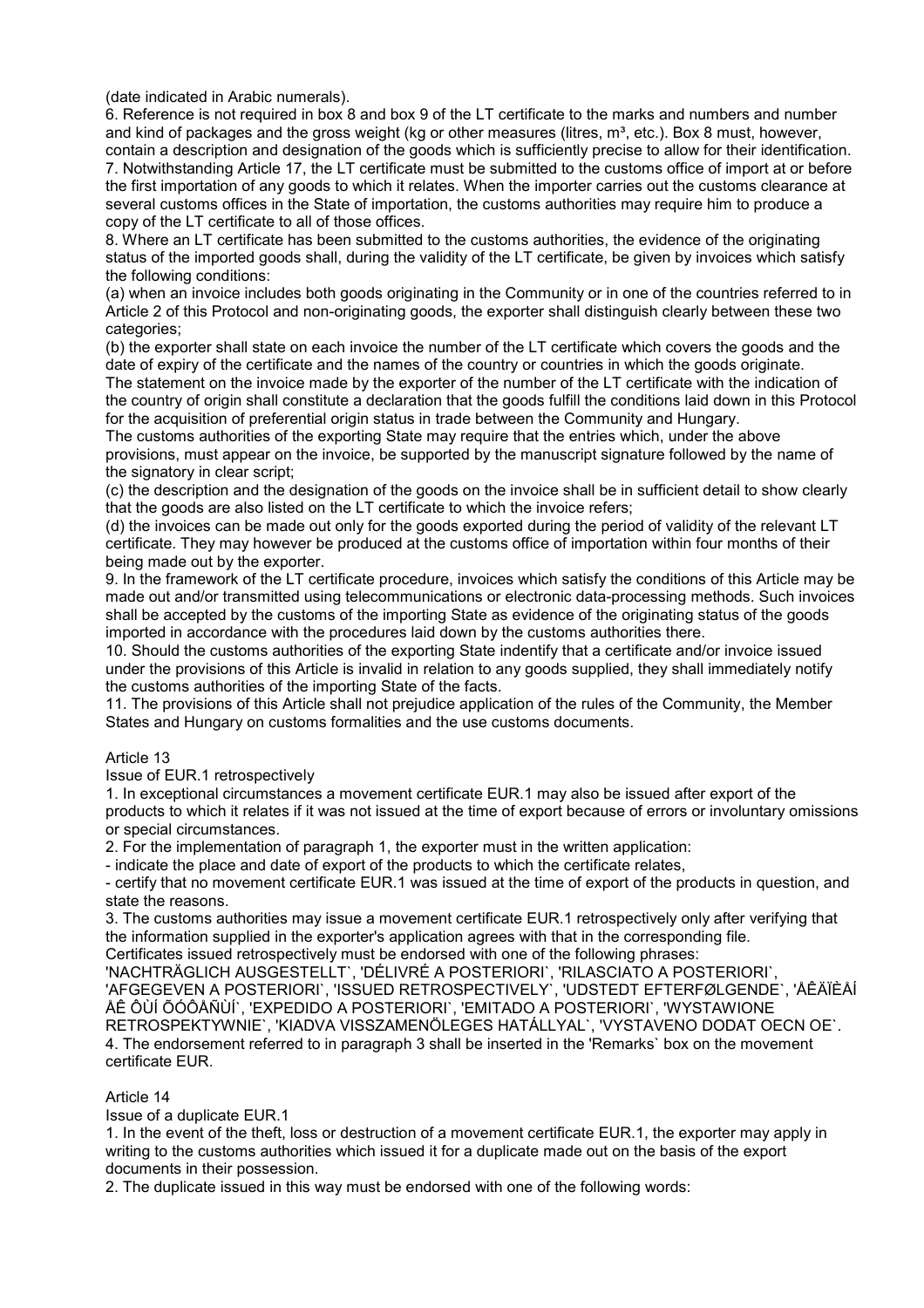'DUPLIKAT`, 'DUPLICATA`, 'DUPLICATO`, 'DUPLICAAT`, 'DUPLICATE`, 'ÁÍÔÉÃÑÁÖÏ`, 'DUPLICADO`, 'SEGUNDA VIA`, 'DUPLIKÁT`, 'MÁSOLAT`.

3. The endorsement referred to in paragraph 2 shall be inserted in the 'Remarks` box on the movement certificate EUR.1.

4. The duplicate, which must bear the date of issue of the original movement certificate EUR. 1, shall take effect as from that date.

### Article 15

Simplified procedure for the issue of certificates

1. By way of derogation from Articles 11, 13 and 14 of this Protocol, a simplified procedure for the issue of EUR.1 movement certificates can be used in accordance with the following provisions.

2. The customs authorities in the exporting State may authorize any exporter, hereinafter referred to as 'approved exporter`, making frequent shipments for which EUR.1 movement certificates may be issued and who offers, to the satisfaction of the competent authorities, all guarantees necessary to verify the originating status of the products, not to submit to the customs office of the application for an EUR.1 certificate relating to those goods, for the purpose of obtaining an EUR.1 certificate under the conditions laid down in Article 11 of this Protocol.

3. The authorization referred to in paragraph 2 shall stipulate, at the choice of the competent authorities, that box 11 'Customs endorsement` of the EUR.1 movement certificate must:

(a) either be endorsed beforehand with the stamp of the competent customs office of the exporting State and the signature, which may be a facsimile, of an official of that office; or

(b) be endorsed by the approved exporter with a special stamp which has been approved by the customs authorities of the exporting State and corresponds to the specimen given in Annex V of this Protocol. Such stamp may be pre-printed on the forms.

4. In the cases referred to in paragraph 3 (a), one of the following phrases shall be entered in box 7 'Remarks` of the EUR.1 movement certificate:

'PROCEDIMIENTO SIMPLIFICADO`, 'FORENKLET PROCEDURE`, 'VEREINFACHTES VERFAHREN`, 'ÁÐËÏÕÓÔÅÕÌÅÍÇ ÄÉÁÄÉÊÁÓÉÁ`, 'SIMPLIFIED PROCEDURE`, 'PROCÉDURE SIMPLIFIÉE`,

'PROCEDURA SEMPLIFICATA`, 'VEREENVOUDIGDE PROCEDURE`, 'PROCEDIMENTO SIMPLIFICADO`, 'UPROSZCZONA PROCEDURA`, 'EGYSZERUSÍTETT ELJÁRÁS`, 'ZJEDNODUSENÉ RÍZENI`.

5. Box 11 'Customs endorsement` of the EUR.1 certificate shall be completed if necessary by the approved exporter.

6. The approved exporter shall, if necessary, indicate in box 13 'Request for verification` of the EUR.1 certificate the name and address of the authority competent to verify such certificate.

7. Where the simplified procedure is applied, the customs authorities of the exporting State may prescribe the use of EUR.1 certificates bearing a distinctive sign by which they may be identified.

8. In the authorization referred to in paragraph 2 the competent authorities shall specify in particular:

(a) the conditions under which the applications for EUR.1 certificates are to be made;

(b) the conditions under which these applications are to be kept for at least two years;

(c) in the cases referred to in paragraph 3 (b) the authority competent to carry out the subsequent verification referred to in Article 27 of this Protocol.

9. The customs authorities of the exporting State may declare certain categories of goods ineligible for the special treatment provided for in paragraph 2.

10. The customs authorities shall refuse the autorization referred to in paragraph 2 to exporters who do not offer all the guarantees which they consider necessary. The competent authorities may withdraw the authorization at any time. They must do so where the approved exporter no longer satisfies the conditions or no longer offers these guarantees.

11. The approved exporter may be required to inform the competent authorities, in accordance with the rules which they lay down, of the goods to be dispatched by him, so that such authorities may make any verification they think necessary before the departure of the goods.

12. The customs authorities of the exporting State may carry out any check on approved exporters which they consider necessary. Such exporters must allow this to be done.

13. The provisions of this Article shall be without prejudice to the application of the rules of the Community, the Member States and Hungary concerning customs formalities and the use of customs documents.

# Article 16

Replacement of certificates

1. It shall at any time be possible to replace one or more movement certificates EUR.1 by one or more other certificates provided that this is done by the customs office or other competent authorities responsible for controlling the goods.

2. When products originating in the Community or in Hungary and imported into a free zone under cover of an EUR.1 certificate undergo treatment or processing, the authorities concerned must issue a new EUR.1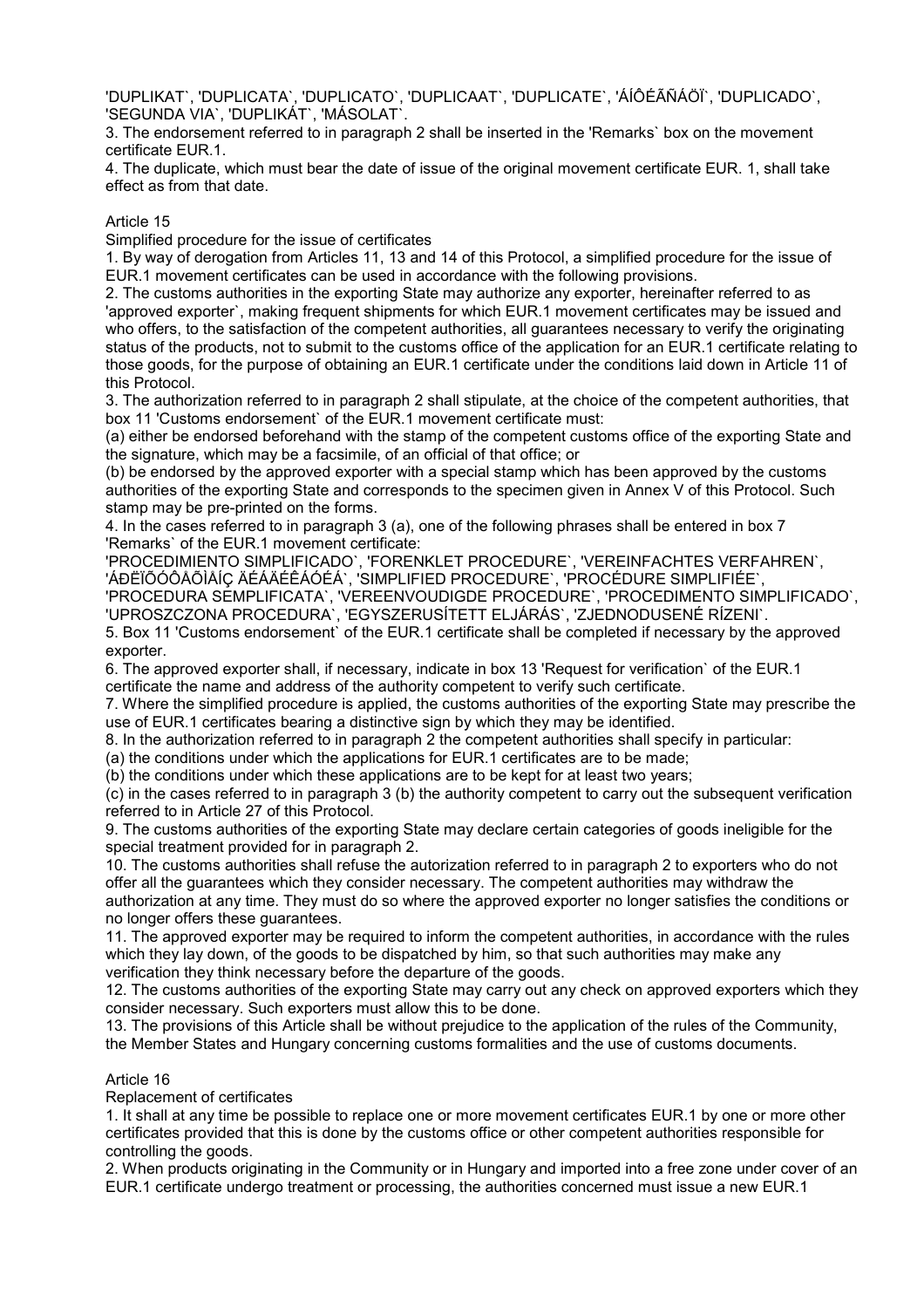certificate at the exporter's request if the treatment or processing undergone is in conformity with the provisions of this Protocol.

3. The replacement certificate shall be regarded as a definite movement certificate EUR.1 for the purpose of the application of this Protocol, including the provisions of this Article.

4. The replacement certificate shall be issued on the basis of a written request from the re-exporter, after the authorities concerned have verified the information supplied in the applicant's request. The date and serial number of the original movement certificate EUR.1 shall be given in box 7.

### Article 17

Validity of certificates

1. A movement certificate EUR.1 must be submitted, within four months of the date of issue by the customs authorities of the exporting State, to the customs office of the importing State where the products are entered. 2. Movement certificates EUR.1 which are submitted to the customs authorities of the importing State after the final date of presentation specified in paragraph 1 may be accepted for the purpose of applying preferential treatment, where the failure to submit the certificates by the final date set is due to reasons of force majeure or exceptional circumstances.

3. In other cases of belated presentation, the customs authorities of the importing State may accept the certificates where the products have been submitted to them before the said final date.

Article 18

**Exhibitions** 

1. Products sent from the Community or Hungary for exhibition in a country other than Hungary or a Member State of the Community and sold after the exhibition for importation into Hungary or the Community shall benefit on importation from the provisions of the Agreement on condition that the products meet the requirements of this Protocol entitling them to be recognized as originating in the Community or in Hungary and provided that it is shown to the satisfaction of the customs authorities that:

(a) an exporter has consigned these products from the Community or Hungary to the country in which the exhibition is held and has exhibited them there;

(b) the products have been sold or otherwise disposed of by that exporter to someone in the Community or Hungary;

(c) the products have been consigned during the exhibition or immediately thereafter to the Community or Hungary in the state in which they were sent for exhibition;

(d) the products have not, since they were consigned for exhibition, been used for any purpose other than demonstration at the exhibition.

2. A movement certificate EUR.1 must be produced to the customs authorities in the normal manner. The name and address of the exhibition must be indicated thereon. Where necessary, additional documentary evidence of the nature of the products and the conditions under which they have been exhibited may be required.

3. Paragraph 1 shall apply to any trade, industrial, agricultural or crafts exhibition, fair or similar public show or display which is not organized for private purposes in shops or business premises with a view to the sale of foreign products, and during which the products remain under customs control.

# Article 19

Submission of certificates

Movement certificates EUR.1 shall be submitted to the customs authorities in the importing State in accordance with the procedures laid down by that State. The said authorities may require a translation of a certificate. They may also require the import declaration to be accompanied by a statement from the importer to the effect that the products meet the conditions required for the implementation of the Agreement.

#### Article 20

#### Importation by instalments

Without prejudice to Article 4 (3) of this Protocol, where at the request of the person declaring the goods at the customs, a dismantled or non-assembled article falling within Chapter 84 or 85 of the harmonized system is imported by instalments on the conditions laid down by the competent authorities, it shall be considered to be a single article and a movement certificate may be submitted for the whole article upon import of the first instalment.

# Article 21

#### Preservation of certificates

Movement certificates EUR.1 shall be preserved by the customs authorities of the importing State in accordance with the rules in force in that State.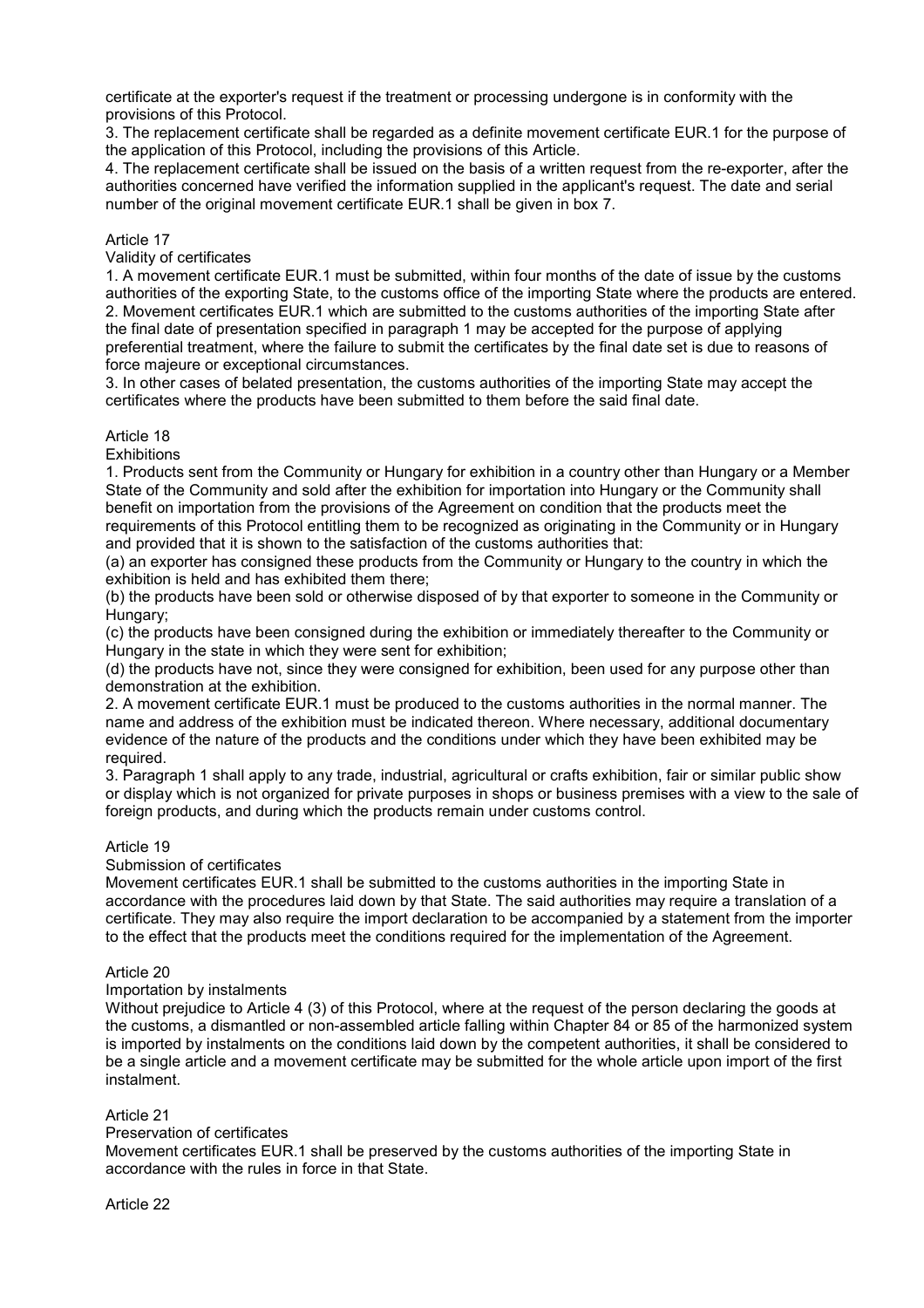### Form EUR.2

1. Notwithstandig Article 10, the evidence of originating status, within the meaning of this Protocol, for consignments containing only originating products and whose value does not exceed ECU 5 110 per consignment, shall be given by a form EUR.2, a specimen of which appears in Annex IV to this Protocol. 2. The form EUR.2 shall be completed and signed by the exporter or, under the exporters responsibility, by his authorized representative in accordance with this Protocol.

3. A form EUR.2 shall be completed for each consignment.

4. The exporter who applied for the form EUR.2 shall submit at the request of the customs authorities of the exporting State all supporting documents concerning the use of this form.

5. Articles 17, 19 and 21 shall apply mutatis mutandis to forms EUR.2.

#### Article 23

### **Discrepancies**

The discovery of slight discrepancies between the statements made in the movement certificate EUR.1 or in the form EUR.2 and those made in the documents submitted to the customs office for the purpose of carrying out the formalities for importing the products shall not ipso facto render the document null and void if it is duly established that it corresponds to the products submitted.

### Article 24

### Exemptions from proof of origin

1. Products sent as small packages from private persons to private persons or forming part of traveller's personal luggage shall be admitted as originating products without requiring the production of a movement certificate EUR.1 or the completion of form EUR.2, provided that such products are not imported by way of trade and have been declared as meeting the conditions required for the application of the Agreement, and where there is no doubt as to the veracity of such declaration.

2. Imports which are occasional and consist solely of products for the personal use of the recipients or travellers or their families shall not be considered as imports by way of trade if it is evident from the nature and quantity of the products that no commercial purpose is in view.

Furthermore, the total value of these products must not exceed ECU 365 in the case of small packages or ECU 1 025 in the case of the contents of traveller's personal luggage.

#### Article 25

#### Amounts expressed in ecus

1. Amounts in the national currency of the exporting State equivalent to the amounts expressed in ecus shall be fixed by the exporting State and communicated to the other parties to the Agreement. When the amounts are more than the corresponding amounts fixed by the importing State, the latter shall accept them if the goods are involved in the currency of the exporting State or of another of the countries mentioned in Article 2 of this Protocol.

If the goods are invoiced in the currency of another Member State of the Community the importing State shall recognize the amount notified by the country concerned.

2. Up to and including 30 April 1993, the ecu, to be used in any given national currency shall be the equivalent in that national currency of the ecu as at 3 October 1990. For each successive period of two years, it shall be the equivalent in that national currency of the ecu as at the first working day in October in the year immediately preceding that two-year period.

### TITLE III ARRANGEMENTS FOR ADMINISTRATIVE COOPERATION

#### Article 26

#### Communication of stamps and addresses

The customs authorities of the Member States and of Hungary shall provide each other, through the Commission of the European Communities, with specimen impressions of stamps used in their customs offices for the issue of EUR.1 certificates and with the addresses of the customs authorities responsible for issuing movement certificates EUR.1 and for verifying those certificates and forms EUR.2.

#### Article 27

Verification of movement certificates EUR.1 and of forms EUR.2

1. Subsequent verification of movement certificates EUR.1 and of forms EUR.2 shall be carried out at random or whenever the customs authorities of the importing State have reasonable doubts as to the authenticity of the document or the accuracy of the information regarding the true origin of the products in question. 2. For the purpose of the subsequent verification of movement certificates EUR.1, the customs authorities of the exporting State must keep copies of the certificates, as well as any export documents referring to them, for at least two years.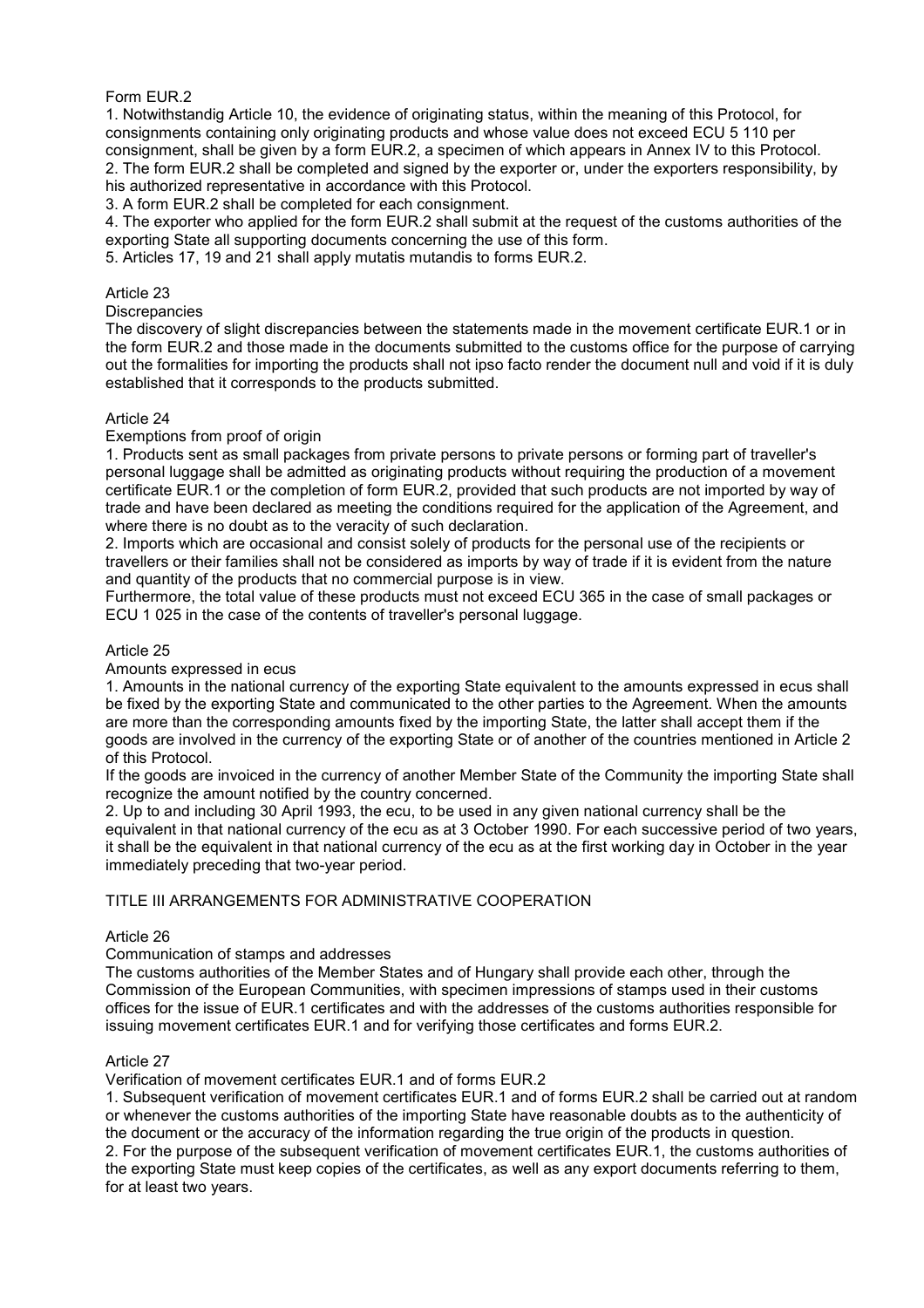3. In order to ensure the proper application of this Protocol, Hungary and the Member States of the Community shall assist each other, through their respective customs administrations, in checking the authenticity of movement certificates EUR.1, including those issued under Article 11 (5), and the forms EUR.2 and the accuracy of the information concerning the actual origin of the products concerned.

4. Where an EUR.1 certificate has been issued under the conditions laid down in Article 11 (5), and relates to goods re-exported in the same state, the customs authorities of the country of destination must be able to obtain, by means of administrative cooperation, true copies of the EUR.1 certificate or certificates issued previously relating to those goods.

5. For the purpose of implementing paragraph 1, the customs authorities of the importing State shall, return the movement certificate EUR.1 or form EUR.2, or a photocopy thereof, to the customs authorities of the exporting State, giving, where appropriate, the reasons of form or substance for an enquiry.

The relevant commercial documents or a copy thereof, shall be attached to the certificate EUR.1 or form EUR.2 and the customs authorities shall forward any information that has been obtained suggesting that the particulars given on the said certificate or the said form are inaccurate.

6. If the customs authorities of the importing State decide to suspend execution of the provisions of the Agreement while awaiting the results of the verification, they shall offer to release the products to the importer subject to any precautionary measures judged necessary.

7. The customs authorities of the importing State shall be informed of the results of the verification as soon as possible. These results must be such as to make it possible to determine whether the disputed movement certificate EUR.1 or form EUR.2 apply to the products in question and whether those products can, in fact, qualify for the application of the preferential arrangements.

If in cases of reasonable doubt there is no reply within 10 months of the date of the verification request, or if the reply does not contain sufficient information to determine the authenticity of the document in question or the real origin of the products, the requesting authorities shall refuse, except in the case of force majeure or exceptional circumstances, any benefit from the preferential treatment laid down in the Agreement.

8. Disputes which cannot be settled between the customs authorities of the importing State and those of the exporting State, or which raise a question as to the interpretation of this Protocol, shall be submitted to the Customs Cooperation Committee.

9. In all cases the settlement of disputes between the importer and the customs authorities of the importing State shall be under the legislation of the said State.

10. Where the verification procedure or any other available information appears to indicate that the provisions of this Protocol are being contravened, the Community or Hungary shall on its own initiative or at the request of the other Party carry out appropriate enquiries or arrange for such enquiries to be carried out with due urgency to identify and prevent such contraventions, and for this purpose the Community or Poland may invite the participation of the other Party in these enquiries.

11. Where the verification procedure or any other available information apperars to indicate that the provisions of this Protocol are being contravened, the products would be accepted as originating products under this Protocol only after completion of such aspects of administrative cooperation set down in this Protocol which may have been activated, including in particular the verification procedure. Likewise, products would be refused treatment as originating products under this Protocol only after the

Article 28

# Penalties

Penalties shall be imposed on any person who draws up, or causes to be drawn up, a document which contains incorrect particulars for the purpose of obtaining preferential treatment for products.

#### Article 29

#### Free zones

The Member States and Hungary shall take all necessary steps to ensure that products traded under cover of a movement certificate EUR.1, which in the course of transport use a free zone situated in their territory, are not substituted by other goods and that they do not undergo handling other than normal operations designed to prevent their deterioration.

# TITLE IV CEUTA AND MELILLA

completion of the verification procedure.

#### Article 30

Application of the Protocol

1. The term 'Community` used in this Protocol does not cover Ceuta or Melilla. The term 'products originating in the Community` does not cover products originating in these zones.

2. This Protocol shall apply mutatis mutandis to products originating in Ceuta and Melilla, subject to particular conditions set out in Article 31.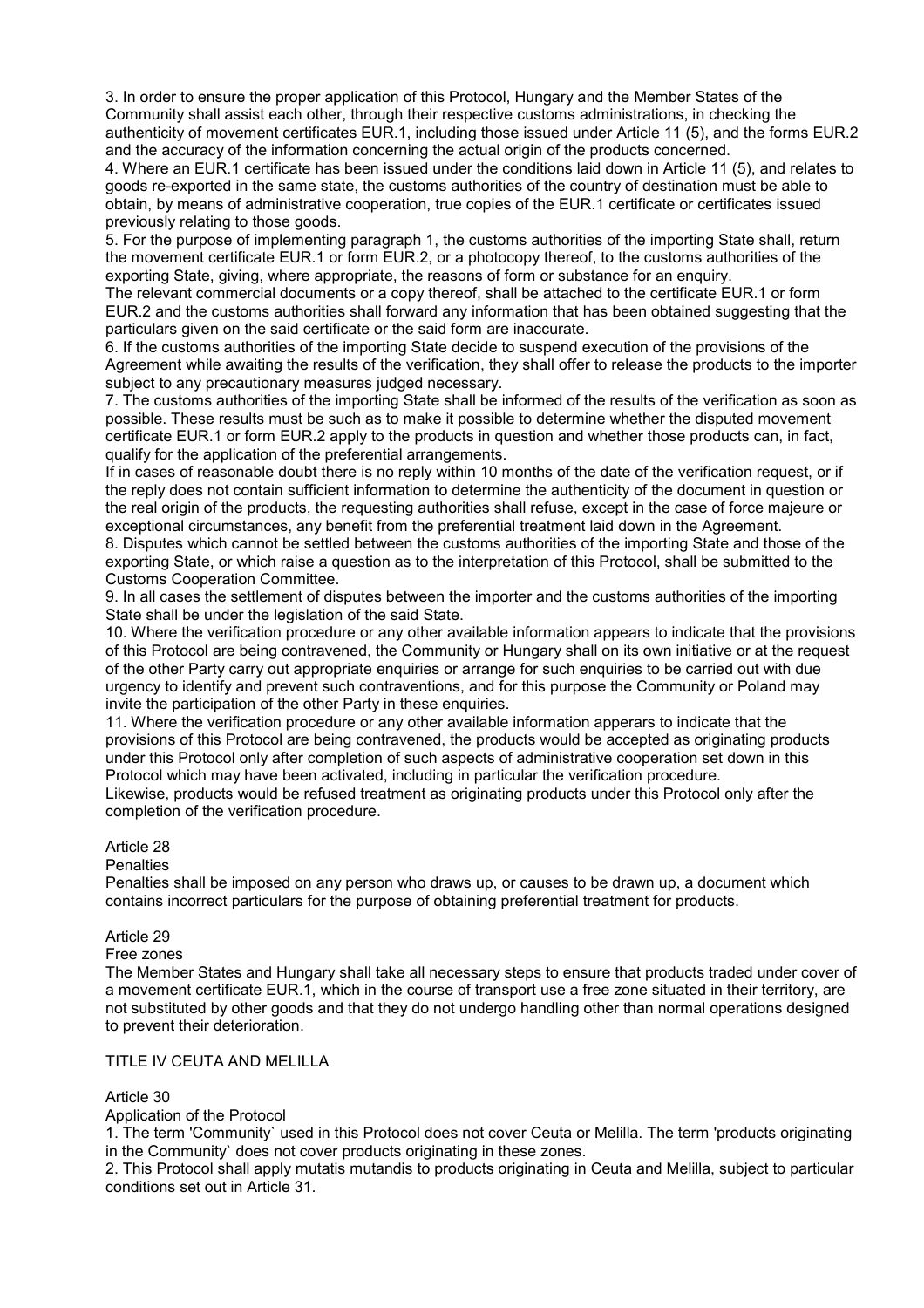Article 31

Special conditions

1. The following provisions shall apply instead of Article 1 and references to that Article shall apply mutatis mutandis to this Article.

2. Providing they have been transported directly in accordance with the provisions of Article 8, the following shall be considered as:

(1) products originating in Ceuta and Melilla:

(a) products wholly obtained in Ceuta and Melilla;

(b) products obtained in Ceuta and Melilla in the manufacture of which products other than those referred to in (a) are used, provided that:

(i) the said products have undergone sufficient working or processing within the meaning of Article 4 of this Protocol; or that

(ii) those products are originating in Hungary or the Community within the meaning of this Protocol, provided that they have been submitted to working or processing which goes beyond the insufficient working or processing referred to in Article 4 (3);

(2) products originating in Hungary:

(a) products wholly obtained in Hungary;

(b) products obtained in Hungary in the manufacture of which products other than those referred to in (a) are used, provided that:

(i) the said products have undergone sufficient working or processing within the meaning of Article 4 of this Protocol; or that

(ii) those products are originating in Ceuta and Melilla or the Community within the meaning of this Protocol, provided that they have been submitted to working or processing which goes beyond the insufficient working or processing referred to in Article 4 (3).

3. Ceuta and Melilla shall be considered as a single territory.

4. The exporter or his authorized representative shall enter 'Hungary` and 'Ceuta and Melilla` in box 2 of movement certificates EUR.1. In addition, in the case of products originating in Ceuta and Melilla, this shall be indicated in box 4 of movement certificates EUR.1.

5. The Spanish customs authorities shall be responsible for the application of this Protocol in Ceuta and Melilla.

### TITLE V FINAL PROVISIONS

#### Article 32

Amendments to the Protocol

The Association Council shall examine at two-yearly intervals, or whenever Hungary or the Community so request, the application of the provisions of this Protocol, with a view to making any necesarry amendments or adaptations.

Such examination shall take into account in particular the participation of the Contracting Parties in free-trade zones or customs unions with third countries.

#### Article 33

Customs Cooperation Committee

1. A Customs Cooperation Committee shall be set up, charged with carrying out administrative cooperation with a view to the correct and uniform application of this Protocol and with carrying out any other task in the customs field which may be entrusted to it.

2. The Committee shall be composed, on the one hand, of experts of the Member States and of officials of the department of the Commission of the European Communities who are responsible for customs questions and, on the other hand, of experts nominated by Hungary.

#### Article 34

#### Petroleum products

The products set out in Annex VI shall be temporarily excluded from the scope of this Protocol. Nevertheless, the arrangements regarding administrative cooperation shall apply, mutatis mutandis, to these products.

# Article 35

Annexes

The Annexes to this Protocol shall form an integral part thereof.

#### Article 36

Implementation of the Protocol

The Community and Hungary shall each take the steps necessary to implement this Protocol.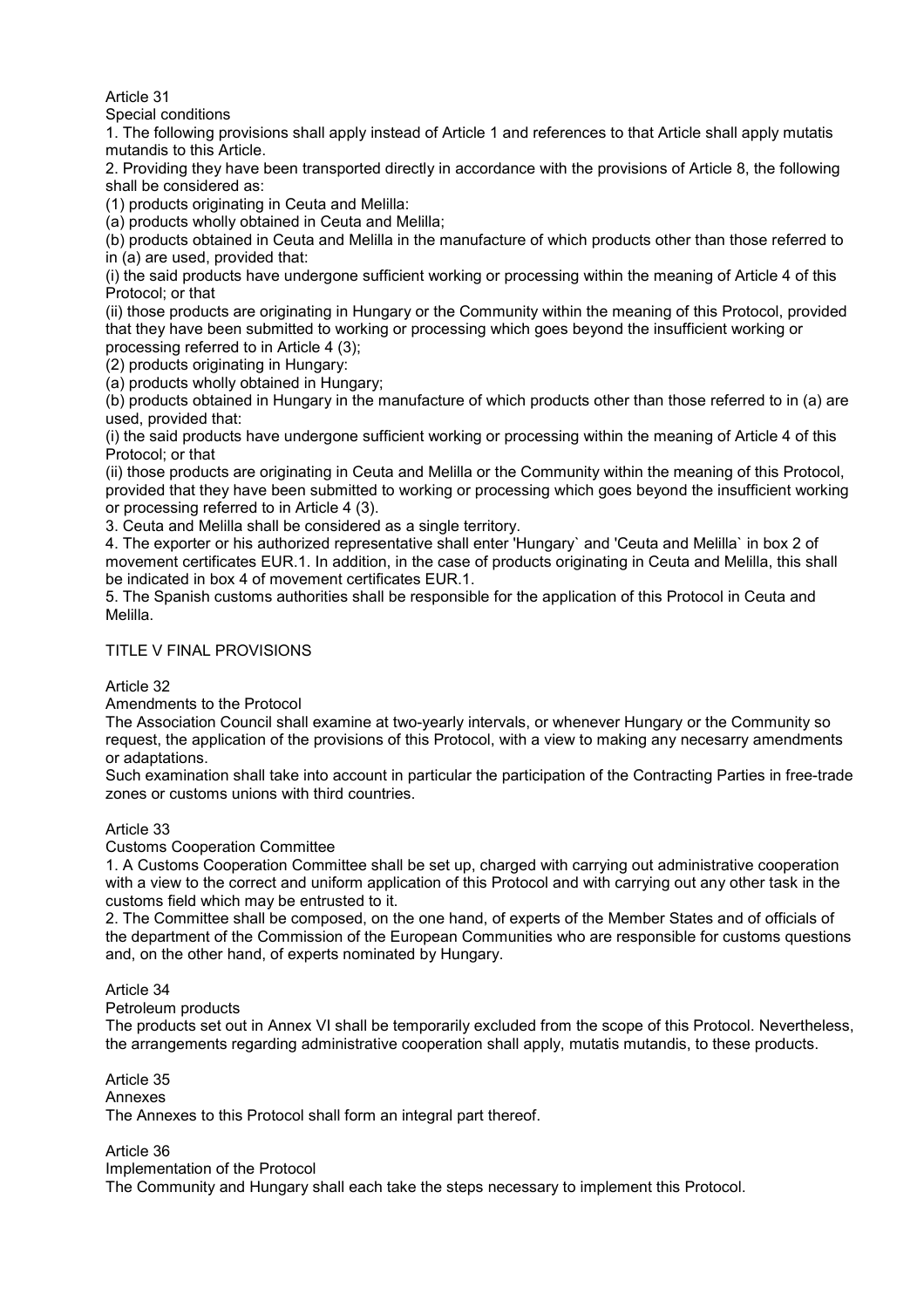### Article 37

#### Arrangements with Poland and the CSFR

The Contracting Parties shall take any measures necessary for the conclusion of arrangements with Poland and the CSFR enabling this Protocol to be applied. The Contracting Parties shall notify each other of measures taken to this effect.

#### Article 38

#### Goods in transit or storage

The provisions of the Agreement may be applied to goods which comply with the provisions of this Protocol and which on the date of entry into force of the Agreement are either in transit or are in the Community or in Hungary or, in so far as the provisions of Article 2 are applicable, in Poland or the CSFR, in temporary storage in bonded warehouses or in free zones, subject to the submission to the customs authorities of the importing State, within four months of that date, of a certificate EUR.1 endorsed retrospectively by the competent authorities of the exporting State together with the documents showing that the goods have been transported directly.

ANNEX I

**NOTES** 

### Foreword

These notes shall apply, where appropriate, to all manufactured products using non-originating materials, even if they are not subject to specific conditions contained in the list in Annex II but are subject instead to the change of heading rule set out in Article 4 (1).

Note 1

1.1. The first two columns in the list describe the product obtained. The first column gives the heading number or chapter number used in the Harmonized System and the second column gives the description of goods used in that system for that heading or chapter. For each entry in the first two columns a rule is specified in column 3. Where, in some cases, the entry in the first column is preceded by an 'ex`, this signifies that the rule in column 3 applies only to the part of that heading or chapter as described in column 2. 1.2. Where several heading numbers are grouped together in column 1 or a chapter number is given and the description of products in column 2 is therefore given in general terms, the adjacent rule in column 3 applies to all products which, under the Harmonized System, are classified in headings of the chapter or in any of the headings grouped together in column 1.

1.3. Where there are different rules in the list applying to different products within a heading, each indent contains the description of that part of the heading covered by the adjacent rule in column 3.

# Note 2

2.1. The term 'manufacture` covers any kind of working or processing including 'assembly` or specific operations. However, see Note 3.5 below.

2.2. The term 'material` covers any ingredient, raw material, component or part, etc., used in the manufacture of the product.

2.3. The term 'product` refers to the product being manufactured, even if it is intended for later use in another manufacturing operation.

2.4. The term 'goods` covers both materials and products.

#### Note 3

3.1. In the case of any heading not in the list or any part of a heading that is not in the list, the 'change of heading` rule set out in Article 4 (1) applies. If a 'change of heading` condition applies to any entry in the list, then it is contained in the rule in column 3.

3.2. The working or processing required by a rule in column 3 has to be carried out only in relation to the nonoriginating materials used. The restrictions contained in a rule in column 3 likewise apply only to the nonoriginating materials used.

3.3. Where a rule states that 'materials of any heading` may be used, materials of the same heading as the product may also be used, subject, however, to any specific limitations which may also be contained in the rule. However, the expression 'manufacture from materials of any heading, including other materials of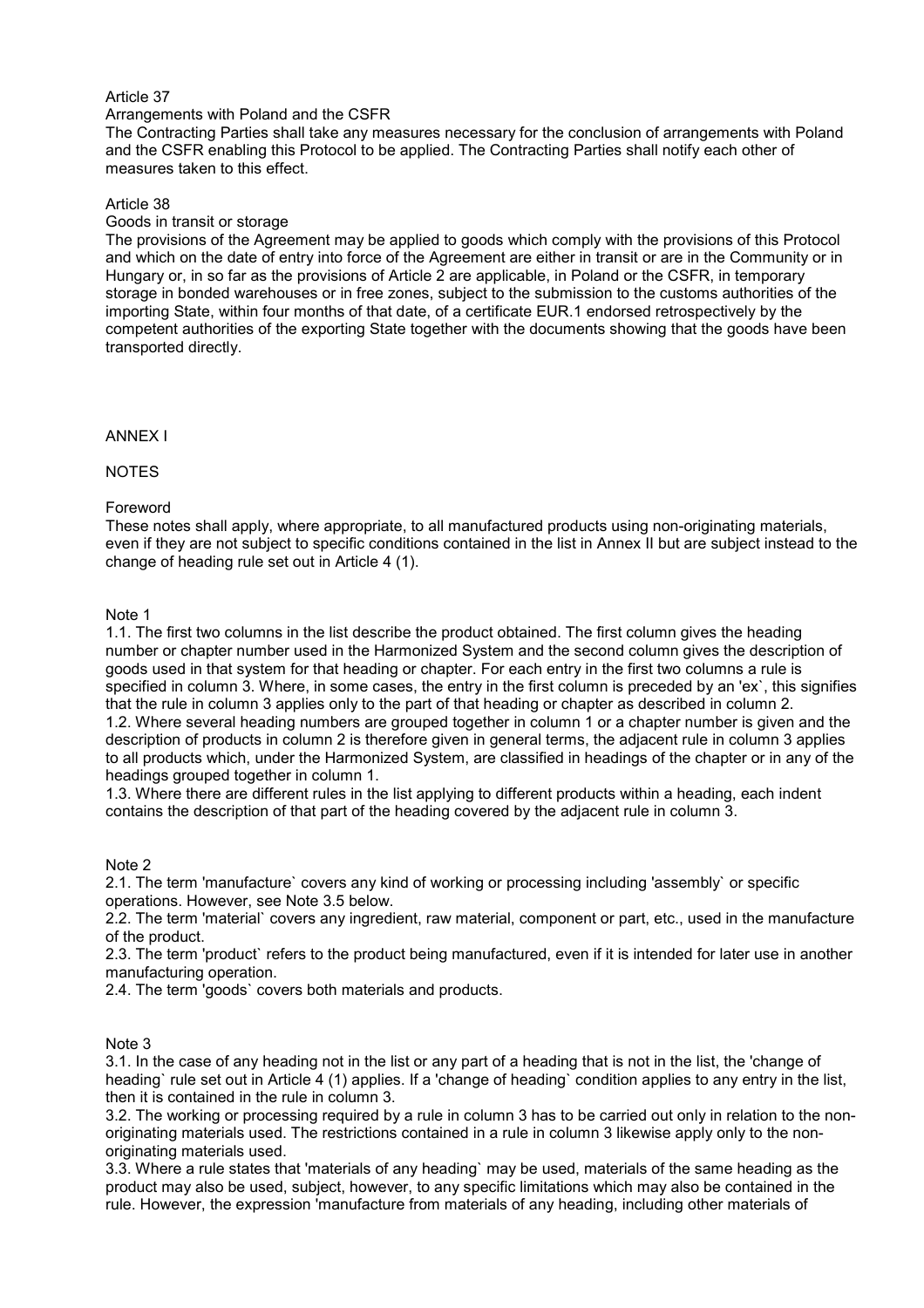heading No . . . ` means that only materials classified in the same heading as the product of a different description than that of the product as given in column 2 of the list may be used.

3.4. If a product made from non-originating materials which has acquired originating status during manufacure by virtue of the change of heading rule or its own list rule is used as a material in the process of manufacture of another product, then the rule applicable to the product in which it is incorporated does not apply to it.

For example:

An engine of heading No 8407, for which the rule states that the value of the non-originating materials which may be incorporated may not exceed 40 % of the ex-works price, is made from 'other alloy steel roughly shaped by forging` of heading No 7224.

If this forging has been forged in the country concerned from a non-originating ingot then the forging has already acquired origin by virtue of the rule for heading No ex 7224 in the list. It can then count as originating in the value calculation for the engine regardless of whether it was produced in the same factory or another. The value of the non-originating ingot is thus not taken into account when adding up the value of the nonoriginating materials used.

3.5. Even if the change of heading rule or the other rules contained in the list are satisfied, a product shall not acquire originating status if the processing carried out, taken as a whole, is insufficient within the meaning of Article 4 (3).

3.6. The unit of qualification for the application of the origin rules shall be the particular product which is considered as the basic unit when determining classification using the nomenclature of the Harmonized System. In the case of sets of products which are classified by virtue of General Rule 3 for the interpretation of the Harmonized System, the unit of qualification shall be determined in respect of each item in the set: this provision is equally applicable to sets of headings Nos 6308, 8206 and 9605. Accordingly, it follows that:

- when a product composed of a group or assembly of articles is classified under the terms of the Harmonized System in a single heading, the whole constitutes the unit of qualification,

- when a consigment consists of a number of identical products classified under the same heading of the Harmonized System, each product must be taken individually when applying the origin rules,

- where, under General Rule 5 of the Harmonized System, packing is included with the product for classification purposes, it shall be included for the purposes of determining origin.

# Note 4

4.1. The rule in the list represents the minimum amount of working or processing required and the carrying out of more working or processing also confers originating status; conversely, the carrying out of less working or processing cannot confer origin. Thus if a rule says that non-originating material at a certain level of manufacture may be used, the use of such material at an earlier stage of manufacture is allowed and the use of such material at a later stage is not.

4.2. When a rule in the list specifies that a product may be manufactured from more than one material, this means that any one or more materials may be used. It does not require that all be used. For example:

The rule for fabrics says that natural fibres may be used and that chemical materials, among other materials, may also be used. This does not mean that both have to be used; one can use one or the other or both. If, however, a restriction applies to one material and other restrictions apply to other materials in the same rule, then the restrictions only apply to the materials actually used: For example:

The rule for sewing machines specifies that both the thread tension mechanism used and the zigzag mechanism used must originate; these two restrictions only apply if the mechanisms concerned are actually incorporated into the sewing machine.

4.3. When a rule in the list specifies that a product must be manufactured from a particular material, the condition obviously does not prevent the use of other materials which, because of their inherent nature, cannot satisfy the rule.

# For example:

The rule for heading No 1904 which specifically excludes the use of cereals or their derivatives does not prevent the use of mineral salts, chemicals and other additives which are not produced from cereals. For example:

In the case of an article made from non-woven materials, if the use of only non-originating yarn is allowed for this class of article, it is not possible to start from non-woven cloth - even if non-woven cloths cannot normally be made from yarn. In such cases, the starting material would normally be at the stage before yarn - that is the fibre stage.

See also Note 7.3 in relation to textiles.

4.4. If in a rule in the list two or more percentages are given for the maximum value of non-originating materials that can be used, then these percentages may not be added together. The maximum value of all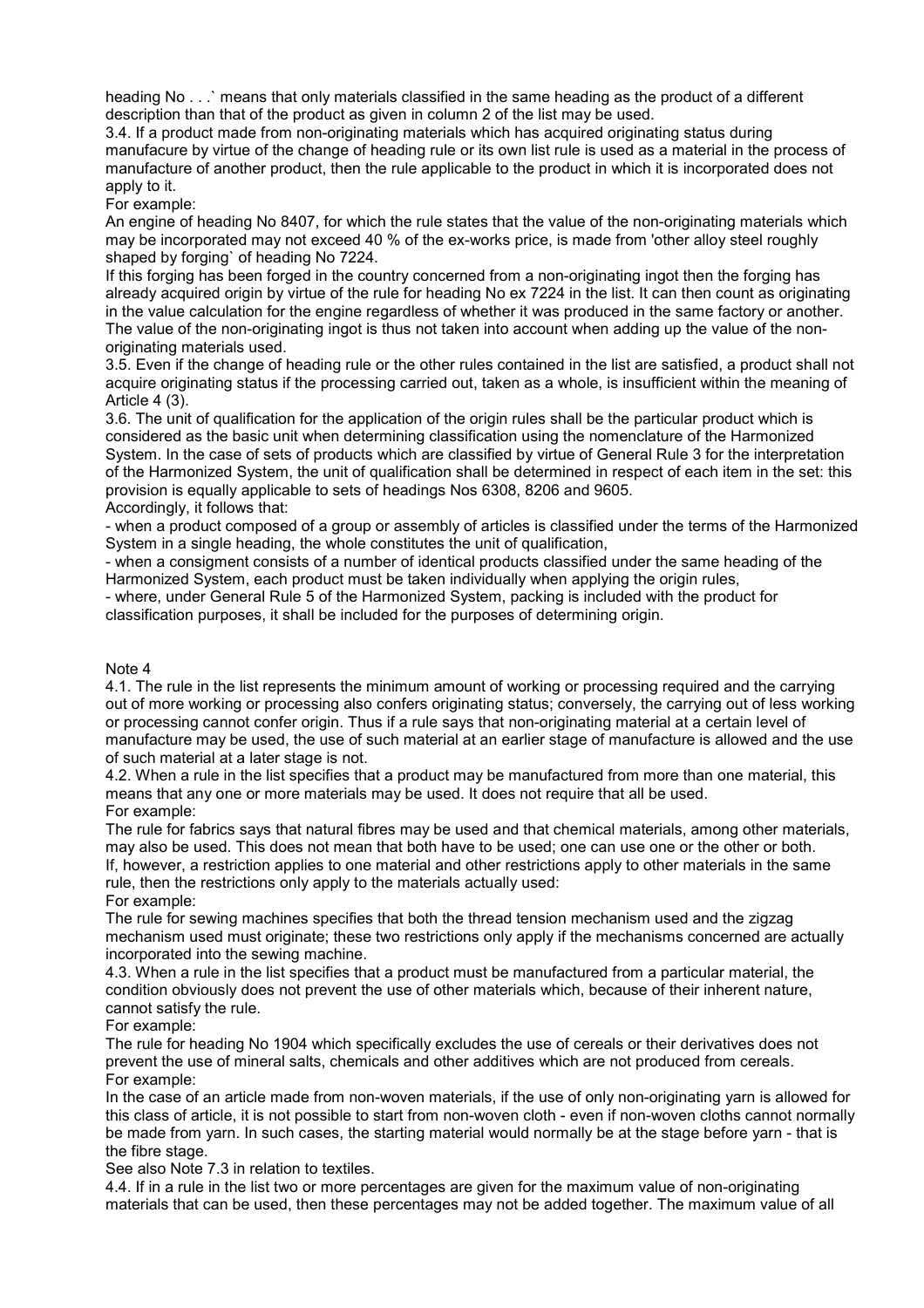the non-originating materials used may never exceed the highest of the percentages given. Furthermore, the individual percentages must not be exceeded in relation to the particular materials they apply to.

# Note 5

5.1. The term 'natural fibres` is used in the list to refer to fibres other than artificial or synthetic fibres and is restricted to the stages before spinning takes place, including waste, and, unless otherwise specified, the term 'natural fibres` includes fibres that have been carded, combed or otherwise processed but not spun. 5.2. The term 'natural fibres` includes horsehair of heading No 0503, silk of heading Nos 5002 and 5003 as well as the wool fibres, fine or coarse animal hair of heading Nos 5101 to 5105, the cotton fibres of heading Nos 5201 to 5203 and the other vegetable fibres of heading Nos 5301 to 5305.

5.3. The terms 'textile pulp`, 'chemical materials` and 'paper-making materials` are used in the list to describe the materials not classified in chapters 50 to 63, which can be used to manufacture artificial, synthetic or paper fibres or yarns.

5.4. The term 'man-made staple fibres` is used in the list to refer to synthetic or artificial filament tow, staple fibres or waste, of headings Nos 5501 to 5507.

# Note 6

6.1. In the case of the products classified within those headings in the list to which a reference is made to this Note, the conditions set out in column 3 of the list shall not be applied to any basic textile materials used in their manufacture which, taken together, represent 10 % or less of the total weight of all the basic textile materials used (but see also Notes 6.3 and 6.4 below).

6.2. However, this tolerance may only be applied to mixed products which have been made from two or more basic textile materials.

The following are the basic textile materials:

- silk,
- wool,
- coarse animal hair,
- fine animal hair,
- horsehair,
- cotton,
- paper-making materials and paper,
- flax,
- true hemp,
- jute and other textile bast fibres,
- sisal and other textile fibres of the genus Agave,
- coconut, abaca, ramie and other vegetable textile fibres,
- synthetic man-made filaments,
- artificial man-made filaments,
- synthetic man-made staple fibres,
- artificial man-made staple fibres.

#### For example:

A yarn of heading No 5205 made from cotton fibres of heading No 5203 and synthetic staple fibres of heading No 5506 is a mixed yarn. Therefore, non-originating synthetic staple fibres that do not satisfy the origin rules (which require manufacture from chemical materials or textile pulp) may be used up to a weight of 10 % of the yarn.

#### For example:

A woollen fabric of heading No 5112 made from woollen yarn of heading No 5107 and synthetic yarn of staple fibres of heading No 5509 is a mixed fabric. Therefore synthetic yarn which does not satisfy the origin rules (which require manufacture from chemical materials or textile pulp) or woollen yarn that does not satisfy the origin rules (which require manufacture from natural fibres, not carded or combed or otherwise prepared for spinning) or a combination of the two may be used up to a weight of 10 % of the fabric. For example:

Tufted textile fabric of heading No 5802 made from cotton yarn of heading No 5205 and cotton fabric of heading No 5210 is only a mixed product if the cotton fabric is itself a mixed fabric being made from yarns classified in two separate headings or if the cotton yarns used are themselves mixtures. For example:

If the tufted textile fabric concerned had been made from cotton yarn of heading No 5205 and synthetic fabric of heading No 5407, then, obviously, the yarns used are two separate basic textile materials and the tufted textile fabric is accordingly a mixed product.

For example: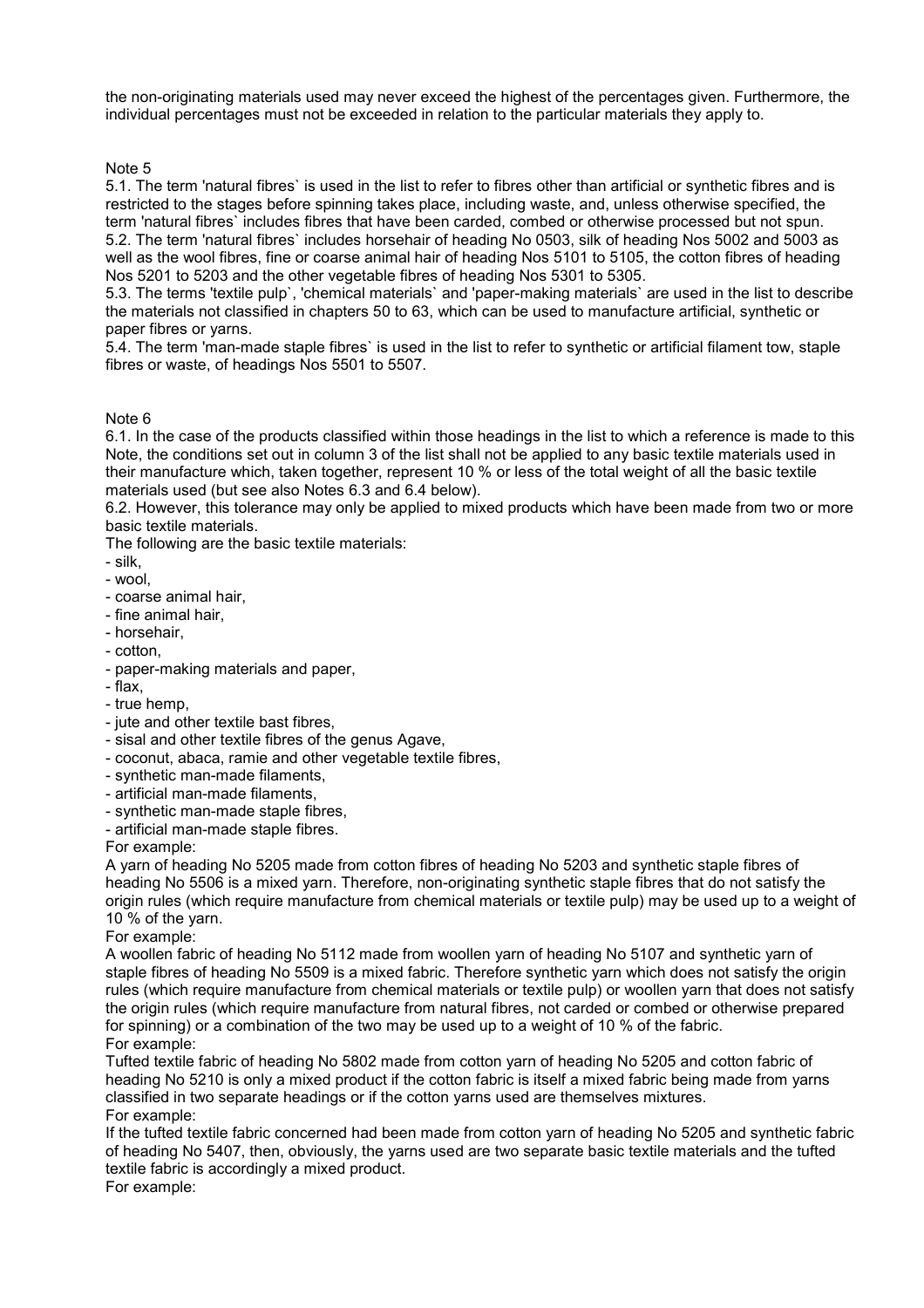A carpet with tufts made from both artificial yarns and cotton yarns and with a jute backing is a mixed product because three basic textile materials are used. Thus, any non-originating materials that are at a later stage of manufacture than the rule allows may be used, provided their total weight taken together does not exceed 10 % of the weight of the textile materials in the carpet. Thus, both the jute backing and/or the artificial yarns could be imported at that stage of manufacture, provided the weight conditions are met.

6.3. In the case of fabrics incorporating 'yarn made of polyurethane segmented with flexible segments of polyether whether or not gimped` this tolerance is 20 % in respect of this yarn.

6.4. In the case of fabrics incorporating strip consisting of a core of aluminium foil or of a core of plastic film whether or not coated with aluminium powder, of a width not exceeding 5 mm, sandwiched by means of an adhesive between two films of plastic film, this tolerance is 30 % in respect of this strip.

#### Note 7

7.1. In the case of those textile products which are marked in the list by a footnot referring to this note, textile materials with the exception of linings and interlinings which do not satisfy the rule set out in the list in column 3 for the made up products concerned may be used provided that they are classified in a heading other than that of the product and that their value does not exceed 8 % of the ex-works price of the product.

7.2. Any non-textile trimmings and accessories or other materials used which contain textiles do not have to satisfy the conditions set out in column 3 even though they fall outside the scope of Note 4.3.

7.3. In accordance with Note 4.3, any non-originating non-textile trimmings and accessories or other product, which do not contain any textiles, may, anyway, be used freely where they cannot be made from the materials listed in column 3.

#### For example:

If a rule in the list says that for a particular textile item, such as a blouse, yarn must be used, this does not prevent the use of metal items, such as buttons, because they cannot be made from textile materials. 7.4. Where a percentage rule applies, the value of trimmings and accessories must be taken into account when calculating the value of the non-originating materials incorporated.

ANNEX II >TABLE POSITION>

### ANNEX III

# MOVEMENT CERTIFICATES EUR.1

1. Movement certificates EUR.1 shall be made out on the form of which a specimen appears in this Annex. This form shall be printed in one or more of the languages in which the Agreement is drawn up. Certificates shall be made out in one of these languages and in accordance with the provisions of the domestic law of the exporting State. If they are handwritten, they shall be completed in ink and in capital letters.

2. Each certificate shall measure 210 × 297 mm; a tolerance of up to minus 5 mm or plus 8 mm in the length may be allowed. The paper used must be white, sized for writing, not containing mechanical pulp and weighing not less than 25 g/m². It shall have a printed green guilloche pattern background making any falsification by mechanical or chemical means apparent to the eye.

3. The competent authorities of the Member States of the Community and of Hungary may reserve the right to print the certificates themselves or may have them printed by approved printers. In the latter case each certificate must include a reference to such approval. Each certificate must bear the name and address of the printer or a mark by which the printer can be identified. It shall also bear a serial number, either printed or not, by which it can be identified.

#### MOVEMENT CERTIFICATE

>START OF GRAPHIC> 1. Exporter (Name, full address, country) 3. Consignee (Name, full address, country) (Optional) EUR.1 No A 000.000 See notes overleaf before completing this form 2. Certificate used in preferential trade between ..........

and

..........

(Insert appropriate countries, groups of countries or territories)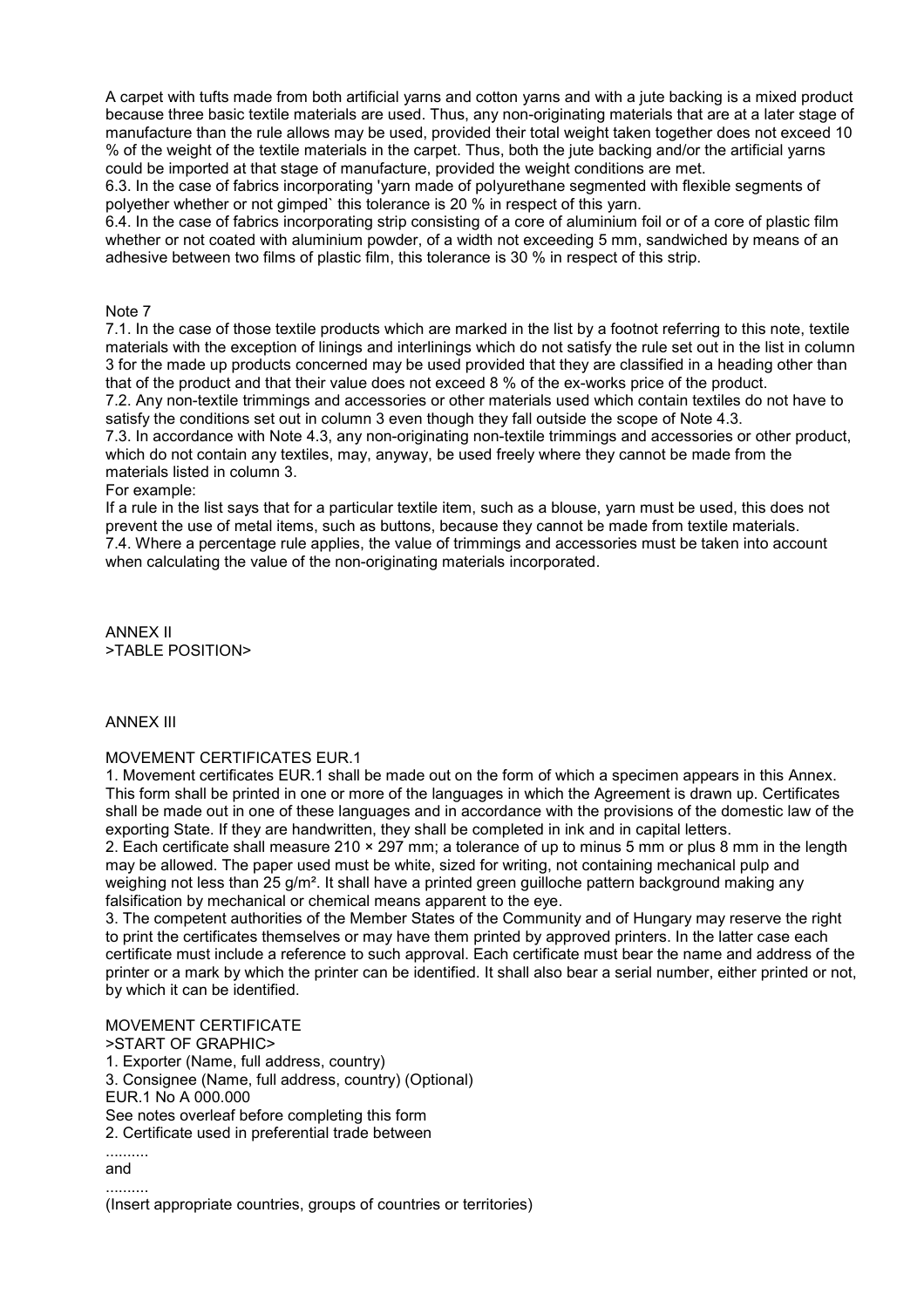4. Country, group of countries or territory in which the products are considered as originating 5. Country, group of countries or territory of destination 6. Transport details (Optional) 7. Remarks 8. Item number: Makes and numbers; Number and kind of packages (1); Description of goods 9. Gross weight (kg) or other measure (litres,  $m^3$ , etc.) 10. Invoices (Optional) 11. CUSTOMS ENDORSEMENT Declaration certified Export document (²) Form .......... No .................... Customs office .......... Issuing country or territory .......... .......... .......... Date .......... Stamp 12. DECLARATION BY THE EXPORTER I, the undersigned, declare that the goods described above meet the conditions required for the issue of this certificate. Place and date ........... .......... (Signature) .......... (Signature) (1) If goods are not packed, indicate number of articles or state 'in bulk' as appropriate. (²) Complete only where the regulations of the exporting country or territory require.13. REQUEST FOR VERIFICATION, to: 14. RESULT OF VERIFICATION, Verification carried out shows that this certificate  $(1)$ O was issued by the customs office indicated and that the information contained therein is accurate.  $\Omega$ does not meet the requirements as to authenticity and accuracy (see remarks appended). Verification of the authenticity and accuracy of this certificate is requested. .......... ................................. (Place and date) .......... .................................. (Place and date) Stamp Stamp .......... (Signature) .......... (Signature)  $(1)$  Insert X in the appropriate box.NOTES 1. Certificates must not contain erasures or words written over one another. Any alterations must be made by deleting the incorrect particulars and adding any necessary corrections. Any such alteration must be initialled by the person who completed the certificate and endorsed by the customs authorities of the issuing country or territory. 2. No spaces must be left between the items entered on the certificate and each item must be preceded by an item number. A horizontal line must be drawn immediately below the last item. Any unused space must be struck through in such a manner as to make any later additions impossible.

3. Goods must be described in accordance with commercial practice and with sufficient detail to enable them to be identified.>END OF GRAPHIC>

APPLICATION FOR A MOVEMENT CERTIFICATE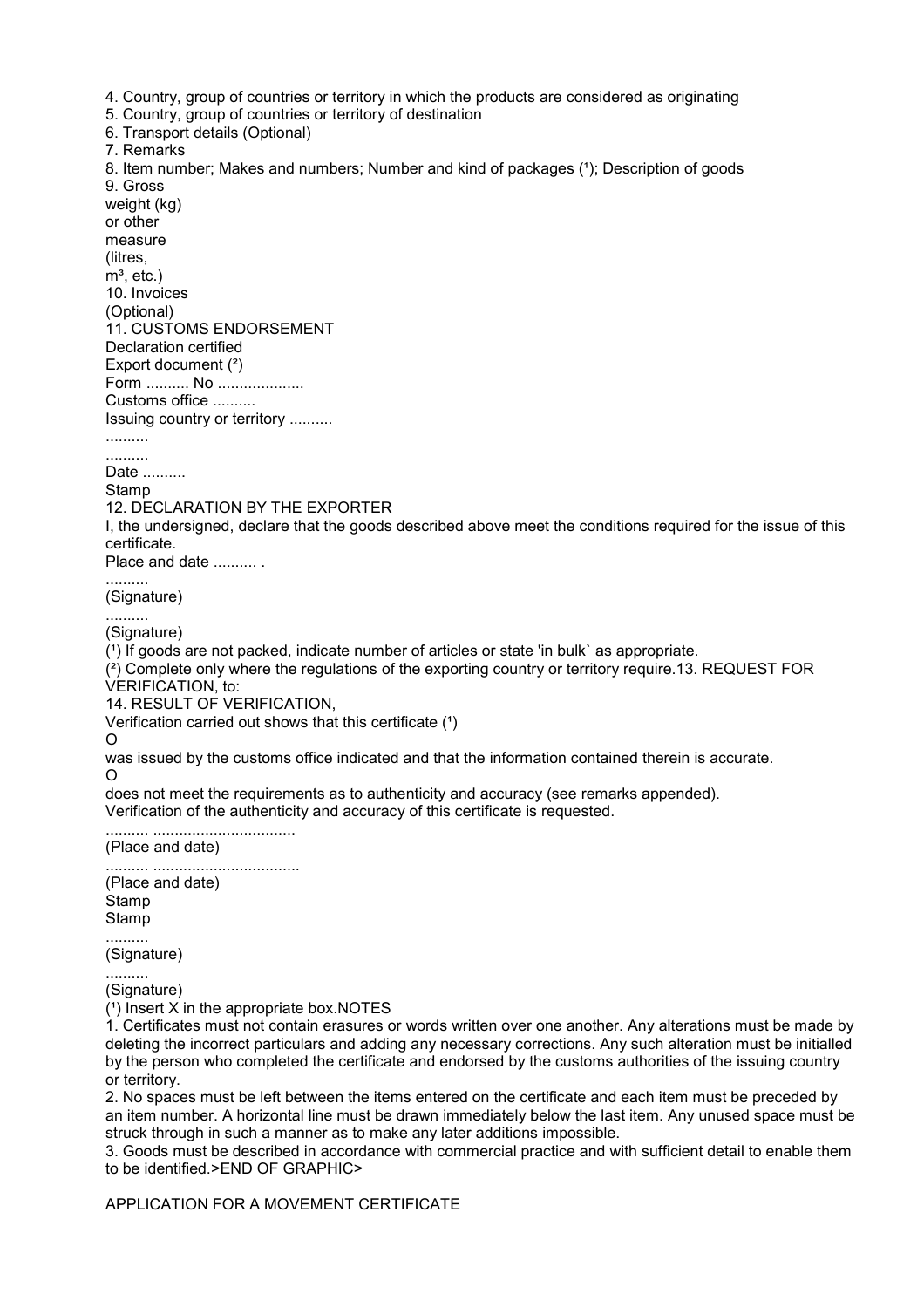>START OF GRAPHIC>

1. Exporter (Name, full address, country)

3. Consignee (Name, full address, country) (Optional)

EUR.1 No A 000.000

See notes overleaf before completing this form

2. Application for a certificate to be used in preferential trade between

..........

and ..........

(Insert appropriate countries, groups of countries or territories)

- 4. Country, group of countries or territory in which the products are considered as originating
- 5. Country, group of countries or territory of destination
- 6. Transport details (Optional)

7. Remarks

8. Item number; Makes and numbers; Number and kind of packages (1); Description of goods 9. Gross

weight (kg) or other

measure

(litres,

 $m^3$ , etc.)

10. Invoices

(Optional)

 $(1)$  If goods are not packed, indicate number of articles or state 'in bulk` as appropriate.

DECLARATION BY THE EXPORTER

I, the undersigned, exporter of the goods described overleaf,

DECLARE that the goods meet the conditions required for the issue of the attached certificate;

SPECIFY as follows the circumstances which have enabled these goods to meet the above conditions:

..........

..........

.......... ..........

SUBMIT the following supporting documents (1):

..........

.......... ..........

..........

UNDERTAKE to submit, at the request of the appropriate authorities, any supporting evidence which these authorities may require for the purpose of issuing the attached certificate, and undertake, if required, to agree to any inspection of my accounts and to any check on the processes of manufacture of the above goods, carried out by the said authorities;

REQUEST the issue of the attached certificate for these goods.

.......... (Place and date)

..........

(Signature)

 $(1)$  For example: import documents, movement certificates, invoices, manufacturer's declarations, etc., referring to the products used in manufacture or to the goods re-exported in the same state. END OF GRAPHIC>

#### ANNEX IV

FORM EUR.2

1. Form EUR.2 shall be made out on the form of which a specimen appears in this Annex. This form shall be printed in one or more of the languages in which the Agreement is drawn up. Forms shall be made out in one of these languages and in accordance with the provisions of the domestic law of the exporting State. If they are handwritten, they shall be completed in ink and in capital letters.

2. Each form EUR.2 shall measure 210 × 148 mm; a maximum tolerance of up to minus 5 mm or plus 8 mm in the length may be allowed. The paper used must be white, sized for writing, not containing mechanical pulp and weighing not less than 64 g/m².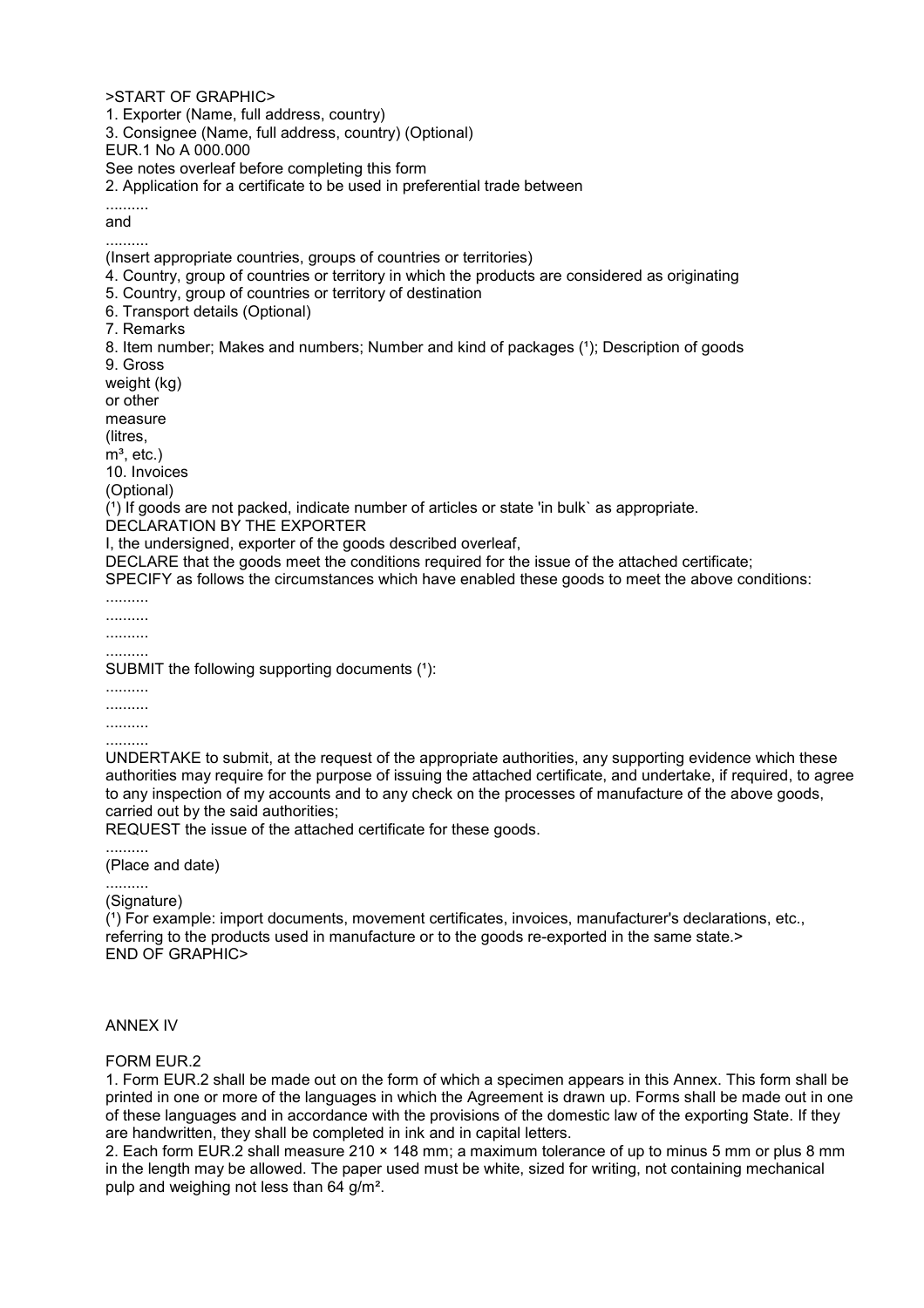3. The competent authorities of the Member States of the Community and of Hungary may reserve the right to print the forms themselves or may have them printed by approved printers. In the latter case each form must include a reference to such approval. Each form must bear the name and address of the printer or a mark by which the printer can be identified. It shall also bear a serial number, either printed or not, by which it can be identified. >START OF GRAPHIC> FORM EUR.2 No 1 Form used in preferential trade between (¹) .......... and ............................. 2 Exporter (Name, full address, country) 3 Declaration by exporter I, the undersigned, exporter of the goods described below, declare that the goods comply with the requirements for the completion of this form and that the goods have obtained the status of originating products within the provisions governing preferential trade shown in box 1. 4 Consignee (Name, full address, country) 5 Place and date 6 Signature of exporter 7 Remarks (²) 8 Country of origin (³) 9 Country of destination (4) 10 Gross weight (kg) 11 Marks; Numbers of consignment; Description of goods 12 Authority in the exporting country (4) responsible for verification of the declaration by the exporter (1) Insert the countries, groups of countries or territories concerned.  $(2)$  Refer to any verification already carried out by the appropriate authorities. (³) The term 'country of origin` means country, group of countries or territory where the goods are considered to be originating. (4) The term 'country` means country, group of countries or territory of destination.(RECTO) Before completing this form read carefully the instructions on the other side. 13 Request for verification 14 Result of verification The verification of the declaration by the exporter on the front of this form is requested (\*) Verification carried out shows that (1)  $\Omega$ the statements and particulars given in this form are accurate  $\Omega$ this form does not meet the requirements as to accuracy and authenticity (see remarks appended) .......... , (Place and date) .......... Stamp 19 .......... .......... , (Place and date) .......... Stamp 19 ..........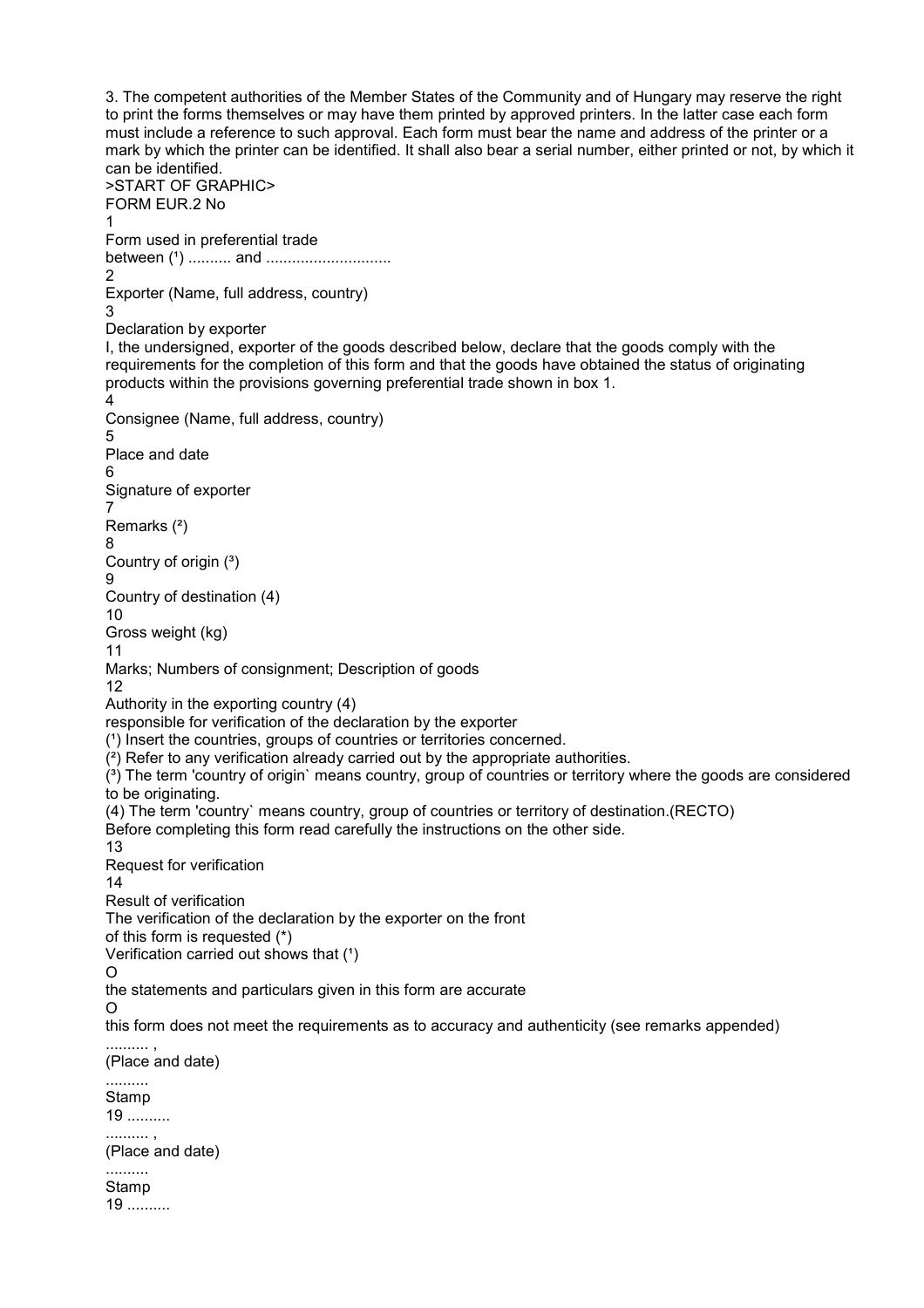.......... (Signature)

.......... (Signature)

 $(1)$  Insert X in the appropriate box.

(\*) Subsequent verifications of forms EUR.2 shall be carried out at random or whenever the customs authorities of the importing State have reasonable doubt as to the accuracy of the information regarding the authenticity of the forms and the true origin of the goods in question.Instructions for the completion of form EUR.2

1. A form EUR.2 may be made out only for goods which in the exporting country fulfil the conditions specified by the provisions governing the trade referred to in box 1. These provisions must be studied carefully before the form is completed.

2. In the case of a consignment by parcel post the exporter attaches the form to the dispatch note. In the case of a consignment by letter post he encloses the form in a package. The reference 'EUR.2` and the serial number of the form should be stated on the customs green label declaration C1 or on the customs declaration C2/CP3, as appropriate.

3. These instructions do not exempt the exporter from complying with any other formalities required by customs or postal regulations.

4. An exporter who uses this form is obliged to submit to the appropriate authorities any supporting evidence which they may require and to agree to any inspection by them of his accounts and of the processes of manufacture of the goods described in box 11 of this form.

(VERSO)>END OF GRAPHIC>

ANNEX V

Specimen impression of the stamp mentioned in Article 15 (3) (b) >START OF GRAPHIC> **JHH** 30 mm HHj **JHH** 30 mm

HHj

 $(1)$ 

EUR.1

 $(2)$ 

 $(1)$  Initials or coat of arms of the exporting State.

 $(2)$  Such information as is necessary for the identification of the approved exporter.>END OF GRAPHIC>

ANNEX VI >TABLE POSITION>

PROTOCOL 5 to the Europe Agreement ('the Agreement`)

CHAPTER I Specific provisions relating to trade between Spain and Hungary

Article 1

The provisions of the Agreement relating to trade in Title III shall be amended as follows in order to take account of the measures and undertakings listed in the Act of Accession of the Kingdom of Spain and the Portuguese Republic to the European Communities (hereinafter called 'the Act of Accession').

Article 2

Under the Act of Accession Spain shall not grant to products originating in Hungary more favourable treatment than it provides for imports originating or in free circulation in other Member States.

Article 3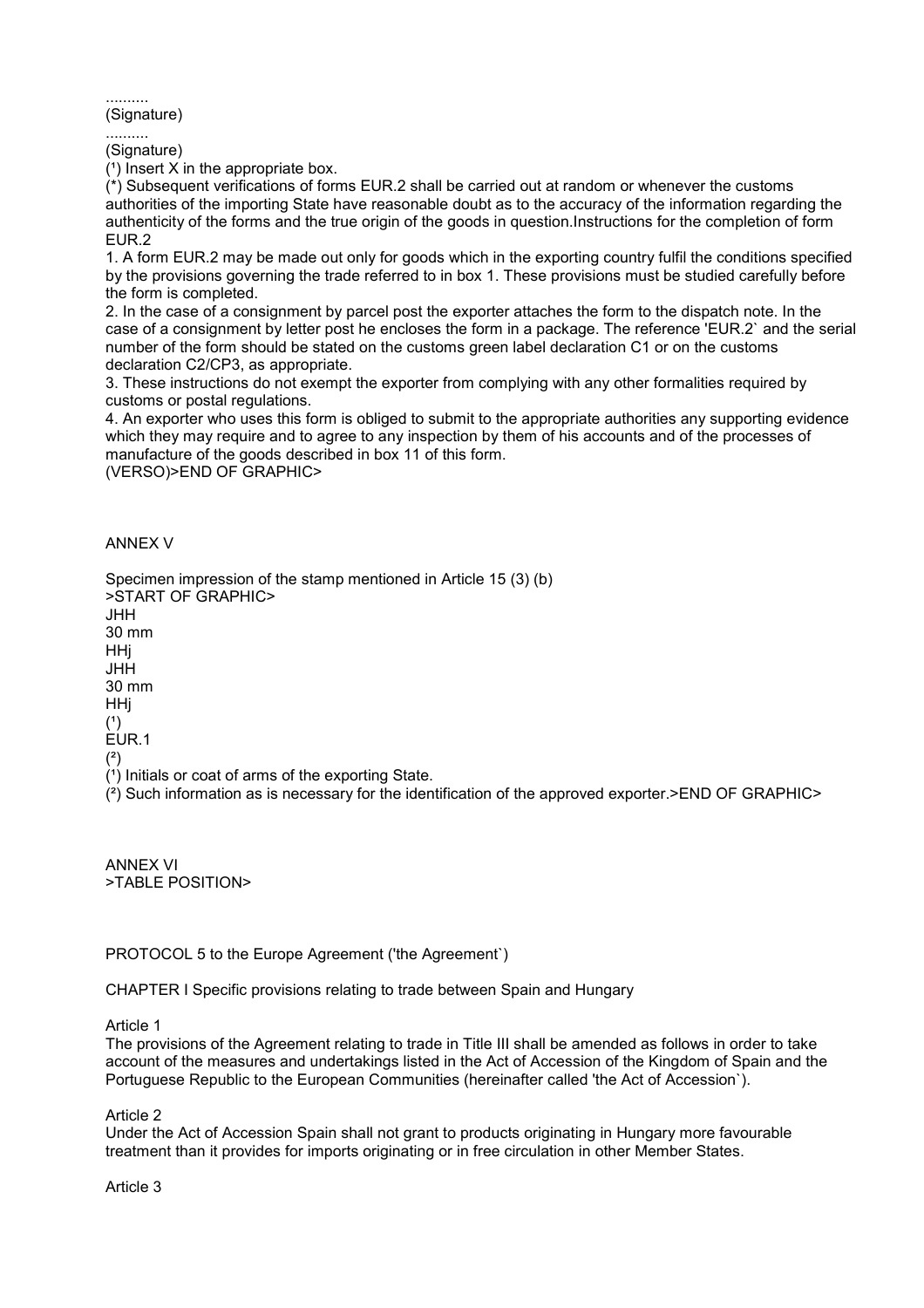1. Customs duties on imports applicable by the Kingdom of Spain to industrial products originating in Hungary and referred to in Article 9 of the Agreement and in Protocols 1 and 2 and to the non-agricultural components of products included in Protocol 3 shall be abolished according to the procedure and timetables set forth in this Article.

2. Tariff dismantling shall start from the duties actually charged by the Kingdom of Spain in its trade with third countries on 1 January 1985 in accordance with the following timetable:

- from the entry into force of the Agreement the difference between those duties and the duties applied by the Community of Ten on that date shall be reduced to 10 %,

- on 1 January 1993 duties shall be aligned on those applied by the Community of Ten.

#### Article 4

1. Duties applied by the Kingdom of Spain to agricultural products as defined in Article 18 of the Agreement originating in Hungary and listed in Annexes VIII and X of the Agreement shall be progressively aligned with those applied by the Community of Ten in accordance with the procedure and timetables set out in Articles 75 (2) and 75 (3) of the Act of Accession.

2. Levies applied by the Kingdom of Spain to agricultural products referred to in Article 20 (2) of the Agreement originating in Hungary and listed in Annex VIII, and to the agricultural component of products referred to in Protocol 3 originating in Hungary, shall be the levies applied each year by the Community of Ten adjusted by the accession compensatory amounts as set out in the Act of Accession.

### Article 5

The implementation by Spain of the undertakings covered by Article 3 (4) of the Agreement shall take place at the time set for the remaining Member States always provided that Hungary has been removed from the scope of Regulations (EEC) No 1765/82 and (EEC) No 3420/83 on import arrangements for products originating in State-trading countries.

### Article 6

Quantitative restrictions may be applied to imports into Spain of products originating in Hungary: (a) until 31 December 1992 in respect of the products listed in Annex A;

(b) until 31 December 1995 in respect of the products listed in Annex B.

#### Article 7

Application of the provisions of this Protocol shall be without prejudice to Council Regulation (EEC) No 1911/91 of 26 June 1991 on the application of the provisions of Community law to the Canary Islands or Council Decision 91/314/EEC of 26 June 1991 setting up a programme of options specific to the remote and insular nature of the Canary Islands (Poseican).

CHAPTER II Specific provisions relating to trade between Portugal and Hungary

# Article 8

The provisions of the Agreement relating to trade in Title III shall be amended as follows in order to take account of the measures and undertakings listed in the Act of Accession.

# Article 9

Under the Act of Accession Portugal shall not grant Hungary more favourable treatment than is provided for imports originating in other Member States.

#### Article 10

1. The duties applicable by the Portuguese Republic to industrial products originating in Hungary and referred to in Article 9 of the Agreement and in Protocols 1 and 2 and to the non-agricultural components of products included in Protocol 3 shall be phased out according to the procedure and timetables set forth in this Article. 2. In respect of industrial products other than those included in Annexes II and III to the Agreement tariff dismantling shall take as its basic starting point the duties actually applied by the Portuguese Republic in its trade with the Community of Ten on 1 January 1985:

- from the entry into force of the Agreement provided that this does not occur before 1 January 1992, duties shall be reduced to 15 % of the basic duty,

- on 1 January 1993 duties shall be aligned on those applied by the Community of Ten.

However, for products referred to in Annex XXXI of the Act of Accession tariff dismantling shall be carried out according to the same timetable and start from the duties actually applied by the Portuguese Republic in its trade with third countries on 1 January 1985.

3. For products included in Annex II to the Agreement tariff dismantling shall start from the duties actually charged by the Portuguese Republic in its trade with third countries on 1 January 1985 in accordance with the following timetable: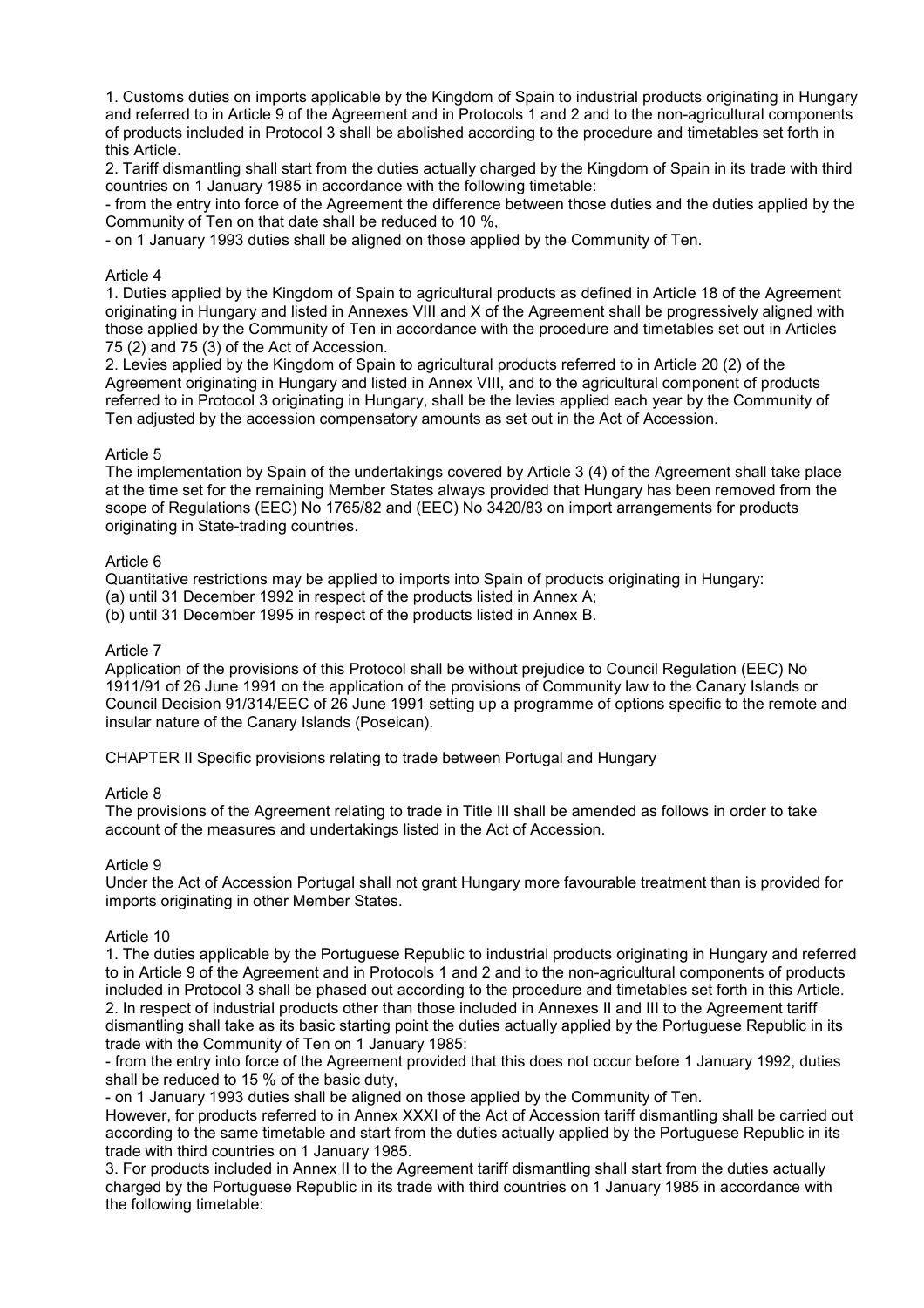- from the entry into force of the Agreement the difference between those duties and the duties applied by the Community of Ten on that date shall be reduced to 15 %,

- on 1 January 1993 duties shall be aligned on those applied by the Community of Ten.

4. For products included in Annex III of the Agreement, and within the limits set by the Community tariff quotas referred to in Article 9 (3) of the Agreement, reductions in duties shall be carried out in accordance with the procedure and timetables set out in paragraph 2 of this Article.

Beyond the limits set by Community tariff quotas the rules laid down in paragraph 3 of this Article shall apply.

#### Article 11

1. The duties applied by the Portuguese Republic to agricultural products as defined in Article 18 of the Agreement originating in Hungary and listed in Annexes VIII and X of the Agreement shall be progressively aligned with those applied by the Community of Ten in accordance with the procedure and timetables set out below in this Article.

2. For agricultural products other than those referred to in paragraph 3 of this Article the Portuguese Republic shall reduce its tariffs from those actually applied by it in its trade with third countries on 1 January 1985. Each year the difference between those tariffs and those applied by the Community of Ten shall be reduced in accordance with the following timetable:

- from the entry into force of the Agreement the difference shall be reduced to 36,3 % of the original difference,

- on 1 January 1993 the difference shall be reduced to 27,2 % of the original difference,

- on 1 January 1994 the difference shall be reduced to 18,1 % of the original difference,

- on 1 January 1995 the difference shall be reduced to 9 % of the original difference,

- from 1 January 1996 the Portuguese Republic shall apply the same duties as the Community of Ten. 3. The Portuguese Republic shall apply a duty to the agricultural products referred to in Regulations (EEC) No 136/66, (EEC) No 804/68, (EEC) No 805/68, (EEC) No 1035/72, (EEC) No 2727/75, (EEC) No 2759/75, (EEC) No 2771/75, (EEC) No 2777/75, (EEC) No 1418/76 and (EEC) No 822/87, which reduces the difference between the duty actually applied on 31 December 1990 and the preferential duty in accordance with the following timetable:

- from the entry into force of the Agreement the difference shall be reduced to 66,6 % of the initial difference,

- on 1 January 1993 the difference shall be reduced to 49,9 % of the initial difference,

- on 1 January 1994 the difference shall be reduced to 33,2 % of the initial difference,

- on 1 January 1995 the difference shall be reduced to 16,5 % of the initial difference.

Portugal shall apply preferential rates in full from 1 January 1996.

# Article 12

The implementation by Portugal of the undertakings covered by Article 9 (4) of the Europe Agreement shall take place at the time set for the remaining Member States always provided that Hungary has been removed from the scope of Regulations (EEC) No 1765/82 and (EEC) No 3420/83 on import arrangements for products originating in State-trading countries.

#### Article 13

Quantitative restrictions may be applied to imports into Portugal of products originating in Hungary:

(a) until 31 December 1992 in respect of the products listed in Annex C;

(b) until 31 December 1995 in respect of the products in Annex D.

ANNEXES A and B >TABLE POSITION>

ANNEX C >TABLE POSITION>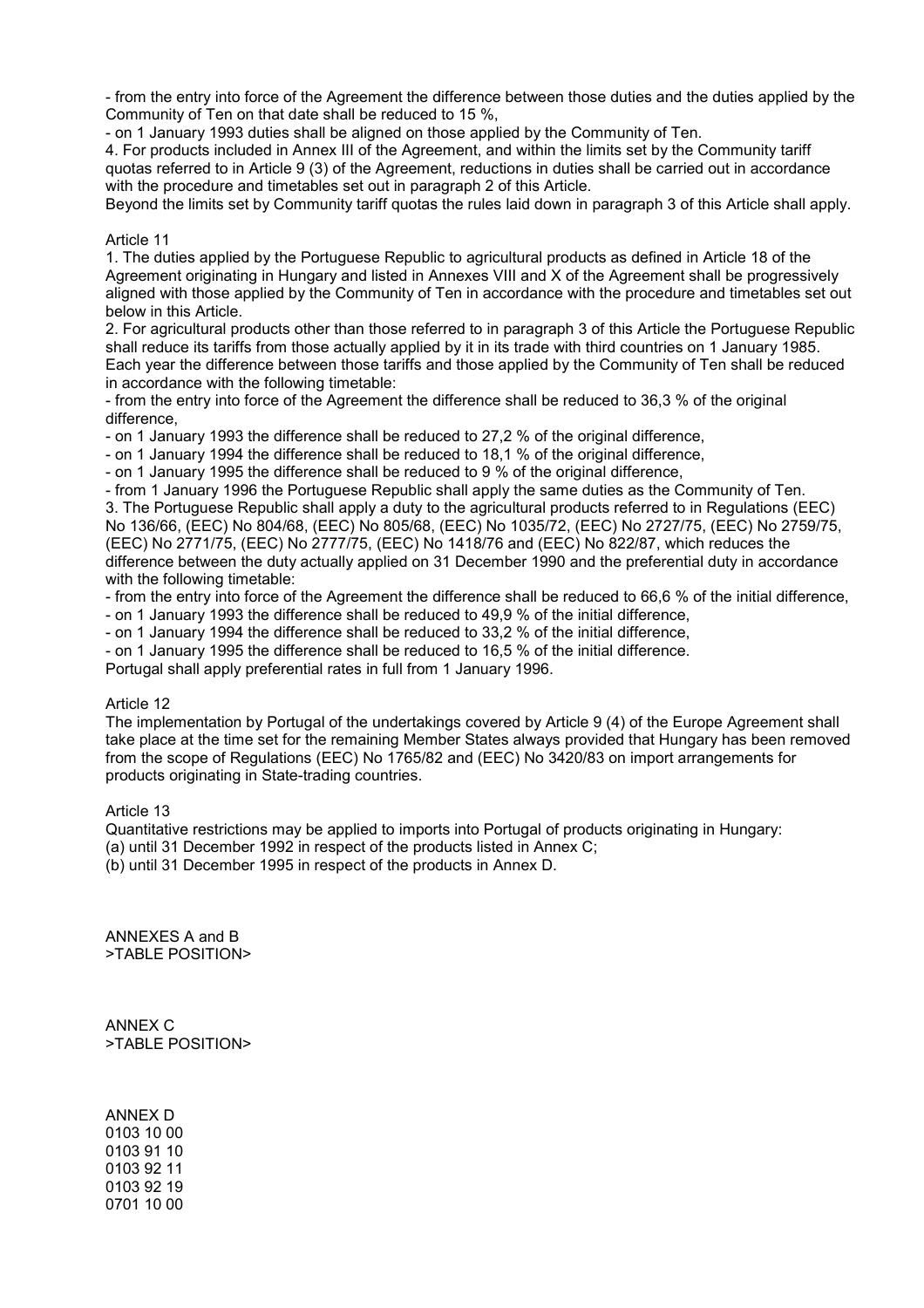PROTOCOL 6 on mutual assistance in customs matters

#### Article 1

**Definitions** 

For the purposes of this Protocol:

(a) 'customs legislation` shall mean provisions applicable in the territories of the Contracting Parties governing the import, export, transit of goods and their placing under any other customs procedure, including measures of prohibition, restriction and control adopted by the said Parties;

(b) 'customs duties` shall mean all duties, taxes, fees or any other charges which are levied and collected in the territories of the Contracting Parties, in application of customs legislation, but not including fees and charges which are limited in amount to the approximate costs of services rendered;

(c) 'applicant authority` shall mean a competent administrative authority which has been appointed by a Contracting Party for this purpose and which makes a request for assistance in customs matters;

(d) 'requested authority` shall mean a competent administrative authority which has been appointed by a Contracting Party for this purpose and which receives a request for assistance in customs matters; (e) 'contravention` shall mean any violation of the customs legislation as well as any attempted violation of such legislation.

#### Article 2

Scope

1. The Contracting Parties shall assist each other, in the manner and under the conditions laid down in this Protocol, in ensuring that customs legislation is correctly applied, in particular by the prevention, detection and investigation of contraventions of this legislation.

2. Assistance in customs matters, as provided for in this Protocol, applies to any administrative authority of the Contracting Parties which is competent for the application of this Protocol. It shall not prejudice the rules governing mutual assistance in criminal matters. Nor shall it cover information obtained under powers exercised at the request of the judicial authority, unless those authorities so agree.

# Article 3

Assistance on request

1. At the request of the applicant authority, the requested authority shall furnish it with all relevant information to enable it to ensure that customs legislation is correctly applied, including information regarding operations noted or planned which contravene or would contravene such legislation.

2. At the request of the applicant authority, the requested authority shall inform it whether goods exported from the territory of one of the Contracting Parties have been properly imported into the territory of the other Party, specifying, where appropriate, the customs procedure applied to the goods.

3. At the request of the applicant authority, the requested authority shall take the necessary steps to ensure that a surveillance is kept on: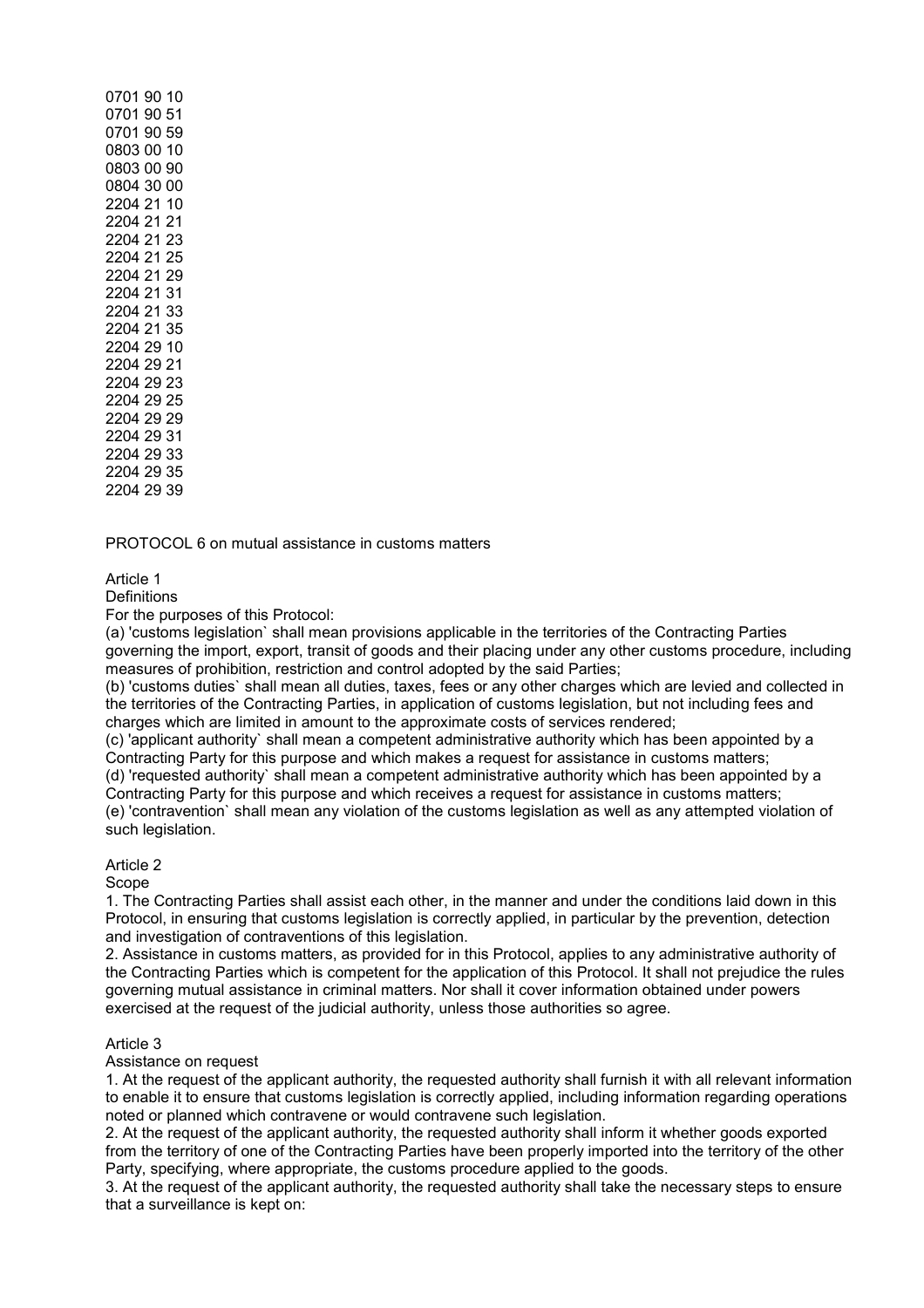(a) natural or legal persons of whom there are reasonable grounds for believing that they are contravening or have contravened customs legislation;

(b) movement of goods notified as possibly giving rise to substantial contraventions of customs legislation; (c) means of transport for which there are reasonable grounds for believing that they have been, are or may be used in the contravening of customs legislation.

# Article 4

Spontaneous assistance

The Contracting Parties shall within their competences provide each other with assistance if they consider that to be necessary for the correct application of customs legislation, particularly when they obtain information pertaining to:

- operations which have contravened, contravene or would contravene such legislation and which may be of interest to other Contracting Parties,

- new means or methods employed in realizing such operations,

- goods known to be subject to substantial contravention of customs legislation on import, export, transit or any other customs procedure.

### Article 5

Delivery/Notification

At the request of the applicant authority, the requested authority shall in accordance with its legislation take all necessary measures in order:

- to deliver all documents, and

- to notify all decisions

falling within the scope of this Protocol to an addressee, residing or established in its territory. In such a case Article 6 (3) is applicable.

### Article 6

Form and substance of requests for assistance

1. Requests pursuant to this Protocol shall be made in writing. Documents necessary for the execution of such requests shall accompany the request. When required because of the urgency of the situation, oral requests may be accepted, but must be confirmed in writing immediately.

2. Requests pursuant to paragraph 1 shall include the following information:

(a) the applicant authority making the request;

(b) the measure requested;

(c) the object of and the reason for the request;

(d) the laws, rules, and other legal elements involved;

(e) indications as exact and comprehensive as possible on the natural or legal persons being the target of the investigations:

(f) a summary of the relevant facts, except in cases provided for in Article 5.

3. Requests shall be submitted in an official language of the requested authority or in a language acceptable to such authority.

4. If a request does not meet the formal requirements, its correction or completion may be demanded; the ordering of precautionary measures may, however, take place.

# Article 7

Execution of requests

1. In order to comply with a request for assistance, the requested authority or, when the latter cannot act on its own, the administrative department to which the request has been addressed by this authority, shall proceed, within its competence and available resources, as though it were acting on its own account or at the request of other authorities of that same Contracting Party, by supplying information already possessed, by carrying out appropriate enquiries or by arranging for them to be carried out.

2. Requests for assistance will be executed in accordance with the laws, rules, and other legal instruments of the requested Contracting Party.

3. Duly authorized officials of a Contracting Party may, with the agreement of the other Contracting Party involved and within the conditions laid down by the latter, obtain from the offices of the requested authority or other authority for which the requested authority is responsible, information relating to the contravention of customs legislation which the applicant authority needs for the purposes of this Protocol.

4. Officials of a Contracting Party may, with the agreement of the other Contracting Party, be present at enquiries carried out in the latter's territory.

Article 8

Form in which information is to be communicated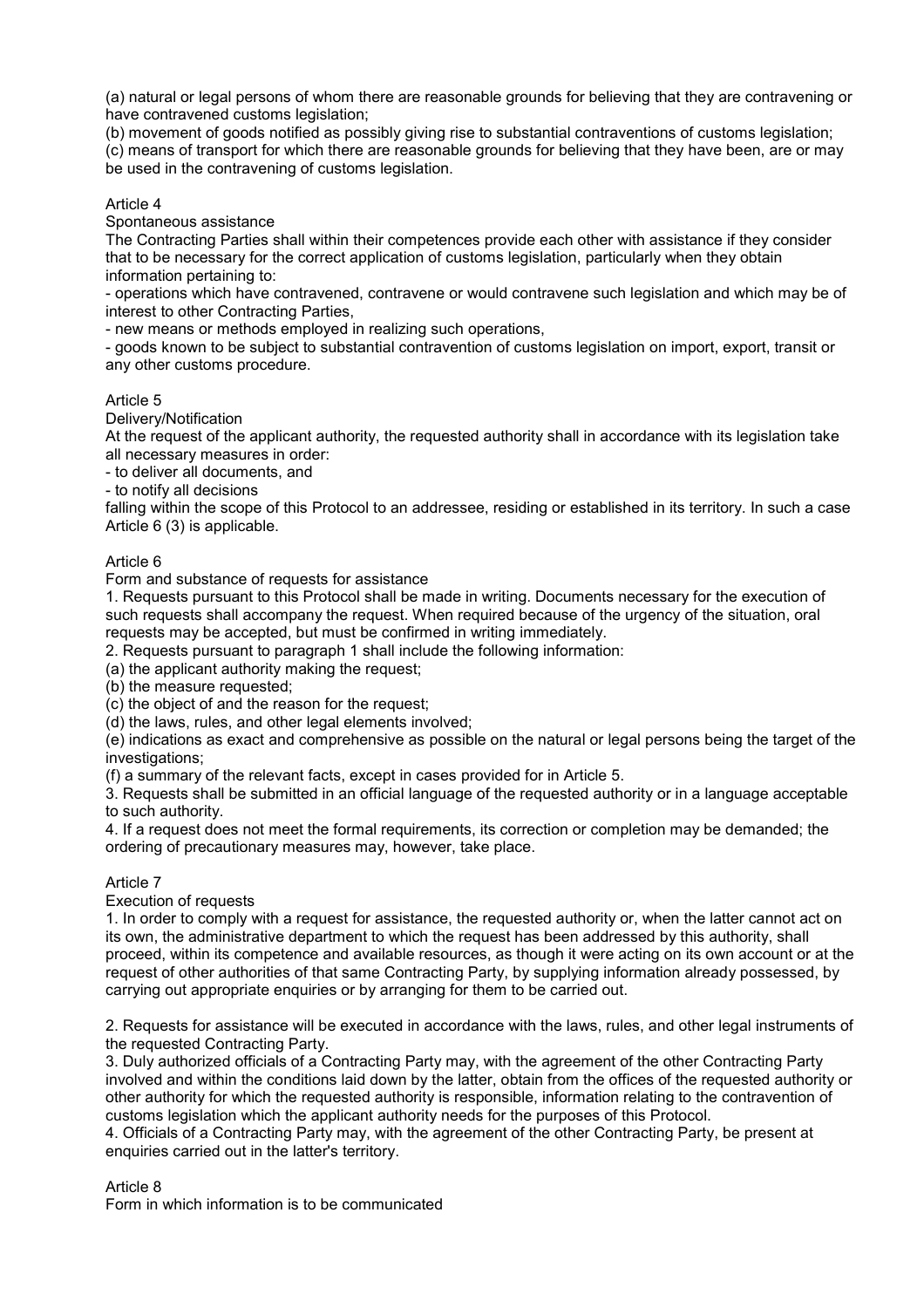1. The requested authority shall communicate results of enquiries to the applicant authority in the form of documents, certified copies of documents, reports and the like.

2. The documents provided for in paragraph 1 may be replaced by computerized information produced in any form for the same purpose.

### Article 9

Exceptions to the obligation to provide assistance

1. The Contracting Parties may refuse to give assistance as provided for in this Protocol, where to do so would:

(a) be likely to prejudice sovereignty, public policy (l'ordre publique), security or other essential interests; or (b) involve currency or tax regulations other than regulations concerning customs duties; or

(c) violate an industrial, commercial or professional secret.

2. Where the applicant authority asks for assistance which it would itself be unable to provide if so asked, it shall draw attention to that fact in its request. It shall then be left to the requested authority to decide how to respond to such a request.

3. If assistance is withheld or denied, the decision and the reasons therefore must be notified to the applicant authority without delay.

# Article 10

Obligation to observe confidentiality

1. Any information communicated in whatsoever form pursuant to this Protocol shall be of a confidential nature. It shall be covered by the obligation of official secrecy and shall enjoy the protection extended under the relevant laws applicable in the Contracting Party which received it and the corresponding provisions applying to the Community authorities.

2. Nominative data shall not be transmitted whenever there are reasonable grounds to believe that the transfer or the use made of the data transmitted would be contrary to the basic legal principles of one of the Parties, and, in particular, if the person concerned would suffer undue disadvantages. Upon request, the receiving Party shall inform the furnishing Party of the use made of the information supplied and of the results achieved.

3. Nominative data may only be transmitted to customs authorities and, in the case of need for prosecution purposes, to public prosecution and judicial authorities. Other persons or authorities may obtain such information only upon previous authorization by the furnishing authority.

4. The furnishing Party shall verify the accuracy of the information to be transferred. Whenever it appears that the information supplied was inaccurate or to be deleted, the receiving Party shall be notified without delay. The latter shall be obliged to carry out the correction or deletion.

5. Without prejudice to cases of prevailing public interest, the person concerned may obtain, upon request, information on the data stores and the purpose of this storage.

# Article 11

Use of information

1. Information obtained shall be used solely for the purposes of this Protocol and may be used within each Contracting Party for other purposes only with the prior written consent of the administrative authority which furnished the information and shall be subject to any restrictions laid down by that authority. These provisions are not applicable to information concerning offences relating to narcotic drugs and psychotropic substances. Such information may be communicated to other authorities directly involved in the combatting of illicit drug traffic, within the limits of Article 2.

2. Paragraph 1 shall not impede the use of information in any judicial or administrative proceedings subsequently instituted for failure to comply with customs legislation.

3. The Contracting Parties may, in their records of evidence, reports and testimonies and in proceedings and charges brought before the courts, use as evidence information obtained and documents consulted in accordance with the provisions of this Protocol.

#### Article 12

Experts and witnesses

An official of a requested authority may be authorized to appear, within the limitations of the authorization granted, as expert or witness in judicial or administrative proceedings regarding the matters covered by this Protocol in the jurisdiction of another Contracting Party, and produce such objects, documents or authenticated copies thereof, as may be needed for the proceedings. The request for an appearance must indicate specifically on what matter and by virtue of what title or qualification the official will be questioned.

Article 13 Assistance expenses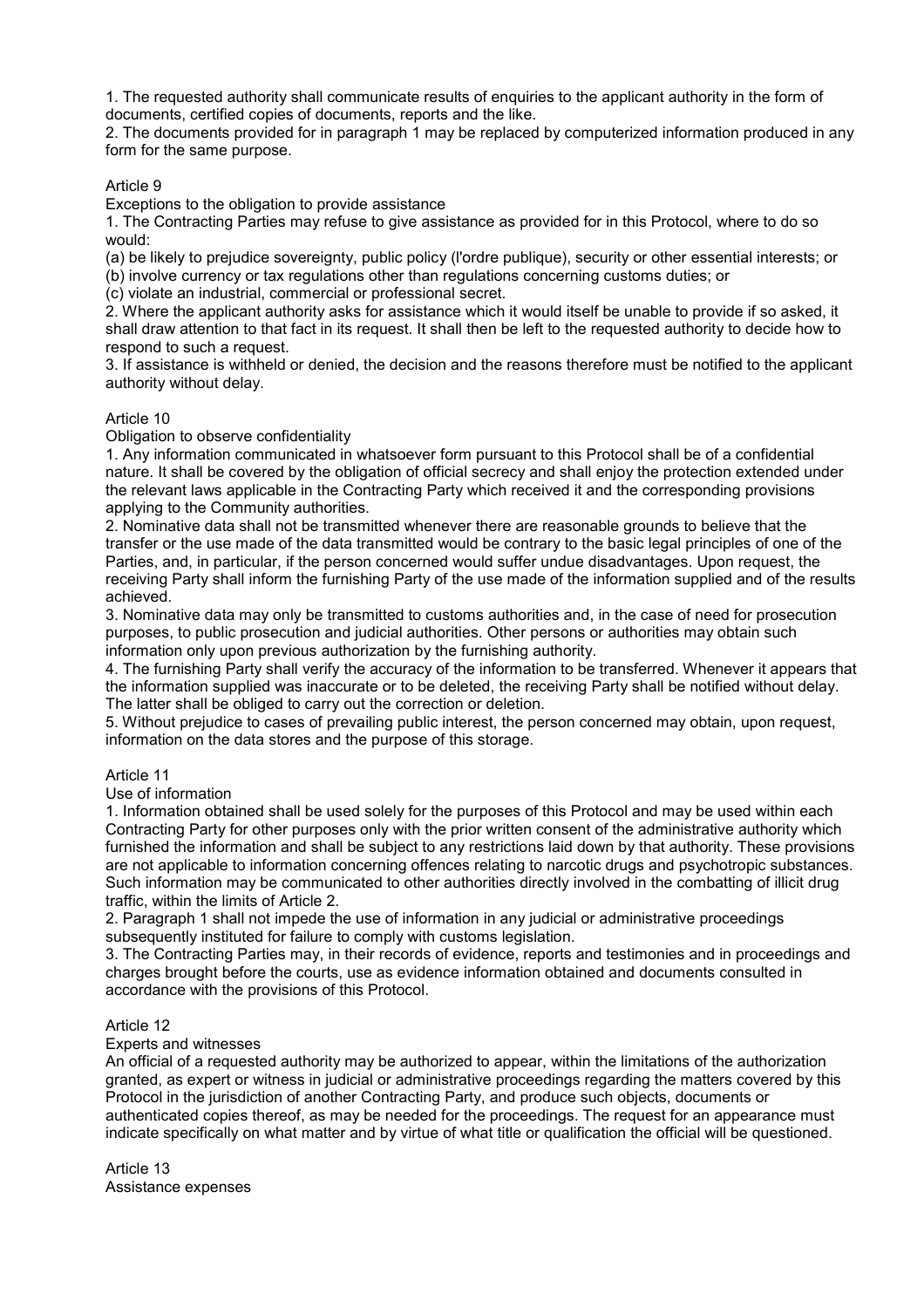The Contracting Parties shall waive all claims on each other for the reimbursement of expenses incurred pursuant to this Protocol, except, as appropriate, for expenses to experts and witnesses and to interpreters and translators who are not dependent upon public services.

#### Article 14

#### Implementation

1. The management of this Protocol shall be entrusted to the central customs authorities of Hungary on the one hand, and the competent services of the Commission and, where appropriate, the customs authorities of the Member States on the other. They shall decide on all practical measures and arrangements necessary for its application, taking into consideration rules in the field of data protection. They may recommend to the competent bodies amendments which they consider should be made to this Protocol.

2. The Contracting Parties shall consult each other and subsequently keep each other informed of the detailed rules of implementation which are adopted in accordance with the provisions of this Article.

#### Article 15

#### **Complementarity**

1. This Protocol shall complement and not impede application of any agreements on mutual assistance which have been concluded or may be concluded between individual or several Member States and Hungary. Nor shall it preclude more extensive mutual assistance granted under such agreements.

2. Without prejudice to Article 11, these agreements shall not prejudice Community provisions governing the communication between the competent services of the Commission and the customs authorities of the Member States of any information obtained in customs matters which could be of Community interest.

#### PROTOCOL 7 on concessions with annual limits

The Parties agree that if the Agreement comes into force after 1 January in any year, any concession given within the limits of annual quantities will be adjusted pro rata with the exception of those Community concessions contained in Annexes III and VIII.

In respect of Annexes III and VIII, products for which import certificates have been issued under the EEC Council Regulations applying generalized tariff preferences between 1 January and the entry into force of the Agreement will be counted against the tariff quota or tariff ceiling quantities contained in such Annexes.

FINAL ACT The plenipotentiaries of: THE KINGDOM OF BELGIUM, THE KINGDOM OF DENMARK, THE FEDERAL REPUBLIC OF GERMANY, THE HELLENIC REPUBLIC, THE KINGDOM OF SPAIN, THE FRENCH REPUBLIC, IRELAND, THE ITALIAN REPUBLIC, THE GRAND DUCHY OF LUXEMBOURG, THE KINGDOM OF THE NETHERLANDS, THE PORTUGUESE REPUBLIC, THE UNITED KINGDOM OF GREAT BRITAIN AND NORTHERN IRELAND, Contracting Parties to the Treaty establishing the EUROPEAN ECONOMIC COMMUNITY, the Treaty establishing the EUROPEAN COAL AND STEEL COMMUNITY and the Treaty establishing the EUROPEAN ATOMIC ENERGY COMMUNITY, hereinafter referred to as 'Member States`, and of the EUROPEAN ECONOMIC COMMUNITY, the EUROPEAN COAL AND STEEL COMMUNITY and the EUROPEAN ATOMIC ENERGY COMMUNITY, hereinafter referred to as 'the Community`, of the one part, and the plenipotentiaries of the REPUBLIC OF HUNGARY, hereinafter referred to as 'Hungary`, of the other part, meeting at Brussels, this sixteenth day of December in the year one thousand nine hundred and ninety-one

for the signature of the Europe Agreement establishing an association between the European Communities and their Member States, of the one part, and the Republic of Hungary, of the other part ('the Europe Agreement`), have adopted the following texts:

the Europe Agreement, and the following Protocols:

>TABLE POSITION>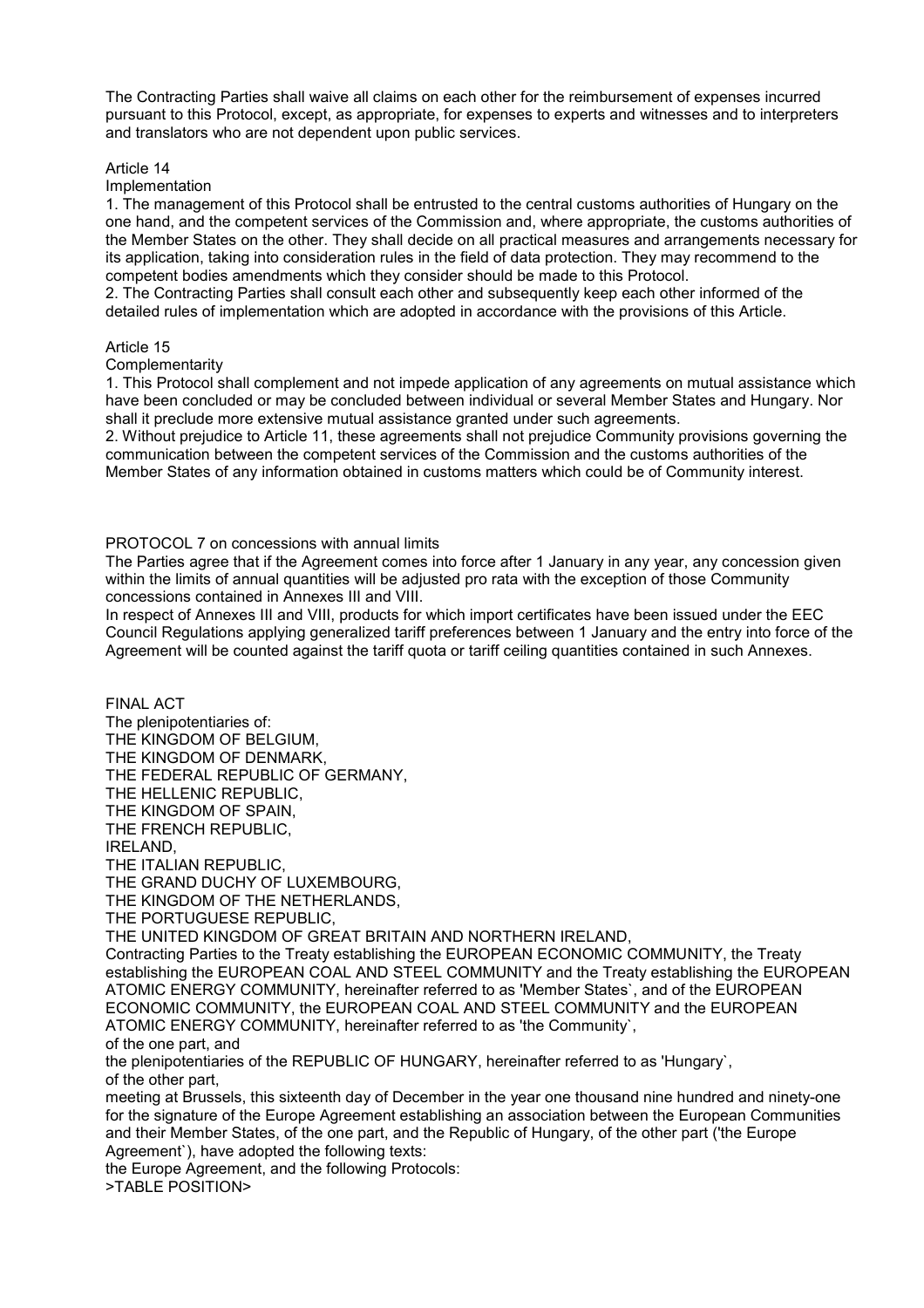The plenipotentiaries of the Member States and of the Community and the plenipotentiaries of Hungary have adopted the texts of the joint declarations listed below and annexed to this Final Act:

Joint declaration on Article 7 (4) of the Agreement,

Joint declaration on Article 37 (1) of the Agreement,

Joint declaration on Article 37 of the Agreement,

Joint declaration on Article 38 of the Agreement,

Joint declaration on Chapter II of Title IV of the Agreement,

Joint declaration on Article 47 of the Agreement,

Joint declaration on Chapter III of Title IV of the Agreement,

Joint declaration on Chapter II, III and IV of Title IV of the Agreement,

Joint declaration on Article 56 (3) of the Agreement,

Joint declaration on Article 58 of the Agreement,

Joint declaration on Article 59 of the Agreement,

Joint declaration on Article 62 of the Agreement,

Joint declaration on Article 65 of the Agreement,

Joint declaration on Article 5 of Protocol 6 to the Agreement.

The plenipotentiaries of the Member States and of the Community and the plenipotentiaries of Hungary have also taken note of the following exchanges of letters annexed to this Final Act:

agreement in the form of an exchange of letters concerning Article 66 of the Agreement,

agreement in the form of an exchange of letters concerning certain arrangements in the pig and poultry sectors,

exchange of letters concerning transit,

exchange of letters concerning land transport infrastructure.

The plenipotentiaries of Hungary have taken note of the declarations listed below and annexed to this Final Act:

Community declaration on Chapter I of Title IV of the Agreement,

Community declaration on Article 8 (4) of Protocol 2 on ECSC products.

The plenipotentiaries of the Member States and of the Community have taken note of the declarations listed below and annexed to this Final Act:

declaration by Hungary concerning Article 7 of the Agreement,

declaration by Hungary concerning Article 10 of the Agreement,

declaration by Hungary concerning Article 44 of the Agreement,

letter from the Government of Hungary concerning Protocol 2 of the Agreement,

declaration by Hungary concerning Annexes IXa and XIc of the Agreement.

Hecho en Bruselas, el dieciséis de diciembre de mil novecientos noventa y uno.

Udfærdiget i Bruxelles, den sekstende december nitten hundrede og enoghalvfems.

Geschehen zu Brüssel am sechzehnten Dezember neunzehnhunderteinundneunzig.

¸ãéíå óôéò ÂñõîÝëëåò, óôéò äÝêá Ýîé Äåêåìâñßïõ ÷ßëéá åííéáêüóéá åíåíÞíôá Ýíá.

Done at Brussels on the sixteenth day of December in the year one thousand nine hundred and ninety-one.

Fait à Bruxelles, le seize décembre mil neuf cent quatre-vingt-onze.

Fatto a Bruxelles, addì sedici dicembre millenovecentonovantuno.

Gedaan te Brussel, de zestiende december negentienhonderd eenennegentig.

Feito em Bruxelas, em dezasseis de Dezembro de mil novecentos e noventa e um.

Készült Brüsszelben az ezerkilencszázkilencvenegyedik év december hó tizenhatodik napján.

Pour le royaume de Belgique Voor het Koninkrijk België >REFERENCE TO A FILM> På Kongeriget Danmarks vegne >REFERENCE TO A FILM> Für die Bundesrepublik Deutschland >REFERENCE TO A FILM> Ãéá ôçí ÅëëçíéêÞ Äçìïêñáôßá >REFERENCE TO A FILM> Por el Reino de España >REFERENCE TO A FILM>

Pour la République française

>REFERENCE TO A FILM>

For Ireland

Thar cheann Na hÉireann

>REFERENCE TO A FILM>

Per la Repubblica italiana

>REFERENCE TO A FILM>

Pour le Grand-Duché de Luxembourg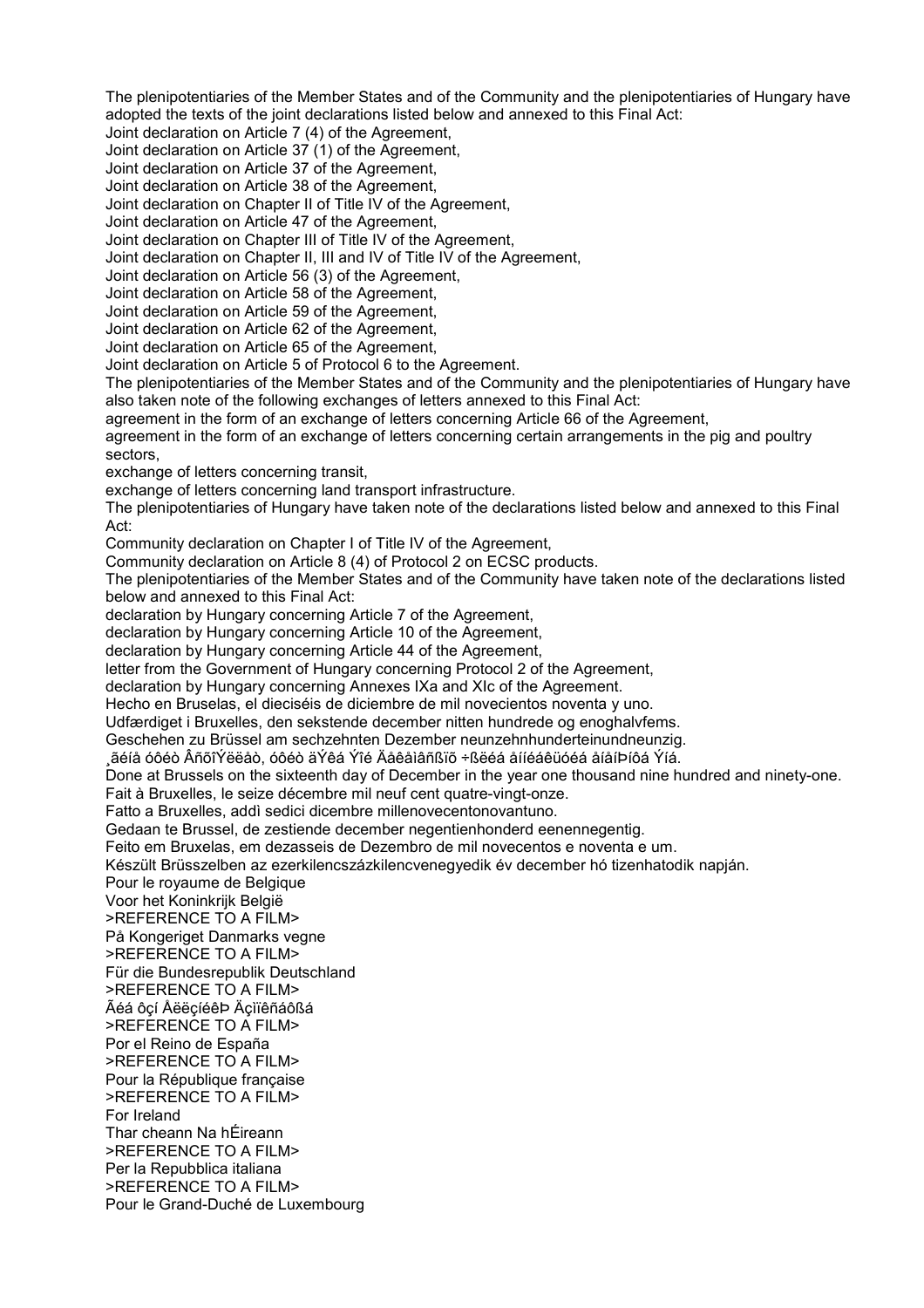>REFERENCE TO A FILM> Voor het Koninkrijk der Nederlanden >REFERENCE TO A FILM> Pela República Portuguesa >REFERENCE TO A FILM> For the United Kingdom of Great Britain and Northern Ireland >REFERENCE TO A FILM> Por el Consejo y la Comisión de las Comunidades Europeas For Rådet og Kommissionen for De Europæiske Fællesskaber Für den Rat und die Kommission der Europäischen Gemeinschaften Ãéá ôï Óõìâïýëéï êáé ôçí ÅðéôñïðÞ ôùí Åõñùðáúêþí ÊïéíïôÞôùí For the Council and the Commission of the European Communities Pour le Conseil et la Commission des Communautés européennes Per il Consiglio e la Commissione delle Comunità europee Voor de Raad en de Commissie van de Europese Gemeenschappen Pelo Conselho e pela Comissão das Comunidades Europeias >REFERENCE TO A FILM> A Magyar Köztársaság nevében >REFERENCE TO A FILM>

#### JOINT DECLARATIONS

#### 1. Article 7 (4)

The Community and Hungary confirm that where a reduction of duties is effected by way of a suspension of duties made for a particular period of time, such reduced duties shall replace the basic duties only for a period of such suspension, and that whenever a partial suspension of duties is made, the preferential margin between the Parties will be preserved.

#### 2. Article 37 (1)

Is is understood that the concept 'conditions and modalities applicable in each Member State` includes Community rules where appropriate.

#### 3. Article 37

Is is understood that the notion 'children` is defined in accordance with national legislation of the host country concerned.

#### 4. Article 38

Is is understood that the notion 'members of their family` is defined in accordance with the national legislation of the host country concerned.

#### 5. Chapter II of Title IV

Without prejudice of the provisions of Chapter IV of Title IV, the Parties agree that treatment of the nationals or companies of one Party shall be considered to be less favourable than that accorded to those of the other Party if such treatment is either formally or de facto less favourable than the treatment accorded to those of the other Party.

#### 6. Article 47

The Parties agree that the particular rules referred to in Article 48 may, inter alia, be aimed at the protection of creditors and business partners.

#### 7. Chapter III of Title IV

The Parties shall endeavour to achieve a mutually satisfactory result in the framework of the current negotiations on services taking place in the Uruguay Round.